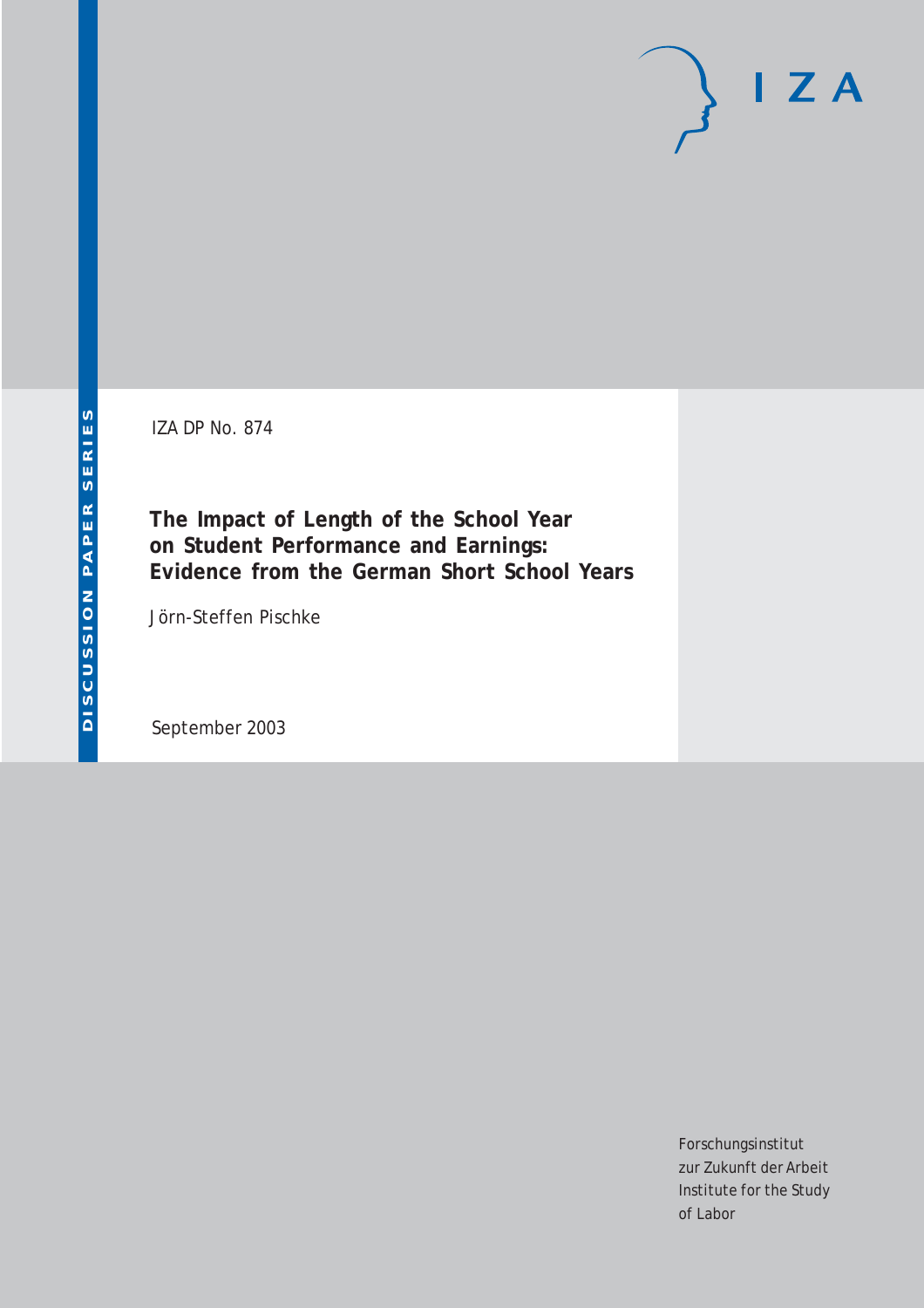# **The Impact of Length of the School Year on Student Performance and Earnings: Evidence from the German Short School Years**

**Jörn-Steffen Pischke** 

*London School of Economics and IZA Bonn*

Discussion Paper No. 874 September 2003

IZA

P.O. Box 7240 D-53072 Bonn Germany

Tel.: +49-228-3894-0 Fax: +49-228-3894-210 Email: [iza@iza.org](mailto:iza@iza.org)

This Discussion Paper is issued within the framework of IZA's research area *Evaluation of Labor Market Policies and Projects.* Any opinions expressed here are those of the author(s) and not those of the institute. Research disseminated by IZA may include views on policy, but the institute itself takes no institutional policy positions.

The Institute for the Study of Labor (IZA) in Bonn is a local and virtual international research center and a place of communication between science, politics and business. IZA is an independent, nonprofit limited liability company (Gesellschaft mit beschränkter Haftung) supported by Deutsche Post World Net. The center is associated with the University of Bonn and offers a stimulating research environment through its research networks, research support, and visitors and doctoral programs. IZA engages in (i) original and internationally competitive research in all fields of labor economics, (ii) development of policy concepts, and (iii) dissemination of research results and concepts to the interested public. The current research program deals with (1) mobility and flexibility of labor, (2) internationalization of labor markets, (3) welfare state and labor market, (4) labor markets in transition countries, (5) the future of labor, (6) evaluation of labor market policies and projects and (7) general labor economics.

IZA Discussion Papers often represent preliminary work and are circulated to encourage discussion. Citation of such a paper should account for its provisional character. A revised version may be available on the IZA website ([www.iza.org](http://www.iza.org/)) or directly from the author.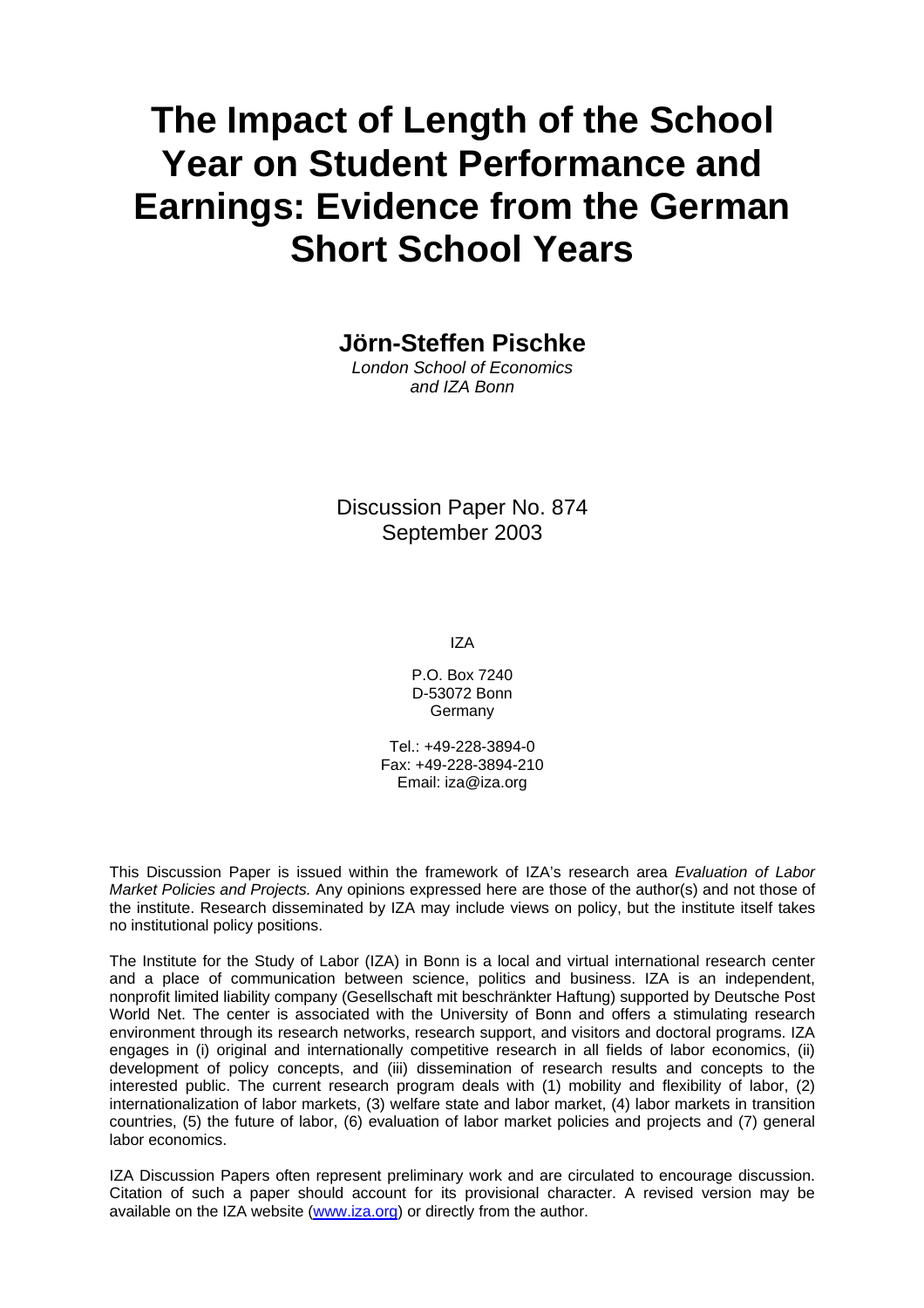IZA Discussion Paper No. 874 September 2003

# **ABSTRACT**

# **The Impact of Length of the School Year on Student Performance and Earnings: Evidence from the German Short School Years**[∗](#page-2-0)

This paper investigates how changing the length of school year, leaving the basic curriculum unchanged, affects learning and subsequent earnings. I use variation introduced by the West-German short school years in 1966-67, which exposed some students to a total of about two thirds of a year less of schooling while enrolled. I show that the short school years led indeed to shorter schooling for affected students. Using comparisons across cohorts, states, and secondary school tracks, I find that the short school years increased grade repetition in primary school, but had no adverse effect on the number of students attending the highest secondary school track or earnings later in life.

JEL Classification: J24, J31

Keywords: human capital, returns to schooling, length of school year, term length, grade repetition, tracking

Jörn-Steffen Pischke CEP London School of Economics Houghton Street London WC2A 2AE United Kingdom Tel.: +44 20 7955 6509 Email: [s.pischke@lse.ac.uk](mailto:s.pischke@lse.ac.uk) 

 $\overline{a}$ 

<span id="page-2-0"></span><sup>∗</sup> I thank Josh Angrist, David Autor, Jens Ludwig, Jack Porter, Justin Wolfers, and participants at various seminars for helpful comments. I thank Stefan Bender for calculating the social security statistics used in the paper for me. Some of the data used in this paper have been obtained from the German Zentralarchiv für Empirische Sozialforschung at the University of Köln (ZA). Neither the producers of the data nor the ZA bear any responsibility for the analysis and interpretation of the data in this paper.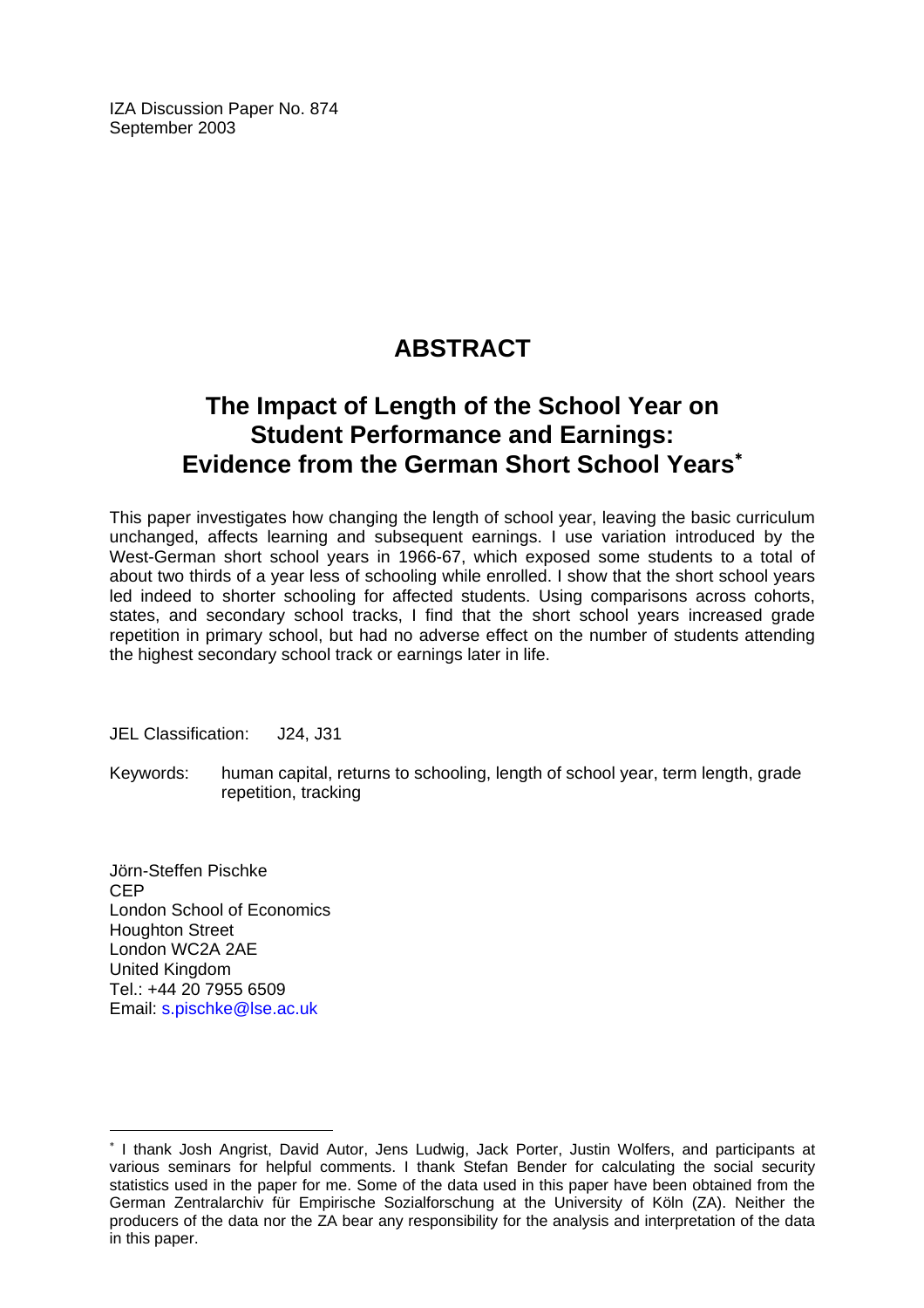# 1 Introduction

Primary and secondary school students in the United States attend school on average for 180 days, compared to an OECD average of 195 days and 208 days in East Asian countries.<sup>1</sup> Because of its concerns about the performance of American students, extending the length of the school year was a major policy recommendation of a 1983 presidential commission in its report "A Nation at Risk.î The role of time as an educational input became an even bigger focus of a second commission a decade later, in a report entitled "Prisoners" of Time.î Despite the important role of time in school in the policy debate there is little evidence to what degree the length of the school year matters for academic achievement and later earnings of students. In this paper, I study the impact of a reform in the West-German school system in 1966- 67 which dramatically changed the amount of instructional time for some students in school at the time without directly affecting the curriculum, the highest grade completed, or the secondary school degree received by these students. I use this as a natural experiment to study the effects of time spent in school on grade repetition, the choice of the secondary school track attended, and on later earnings.

Until the 1960s, all German states except Bavaria started the school year in spring. Politicians felt at the time that it was more sensible to start the school year after summer vacation, and they wanted to achieve uniformity in this policy across states. The transition to a fall start of the school year was achieved in most states through two short school years with 24 instead of the regular 37 weeks of instruction each. Students in school during this time therefore lost a total of 26 weeks of instruction, about two thirds of a school year. The city states of West-Berlin and Hamburg opted for a single long school year instead. The state of Niedersachsen, although introducing the short school years, added extra time to graduating classes, so that many students in this state did not loose any time in school, even though they participated in the short school years. This means that there is substantial

<sup>&</sup>lt;sup>1</sup>See NCES (2000) and Lee and Barro (2001).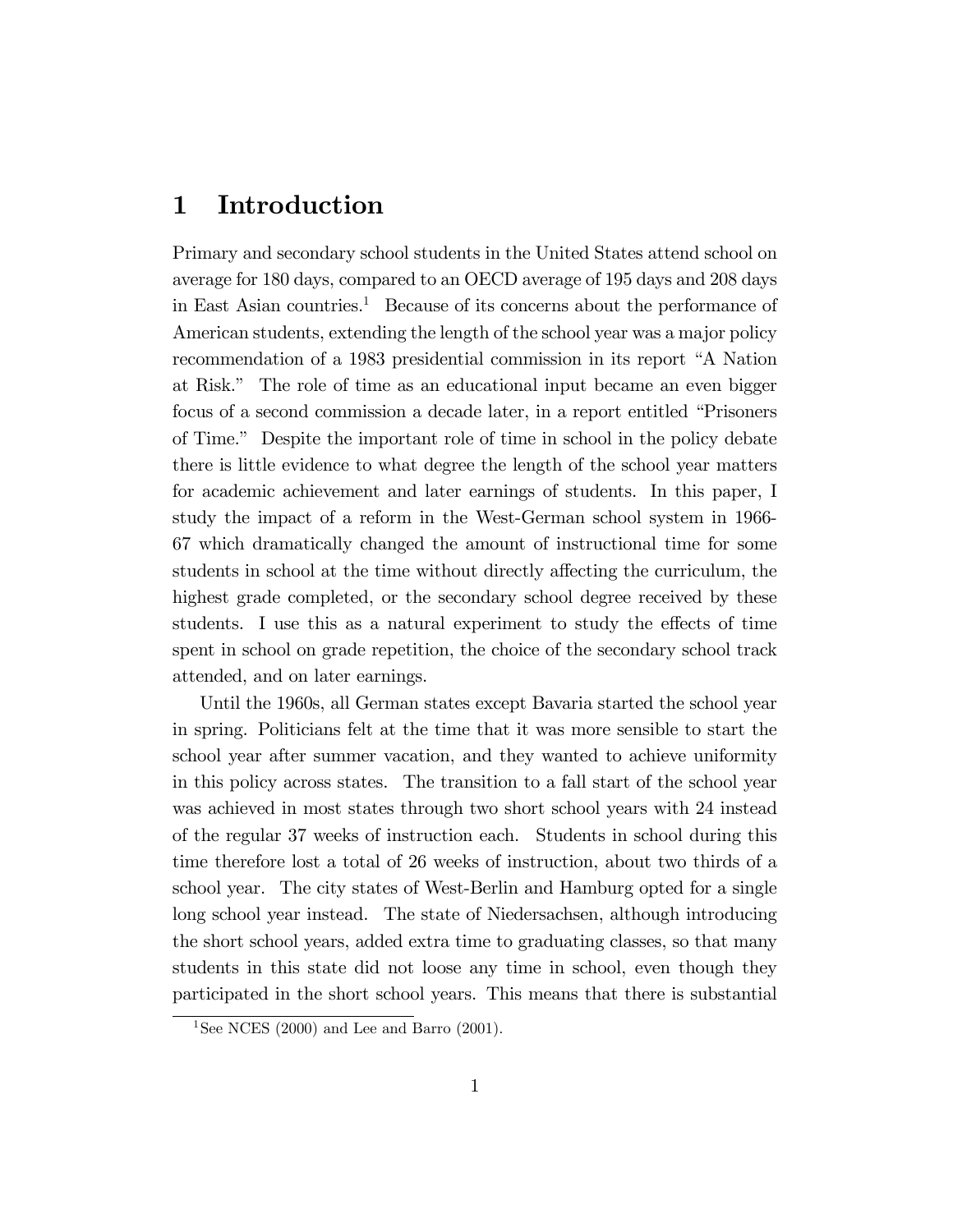heterogeneity across birth cohorts and states in who was exposed to less schooling because of the short school years.

I use variation across cohorts, states, and the secondary school track attended by a student to identify the effect of participating in the short school years on a variety of outcomes. While the short school years nominally eliminated about two thirds of a year, the total time affected students spent in school may actually have been reduced by less. Some students may have stayed in school longer, for example because of grade repetition or other compensatory mechanisms. This is an important aspect, which has to be kept in mind when assessing policies which try to manipulate term length. I analyze grade repetition among primary school students directly and show that the short school years did indeed have the effect that more students were held back. Unlike grade repetition, which is a relevant outcome only for weaker students, the short school years did not seem to have had a negative effect on the proportion of students entering the highest secondary school track. Finally, I also fail to find negative effects on earnings later in life.

These results may seem surprising in light of the evidence showing that returns to schooling are quite substantial.<sup>2</sup> The association between earnings and schooling may not be causal, of course, because individuals select the amount of schooling they obtain partly on the basis of unobserved characteristics, which also affect earnings. To overcome this problem, many recent studies have used instrumental variables to estimate the returns to schooling, exploiting compulsory schooling laws or differences in the costs of schooling for particular individuals. While these studies should be free of ability bias, they have typically found even larger returns than the OLS estimates. In the United States these estimates are clustered around 10 percent; see Card (1999) for a survey of this literature.

These estimates of returns to schooling may not be the correct comparison when trying to interpret the impact of reducing term length on student

<sup>2</sup>Acemoglu and Pischke (1999) report OLS returns to schooling of 7 to 8 percent for Germany during the 1980s. US returns were slightly lower than that at the beginning of the decade and higher at the end.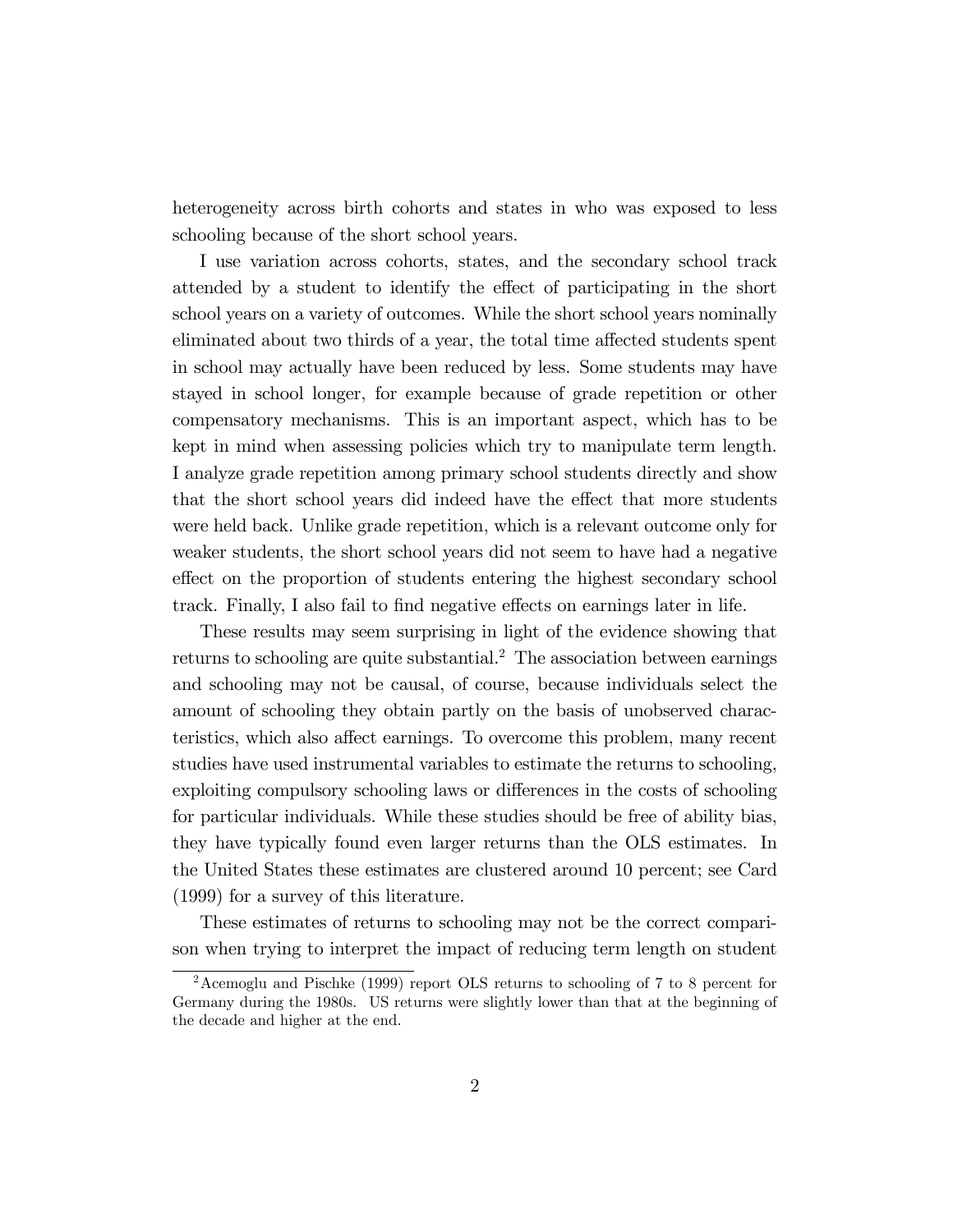achievement and earnings. Most importantly, the variation underlying the results on returns to schooling comes from the highest grade completed or degree obtained. The short school years, on the other hand, affected the length of schooling obtained without affecting secondary degrees obtained directly. One plausible explanation for the differing results would therefore be that returns to schooling estimated previously reflect mostly the signalling value of schooling, which is tied to degrees, rather than actual human capital accumulation, which is related to the time spent in school. The short school years had the same impact on the time in school for all affected students, therefore not altering the relative costs of different degrees or their signalling value. If this interpretation is correct, the length of the school year might easily be reduced in many advanced countries where the minimum level of schooling obtained by all students is high.<sup>3</sup>

However, the results may also be consistent with schooling reflecting mostly human capital accumulation. It has to be kept in mind that the nominal curriculum did not change for students exposed to the short school years. Teachers might have been able to actually teach all the relevant material in a reduced amount of time. Universities and post-secondary vocational schools might have compensated for material that had been missed in school. Individuals exposed to the short school years graduated earlier and hence spent more time in the labor market. The increased incidence of grade repetition might indicate that slower students were not able to cope with the increased pace during the short school years. Grade repetition might have been a mechanism that insured that some marginal students learned the same amount.

Nevertheless, this interpretation would also suggest that reducing time students spent in school would be socially beneficial, since overall resources are being saved without adverse effects on the labor market performance of students. My results would fail to carry over to broader policies if the short

<sup>&</sup>lt;sup>3</sup>Note that changing the length of the school year for a given level of compulsory schooling has different implications in the signalling model than changing the compolsory schooling age. See Lang and Kropp (1986) for evidence from compulsory schooling laws on the signalling hypothesis.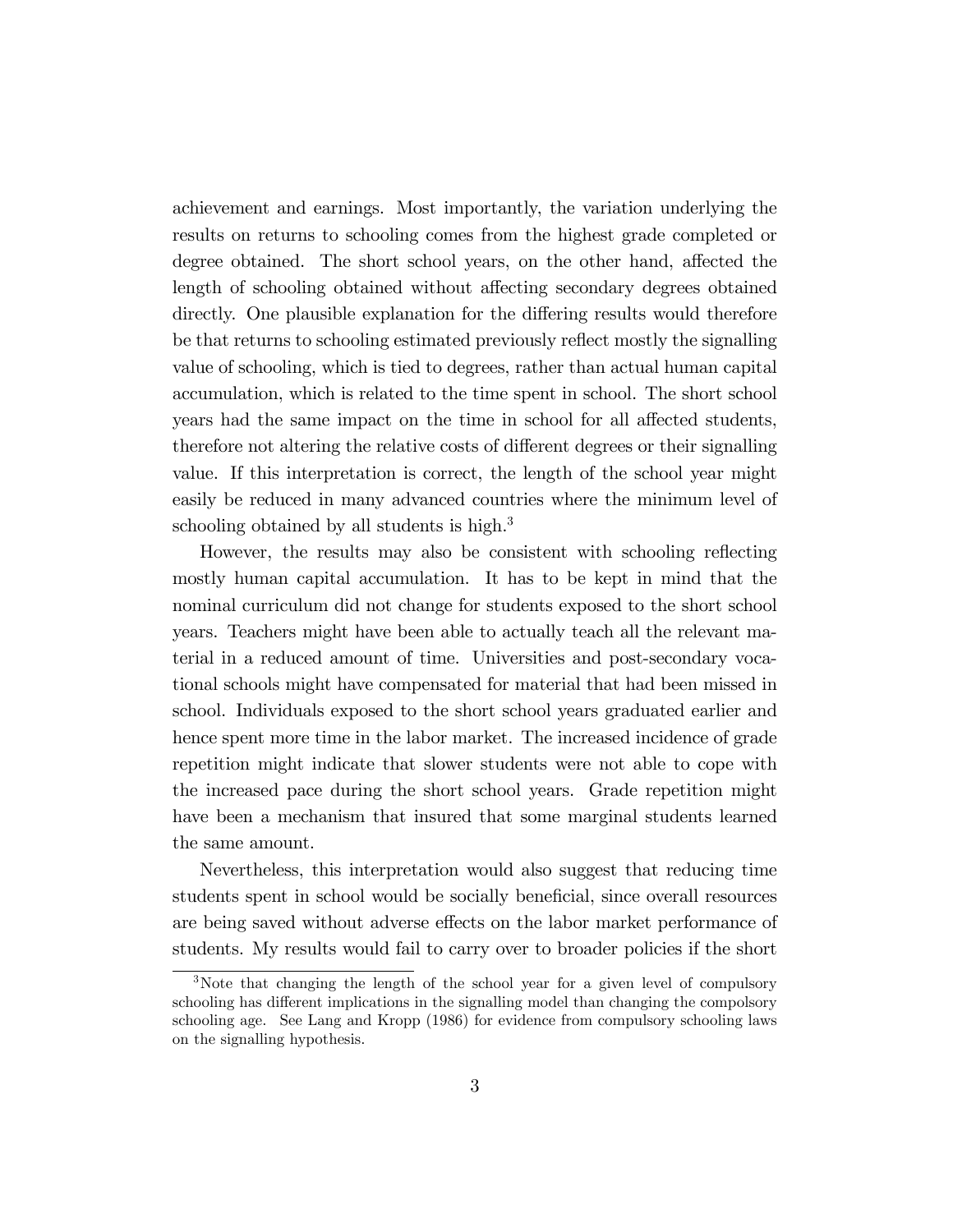school years brought about particular effort from educators and students, which was specific to this episode and could not be sustained in a more normal setting. Unfortunately, it is difficult to obtain firm evidence on whether this was the case.

There are a number of previous results on the effects of term length on student achievement and earnings. Various studies on school quality in the United States include term length at the school level as one of the regressors (for example, Grogger, 1997, Eide and Showalter, 1998). These studies typically find insignificant effects of term length on achievement and earnings. One problem with the school level studies is that term length may proxy for other school attributes, which are unobserved in these equations. But the most important shortcoming is probably that there simply is not very much variation in the length of the school year across schools.

Rizzuto and Wachtel (1980), Card and Krueger (1992), and Betts and Johnson (1998) examined the effect of state level policies, often for earlier periods where there was more variation in term length. The effect of unobserved heterogeneity may also be less of an issue with state level data. All three studies found positive and significant effects of term length on later earnings when state effects are not controlled for. Card and Krueger also present results controlling for state effects. The positive effect of term length vanishes within states and conditional on other school quality variables. While some of the Öndings by Card and Krueger have been challenged by Heckman, Layne-Farrar, and Todd (1996), the zero term length result is relatively robust in their re-estimations.

Lee and Barro (2001) correlate student performance across countries with a variety of measures for school resources, among them the amount of time spent in school during the year. They find no effects of the length of the school year on internationally comparable test scores.<sup>4</sup> A more recent study by Wößmann (2003), which also analyzes cross country test score data, corroborates this finding. He finds a significant effect of instructional time, but

 ${}^{4}$ The results differ somewhat by subject of the test: longer time in school increased mathematics and science scores, but lowered reading scores.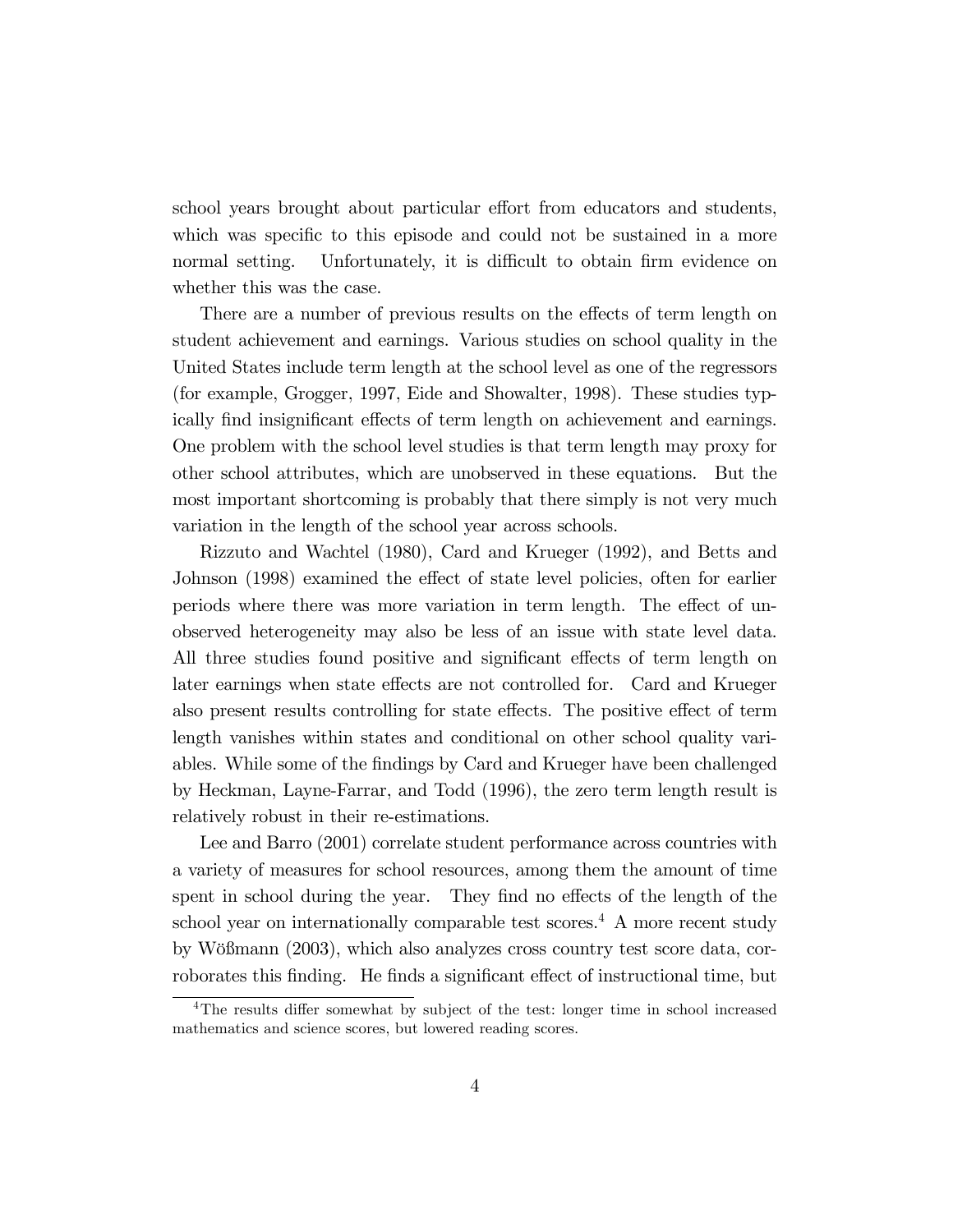the size of the effect is negligible. A 10 percent reduction in the time of instruction (a larger change than that implied by the German short school years) leads to drop in test scores of 0.015 standard deviations. Lee and Barro (2001) also look at grade repetition, and they find a significant effect of more instructional time. These results therefore largely agree with my findings on the German short school years. None of these previous studies exploits policy induced variation in the length of the school year of the magnitude which I study here, which makes the German experience one of particular interest. There are three German studies of the impact of the short school years on student achievement by Meister (1972), Schlevoigt, Hebbel and Richtberg (1968) and Thiel (1973), which I will discuss in some detail below.

The remainder of the paper is organized as follows. Section 2 starts by laying out some background about the German school system and the short school years, and discusses what type of variation is used for identification of the short school year effects. It also discusses the measurement framework, and assesses the external validity of the exercise. Section 3 describes the data sources used to obtain the empirical results in Section 4 on the time spent in school, learning outcomes, earnings, and civic outcomes. Conclusions are drawn in Section 5.

## 2 Institutions and Empirical Framework

### 2.1 Background on the German School System and **Identification**

In the 1930s, the German school year started uniformly after Easter. When new territories were integrated into the country due to Nazi expansion after 1937, heterogeneity arose because some of these areas started their school year in summer. The Ministry for Science and Education therefore decreed in 1941 to move the beginning of the school year to summer for all of Germany.

Education has been in the political domain of the federal states in post-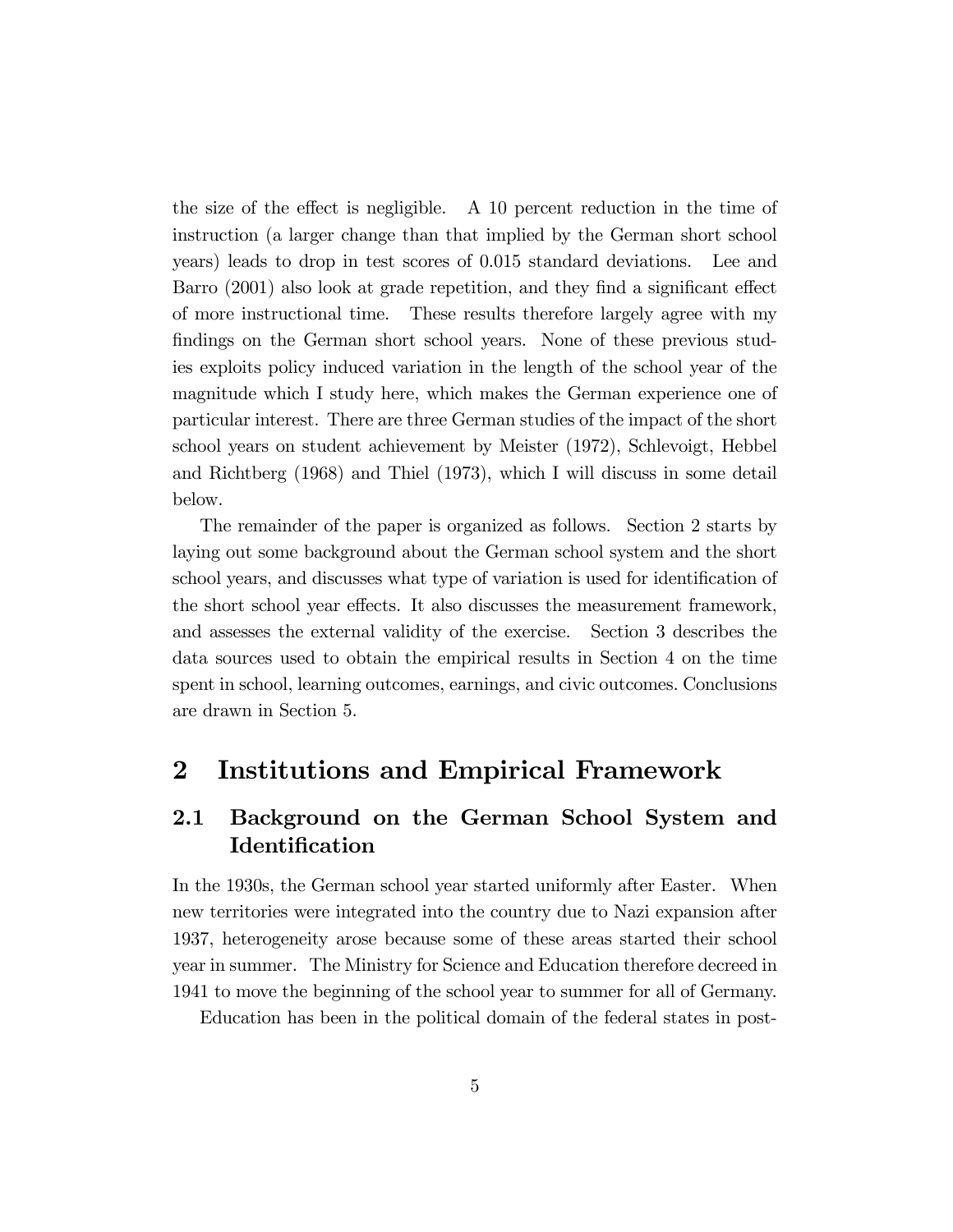war West-Germany. After the war, all states except Bavaria eventually returned to the pre-war custom of starting school in spring. This heterogeneity caused frictions, for example, when families moved across state borders and children had to switch schools. Therefore, the prime ministers of the states signed an Agreement on the Unification of the School System in 1964, the so called Hamburg Accord (Hamburger Abkommen). Among other provisions, the agreement stipulated to move the start of the school year uniformly to summer again, so that the new school year would commence after the summer vacation.<sup>5</sup> The accord was to be implemented by the beginning of the 1967 school year.

A heated debate ensued on how to accomplish the transition from a start of the school year after Easter to the new date in summer. An early consensus emerged among the states, which was based on a prolonged school year, lasting from April 1966 to summer of 1967. This solution was supposed to avoid that children in school during this time would graduate with having attended for a shorter period than what is required by law. However, the Hamburg Accord had also stipulated that schooling is compulsory up to at least grade 9. Some, predominantly southern, states had only required 8 grades in the basic secondary school track, while 9 years were already common in the northern states. Various of these states, for example Rheinland-Pfalz, decided to use the 1966-67 transition period to introduce the 9th grade as well. To do this, they planned to split the April 1966 to summer 1967 period into two short school years. This way, the cohort of students entering 7th grade in April 1966 and not attending higher secondary schools, could graduate after nominally attending nine grades by summer 1967, even though they only spent 8 years and four months in school.

The early consensus of a long school year unraveled as more and more states decided to opt for the short school years. Eight states carried out the transition by having a short school year starting April 1, 1966 and ending November 30, 1966, and a second short school year starting December 1, 1966

<sup>&</sup>lt;sup>5</sup>Summer vacations are staggered across German states, so that the beginning of the new school year can be anywhere from beginning of August until middle of September.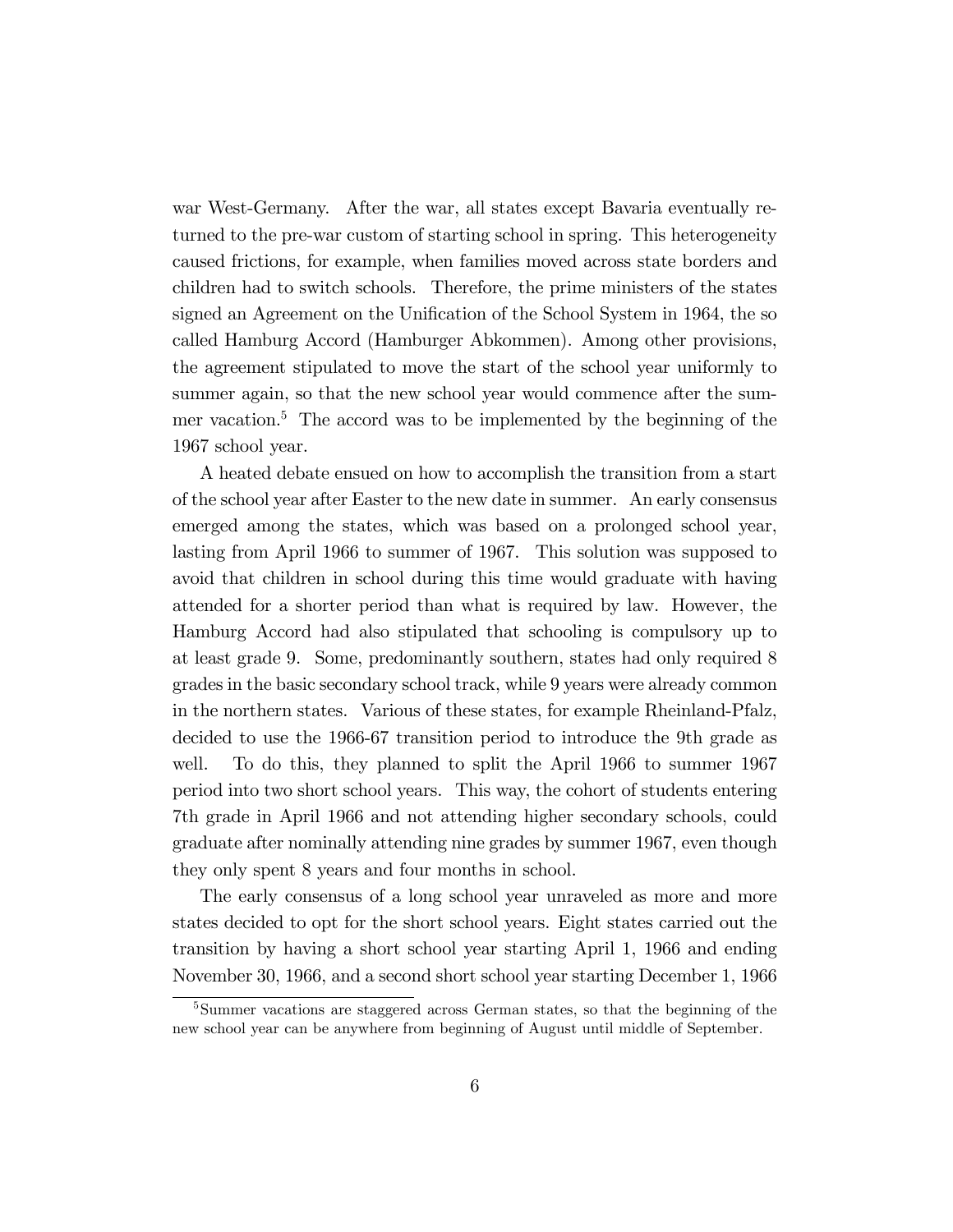and ending July 31, 1967.<sup>6</sup> The two city states of West-Berlin and Hamburg stuck to the solution with a single long school year. Starting in 1967, the school year would begin in August and end in July in these states. Graduating classes which participated in the long school year, however, would graduate at the end of March after a shortened final year. Hence, everybody in Hamburg and Berlin attended school for the regular amount of time despite the transition. Bavaria, which already started in summer, had a regular length school year during the transition period. Finally, Niedersachsen adopted the short school years during 1966-67 but added additional school periods in subsequent years for some types of schools (see below for details).

The mechanics of the transition lead to variation in the length of schooling along a variety of dimensions, which can be used for identification. Since the two short school years involved 24 instead of the regular 37 weeks of instruction, students in school during 1966-67 lost a total of 26 weeks in class, and therefore graduated after having attended school for about two thirds of a year less than other students who either completed their schooling by 1966 or began school in 1967 or later. Hence, cohorts which graduated before 1966 or which entered after 1967 went to school longer than cohorts in school during 1966-67. Throughout the analysis, I will not use this variation alone, because I want to control for cohort main effects.

The second dimension is due to the fact that students in Germany attend one of three secondary school tracks, each of which is of a different length. The lowest track is basic school (Volksschule or later Hauptschule), which ended with the end of compulsory schooling after  $8 \text{ or } 9$  grades.<sup>7</sup> The second track, middle school (Realschule), ends after grade 10, and the highest track, Gymnasium, leads to graduation after 13 grades. This means that some students, who were born in the late 1940s and were close to graduation by the mid-60s, will have been affected by the short school years and not others, depending on which track of secondary school they attended. For example,

<sup>&</sup>lt;sup>6</sup>These are the nominal starting and ending dates of the school years. The second short school year effectively ended with the beginning of summer vacation at varying dates across states.

<sup>7</sup>States only started introducing 10th grades in basic school in later periods.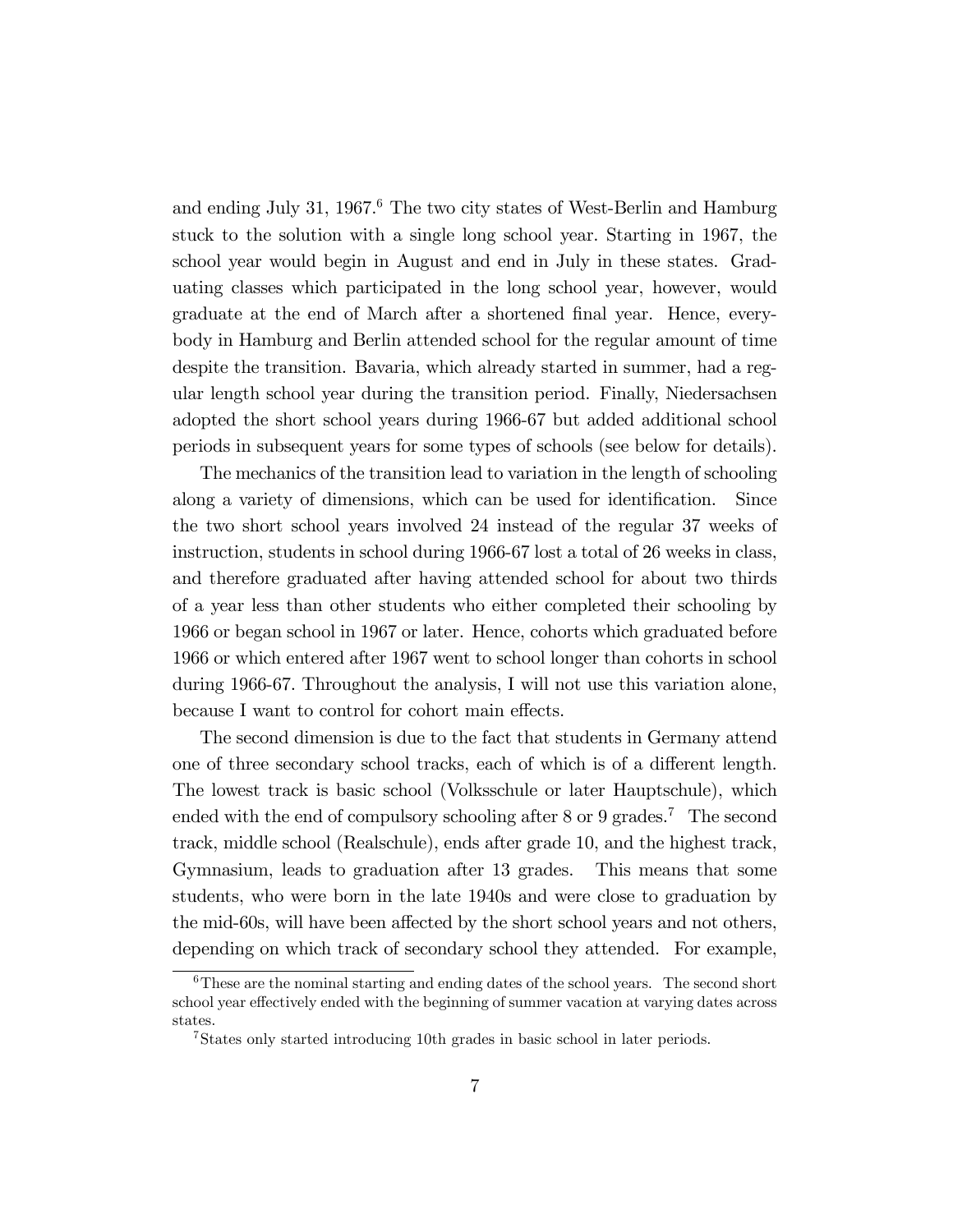consider someone born in 1949 and entering school in 1956. This person will have graduated by spring 1966 if she went to basic or middle school but will have been in school during both short school years if she went to Gymnasium. The interaction of cohort and track helps identify the effects of the short school year, and is used in my analysis.

The third dimension is the contrasts across states. This makes use of the fact that Bavaria, Hamburg, and Berlin did not have short school years. The state of Niedersachsen provides an additional source of variation. Niedersachsen decided not to have students enter 1st grade for the school year starting December 1966, but only in August 1967. This decision freed up resources (class rooms and teachers) which were used to lengthen the final school year for students attending basic and middle school in the subsequent years. Every basic school cohort entering 9th grade between 1966 and 1974, had an additional 8 month period added to their last school year. For example, the cohort, which entered 9th grade in April 1966 (the first short school year), did not graduate until March 1967. The next cohort, entering 9th grade in December 1966, graduated in March 1968 and so on. Thus, all basic school students attended school for 9 years, even those who were in school during the short school years.

Things were slightly more complicated for middle school students. The students entering 10th grade in April 1966 graduated in November 1966 after 9 years and 8 months. The next three cohorts, entering 10th grade between December 1966 and August 1968, graduated after 9 years and 4 months of school. These cohorts were affected by the short school years just like their peers in other states. The next six cohorts, entering 10th grade between August 1969 to August 1974, graduated from March 1971 to March 1976 after a total of 10 years in school. Hence, the total schooling of these cohorts was unaffected by the short school years. Students attending Gymnasium were fully affected by the short school years. The length of their schooling was not extended for any cohorts. Obviously, the variation introduced by the Niedersachsen rules can only be exploited together with the variation across tracks and cohorts. I will use both the full interactions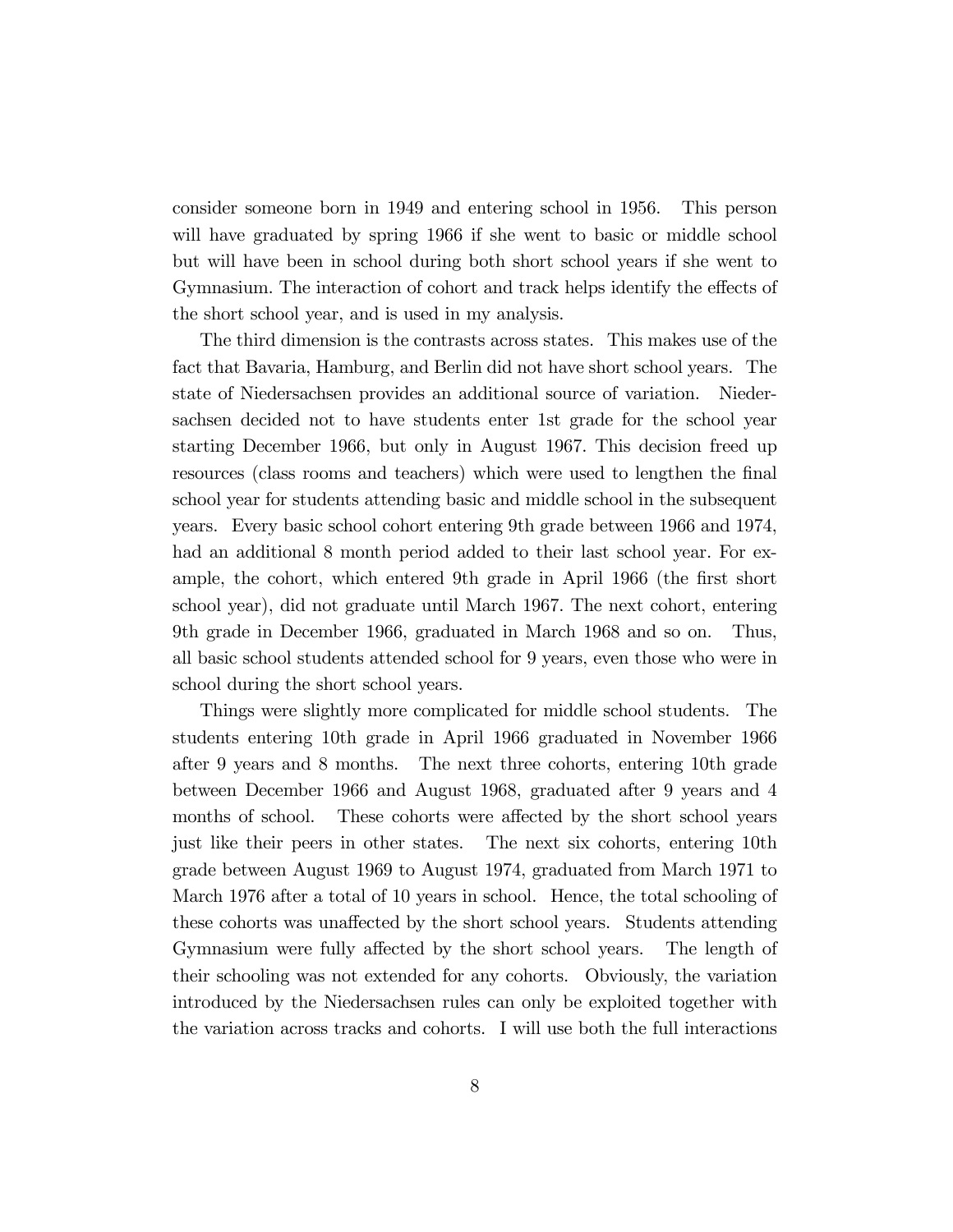of cohort, track, and state, as well as cohort and state differences only (for states outside Niedersachsen) to identify the effect of the short school years, while controlling for main effects of each of these.

The short school year might have affected students in a variety of ways. Instructional time was obviously reduced for these students, not necessarily only during the short school years but even in later years as curricula were adapted for the affected cohorts. For example, the education minister of the state of Schleswig-Holstein decreed that the curricula for four years were to be taught during the two short school years and the subsequent two regular school years. Thus, the available time for each one year curriculum was only reduced by one sixth. In addition, some requirements were reduced for the students exposed to the short school years.<sup>8</sup> In Baden-Württemberg, on the other hand, the curricula for the short school years were shortened, but there was no change in the requirements for the subsequent school years. However, Thiel (1973), after reading of the directives of the school bureaucracy, claims to find "no specific reductions" in the material of the core subjects like German, English and math. Additional hours of instruction were added to a minor degree.

Despite these adjustments, some students may not have been able to cope with the necessary acceleration in pace, resulting in students repeating a grade. The short school years will have lengthened the time these students actually ended up spending in school. Furthermore, students who were in primary school during the short school years may have ended up choosing a different secondary school track. I will analyze grade repetition and attendance of the highest track (Gymnasium) as outcomes directly below. These behaviors, grade repetition and track choice, will also affect the interpretation of the results on earnings. The short school year experiment does not manipulate the total amount of time spent in school directly but rather the length of the instructional period in a certain set of grades.

<sup>8</sup>For example, the state of Schleswig-Holstein usually required the reading of three authors for the Great Latin Exam (Grosses Latinum), but reduced the number to two during the 1966 short school year.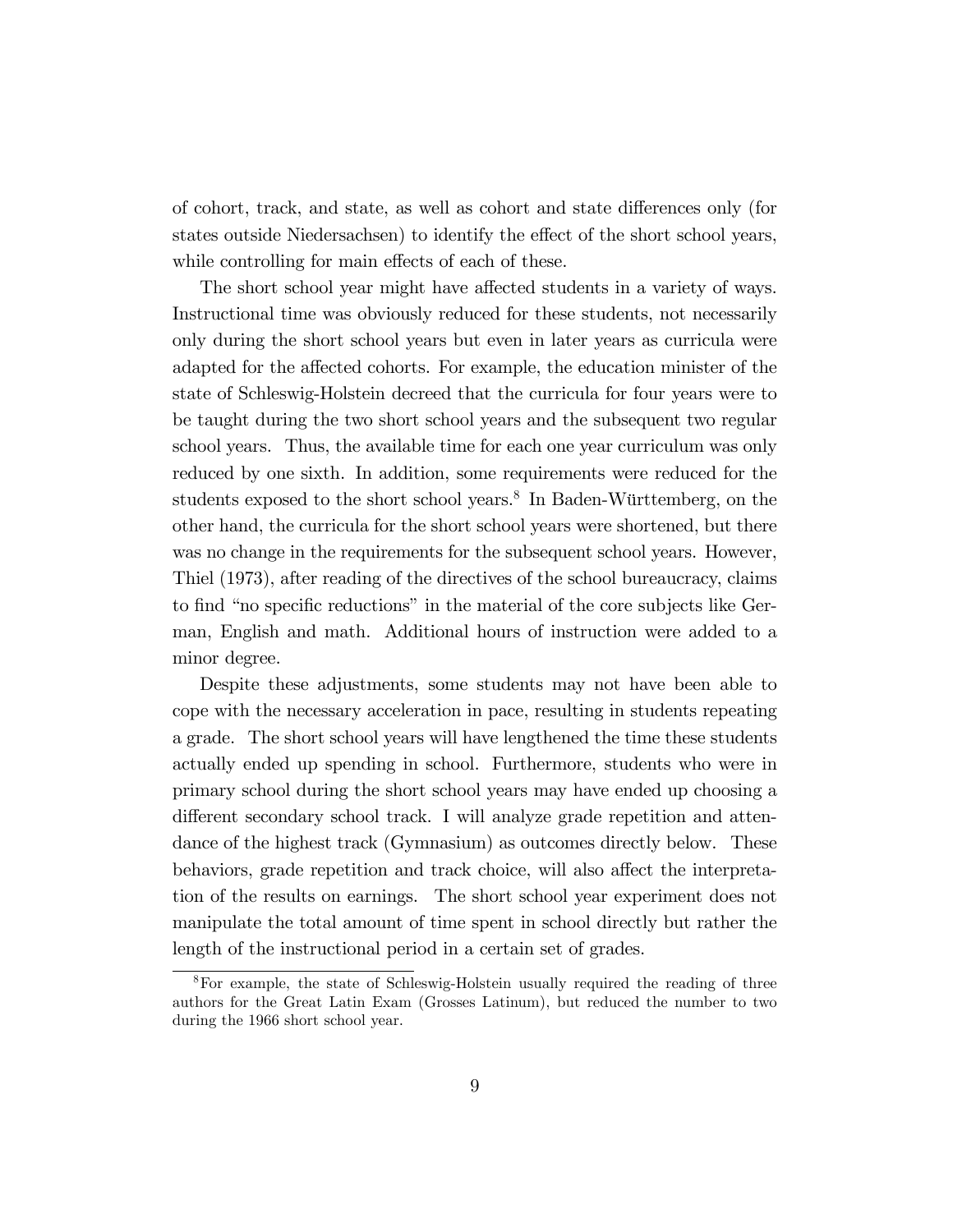Test scores on a standardized test would be the preferred choice to assess the effects on student achievement and learning. Unfortunately, there are no uniform standardized tests available in Germany. However, I will present the results of three studies undertaken at the time, which tested students in school during the short school years. I also analyze grade repetition in primary school and secondary track choice. In order to understand these outcomes, it is important to note that grades and therefore academic achievement in primary school are a major determinant of both. Unlike in the United States, whether a student repeats a grade is determined by the teacher and school largely without input from the parents. In principle, there is a set rule, and if certain grades of a student drop below a cutoff, the student is required to repeat a grade. In practice, there is some teacher discretion involved. A single teacher is typically responsible for most subjects of a class in primary school, and there is a subjective component to grades (like class participation), so that the teacher can ináuence promotion. Teacher discretion is larger in 1st grade and grades play less of a role than in later years. Nevertheless, grade repetition should largely reflect academic achievement, especially in grades 2 to 4.

The same is true for the choice of the secondary school track after grade 4. In the 1960s, all states except Berlin started Gymnasium, the highest track, with grade 5, while middle school started in many states only with grade 7.9 I therefore concentrate on the decision to enroll in Gymnasium. At the end of grade 4, the primary school will make a recommendation based on grades, possibly specific exams, and teacher assessment, whether a student should attend Gymnasium. Independent of this recommendation, parents can choose to have their child apply to Gymnasium. In case of a negative primary school recommendation, the student may have to take an admissions exam, which determines whether the Gymnasium will admit the student. Whether a student enrolls in Gymnasium therefore depends both on parental choice and on the academic performance of the student. Since low achieving

<sup>9</sup>Some states treat grades 5 and 6 as an orientation phase, and allow entry into Gymnasium in grade 5 as well as in grade 7.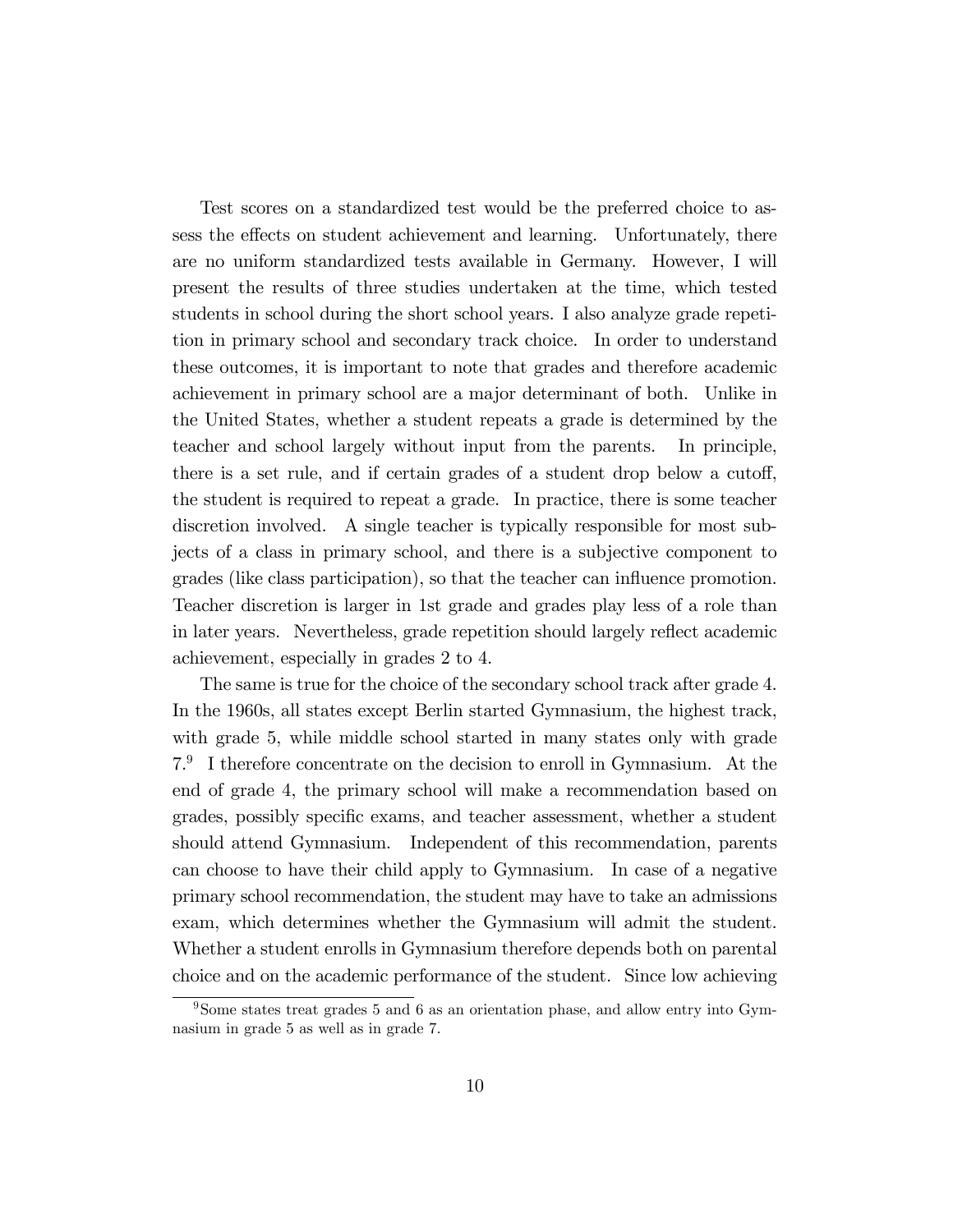students are unlikely to enter Gymnasium, track choice is a useful measure of student achievement.

After the initial choice of a secondary track is made, switching tracks, while possible in principle, is rare. For example, in 1966, before the first short school year, 13579 students switched into Gymnasium from basic or middle school, compared to 174828 students entering the first grade of Gymnasium from primary school. Thus, switchers are only about 7 percent of total accessions into Gymnasium in that year. Most of this lateral movement takes place by grade 7.

### 2.2 Measurement Framework

In order to evaluate the effect of the short school years on various outcomes, I construct a variable  $D_i$ , indicating whether an individual participated in the short school years. These indicators are constructed based on an individualís year of birth, state, and secondary school track or graduation year as described in detail below. I then estimate equations of the form

$$
y_i = \alpha + \beta D_i + \gamma_s + \delta_g + \lambda_c + \theta_a + \phi_t + \mu_f + \varepsilon_i \tag{1}
$$

where  $y_i$  is an outcome, like the log of earnings or wages,  $\gamma_s$  is a set of state effects,  $\delta_g$  is a set of secondary school track effects,  $\lambda_c$  is a set of year of birth or cohort effects,  $\theta_a$  is a set of age effects,  $\phi_t$  is a set of time effects, and  $\mu_f$ is a gender effect.

The regressor of interest,  $D_i$ , is an interaction of state, year of birth, and secondary school track effects. Because state, cohort, and secondary school track are likely to influence wages independently of the length of school, it is important to include these control variables in the regression. The implicit assumption is that  $D_i$ , conditional on state, year of birth, and secondary school track is as good as randomly assigned. The state where an individual went to school and track are variables which are (at least partly) under the control of individuals. A possible concern is that parents moved across states or decided to send their child to a different secondary school track in response to a stateís decision to introduce the short school years. This is unlikely to be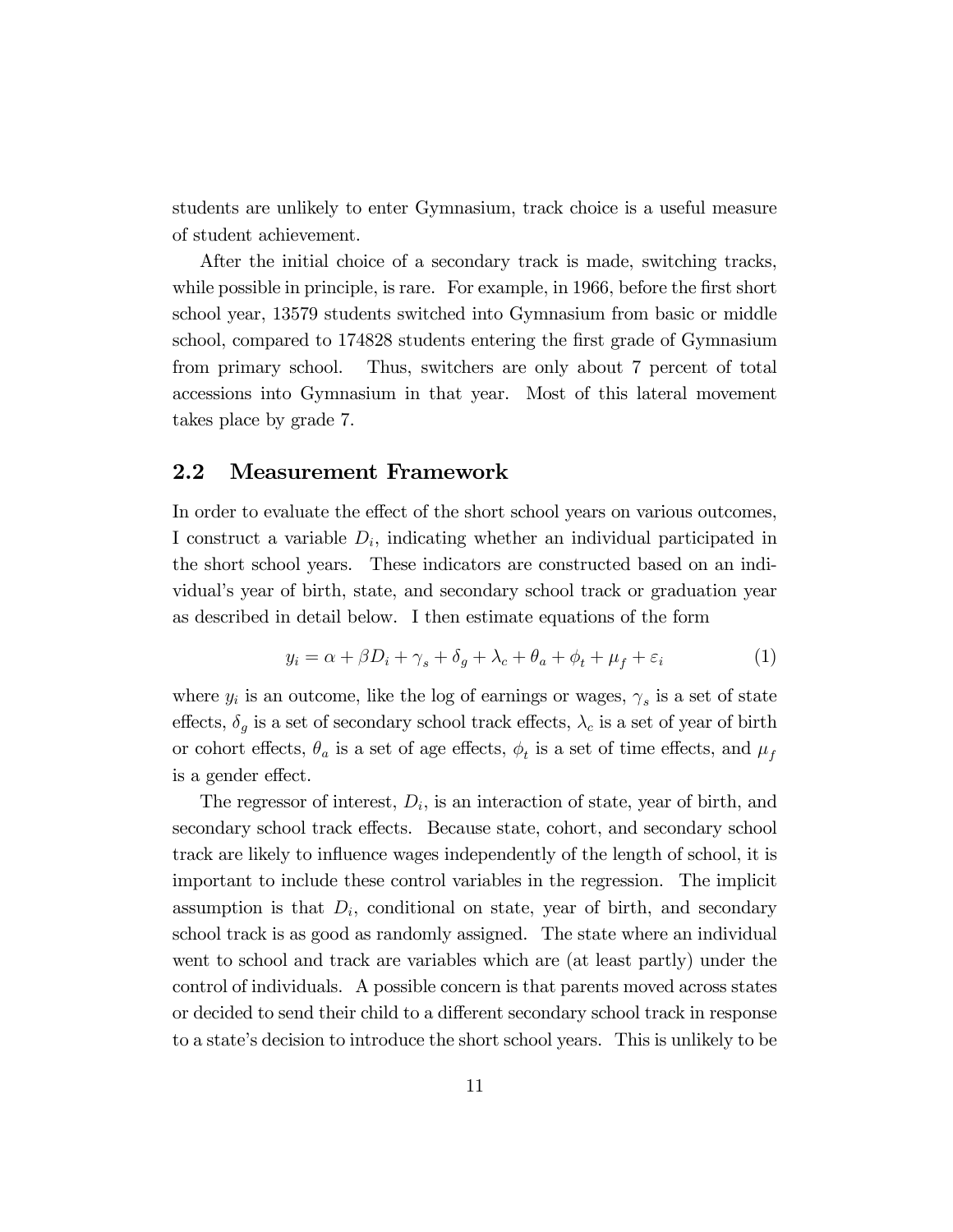the case. The ultimate decisions of the states whether to introduce the short school years were only made at the beginning of 1966. This left little time for parents to move in order to have their children attend school in a different state. The only students possibly affected were therefore those living near the border of one of the states without the short school years (Hamburg and Bavaria, since West-Berlin has no borders with other West-German states) who could possibly send their children to a school in the neighboring state. This should be a very small proportion of students.

In a given state (outside Niedersachsen), the secondary school track only matters for the assignment of  $D_i$  for students who were going to be in grades 10 or higher at the time of the short school years. These students made their track choice many years earlier. By grade 9 it is relatively difficult to switch tracks. Nevertheless, students affected by the short school years in primary school may have ended up attending a different secondary school track than they would have otherwise. In this case, track would be an outcome variable of the treatment, and should therefore not be included as a control in regression  $(1).<sup>10</sup>$  I show below that the short school years did not actually have much of an impact on the choice of secondary track. If  $D_i$ does not have a causal effect on track, it is safe to include track as a control. In order to probe this issue, I estimate equation (1) only for students who were in grades 1 to 9 during the short school years. Track is not used in the construction of  $D_i$  for these students in states outside Niedersachsen, so that it can be omitted from the regression in this case when Niedersachsen is excluded.

One issue in controlling for track effects is how to account for the fact that the basic track was extended from 8 to 9 years in many states during the 1960s as well. Instead of using dummies for three tracks, I divide basic track students into separate groups depending on whether they graduated after eight or nine years.<sup>11</sup> The other controls in equation  $(1)$ , for age, year,

<sup>10</sup>See Angrist and Krueger (1999).

 $11$ In Niedersachsen, the first birth cohort attending 9 years of basic school is the 1946 cohort, in Nordrhein-Westfalen, Hessen, Rheinland-Pfalz, and Baden-Württemberg the 1952 cohort, in Bavaria the 1954 cohort, and in Saarland the 1948 cohort. In all other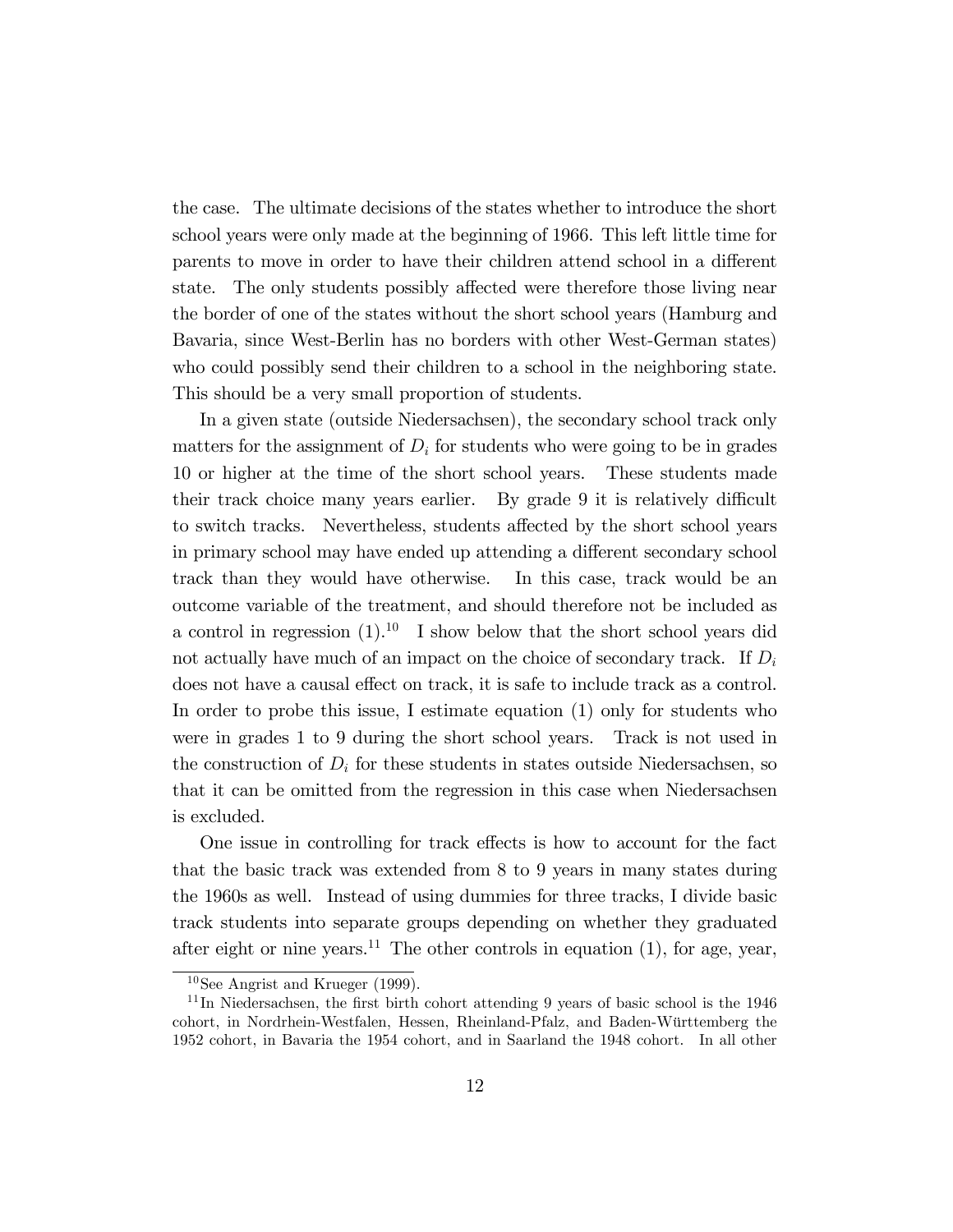and gender, are only included to help increase the precision of the estimates.

Notice that the regressions only control for age, and not labor market experience. The students affected by the short school years will have more potential labor market experience. The estimates I present below are a combination of the education and experience effects induced by the short school years. I have made no attempt to separate the two effects. In order to do so, it would be necessary to have an independent estimate of the effect of experience. Because of the collinearity of time, age, and cohort, I do not believe that it is possible to identify the linear portion of the experience effect convincingly. However, the individuals in the samples I use are on average between 32 and 35 years old. Hence, most of the individuals will be in the relatively flat part of their experience profile already, so that the effect due to experience is likely going to be small.

The validity of the identification hinges on the assumption that interactions of state, year of birth, and track effects do not matter for the outcome variables except for the effects of the short school years. This assumption is more likely to be satisfied when fewer cohorts are used. I therefore present regressions using the cohorts born from 1943 to 1964. This includes the cohorts potentially exposed to the short school years, those born 1947 to 1960, as well as four adjacent cohorts. Nevertheless, identification could be undermined if there were other changes, which affected some cohorts in some states. While education policy certainly was rather fluid during the 1960s, the design here is likely to be more robust than typical differencein-difference investigations of policy changes. The reason is that the short school years came into effect, and then ended, so that there are control cohorts both before and after the intervention. Other policy changes during the period tended to be permanent, and hence largely orthogonal to the short school year regressor.

states, all birth cohorts in the sample attended 9 school years.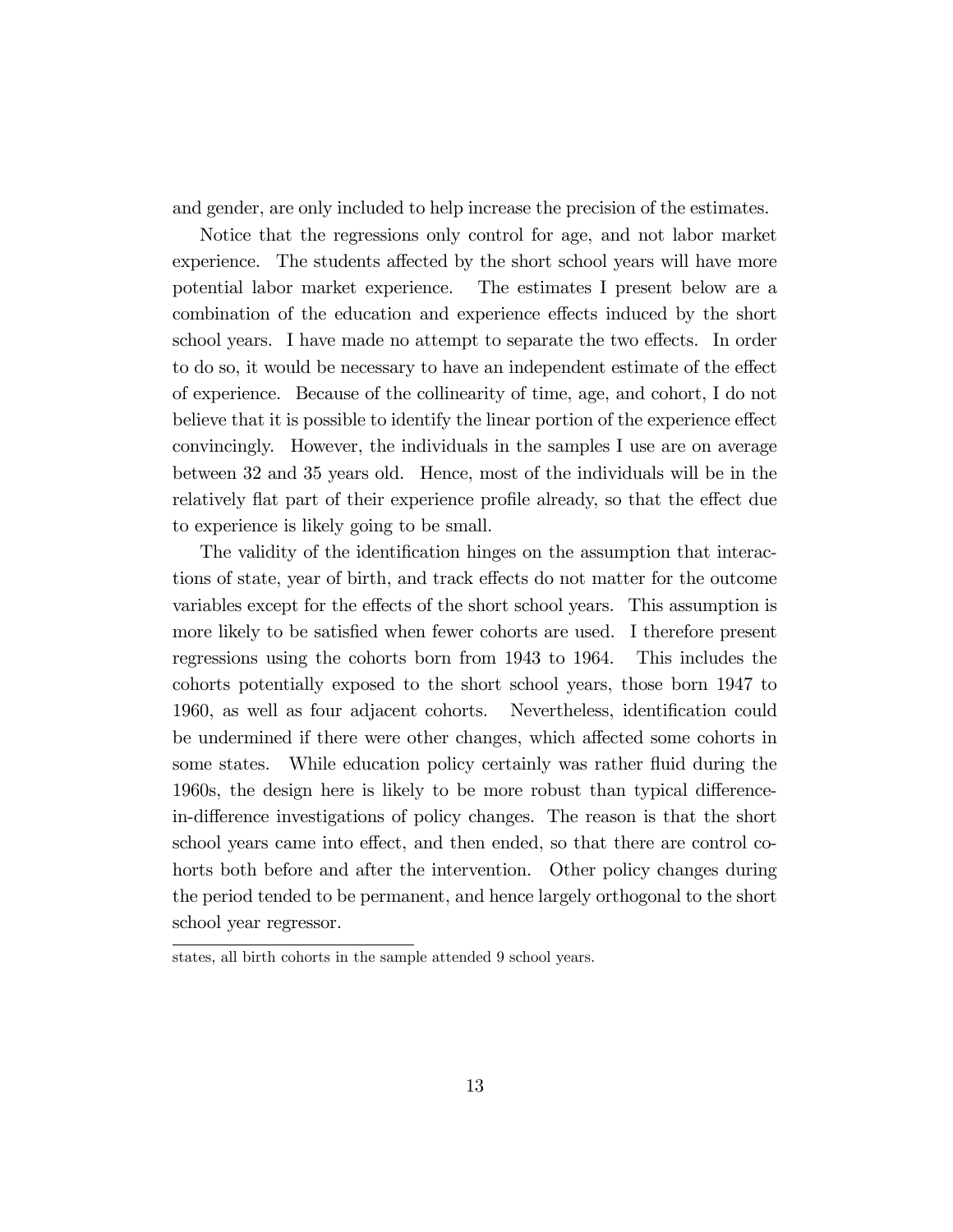### 2.3 External Validity

The various possible dimensions of contrasts across states, cohorts, and tracks, as well as the possibility to construct control groups from before and after the treatment leads to a quasi-experimental design which should result in rather good internal validity of the estimates. I have argued that the possible challenges, like mobility of parents and track choice, are unlikely to be a big problem. I will argue below that shortcomings of the data, which result in some measurement error, are also unlikely to invalidate the estimates. A bigger question is whether the estimates are very informative beyond the particular experience of Germany in 1966-67, and hence the external validity of the estimates.

As with many interesting policy experiments, there is the danger that the policy engendered a response specific to the episode. Schools and teachers may have mobilized additional resources in order to cope with the added pressure of the short school years on the students. Teachers may have increased their effort. Parents may have filled gaps left by the schools. Such responses could be due to the temporary nature of the policy, and may not be forthcoming in response to a more permanent change of instructional time. If this is the case, the German short school years may not be very informative on the broader question of the impact of the length of the school year.

At this point, it is rather difficult to assemble hard evidence on exactly what happened in schools more than 35 years ago. However, I will present a few pieces of evidence on these issues. The two German studies by Meister (1972) and Thiel (1973) both carried out surveys of a small number of teachers during the short school years, asking them about the adjustments that took place and some of the consequences.

Some state education authorities added some class room hours for affected students in certain subjects, and teachers and principals may have shifted additional hours between subjects themselves. Thiel (1973) asked teachers in 2nd, 4th, and 8th grade directly whether they gave additional hours of instruction in writing and math. Out of 21 teachers, only 19 percent report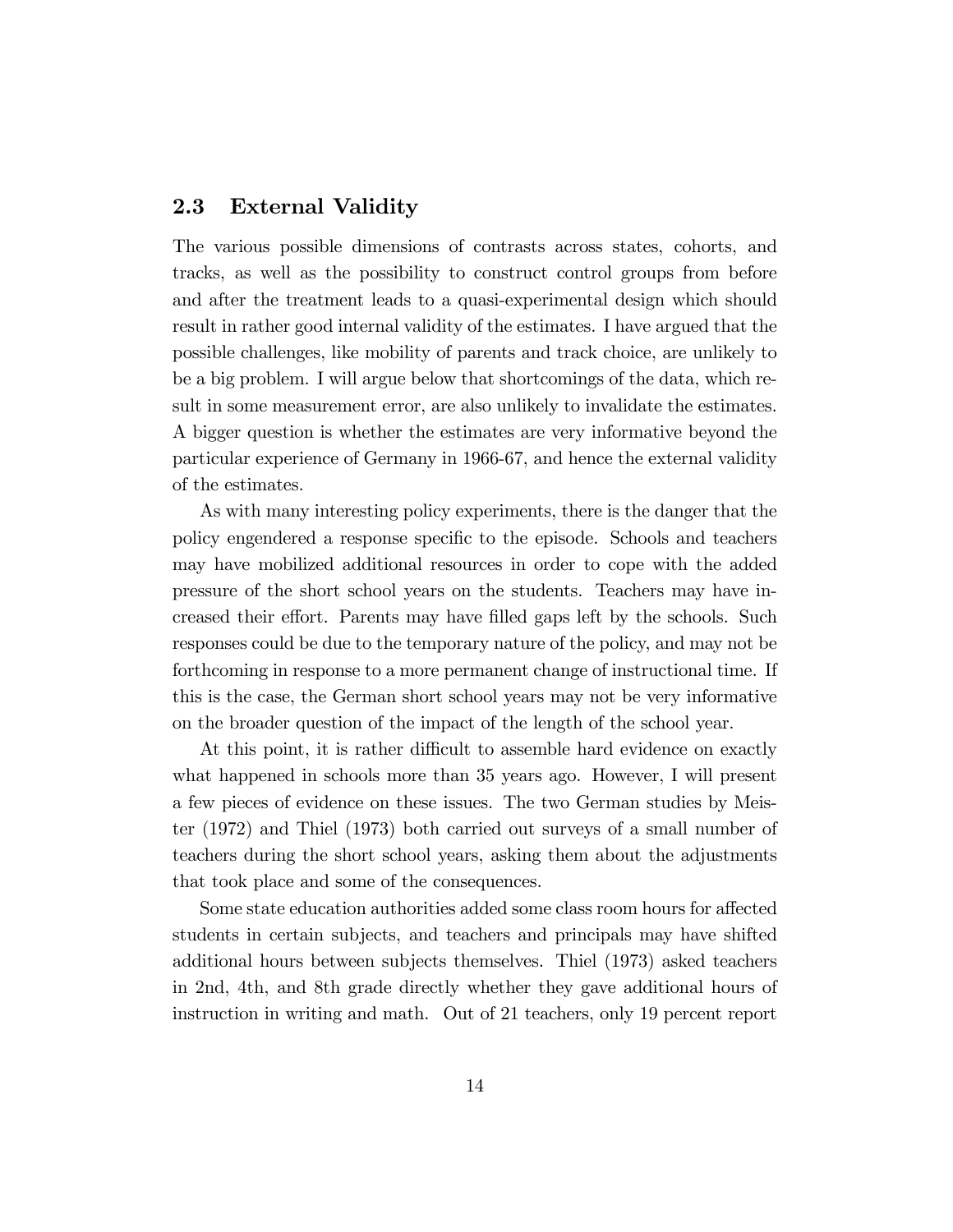a regular additional hour for math and 33 percent for writing. 14 percent actually report a regular hour less in writing. Slightly more than half report an additional hour in each subject occasionally.<sup>12</sup>

Since primary school classes are typically taught by a single teacher, there is also the possibility that reading, writing and math were stressed more to the detriment of other subjects, without additional hours. According to the survey by Meister (1972), 11 out of 13 primary school teachers report shifting emphasis to reading, writing and math, particularly reading and writing. In addition, 3 of the teachers mentioned cuts in music instruction. Thiel (1973) reports that 72 percent of teachers gave additional homework in math, and 62 percent in writing. 60 percent mention that they perceived parents as working more intensively with their children. On the other hand, only one out of 13 respondents in Meisterís (1972) survey mentioned more parental involvement (although this answer comes from a free form question).

In addition to added instruction, teachers may have increased their effort. The most direct piece of evidence on this is data on teacher absences assembled by Thiel (1972). He surveyed 120 schools in Baden-Württemberg, and received responses from between 77 and 86 of them for the years 1964/65 to 1969/70. The results are displayed in Figure 1, and are measured as the average number of school days missed by teachers during a school year. The numbers for the short school years have been scaled up by the relative reduction in school days during those years to make the numbers comparable across time. The short school years are marked by squares on the figure. Teachers are on average absent for about 8 days a year. During the Örst short school year, this dropped to just below 6 days (and the change is significant). During the second short school year the number of absences increased to about 8.8 days, i.e. slightly above the level before the beginning of the short school years. Absences increased still a bit further in the Örst year after the short school years before falling back to their normal level.

This indicates that teachers may have put in additional effort particularly

 $12$ The numbers reported in Table 3 on p. 23 of Thiel (1973) do not match exactly his reporting of the results in the text. I report the results given in the table.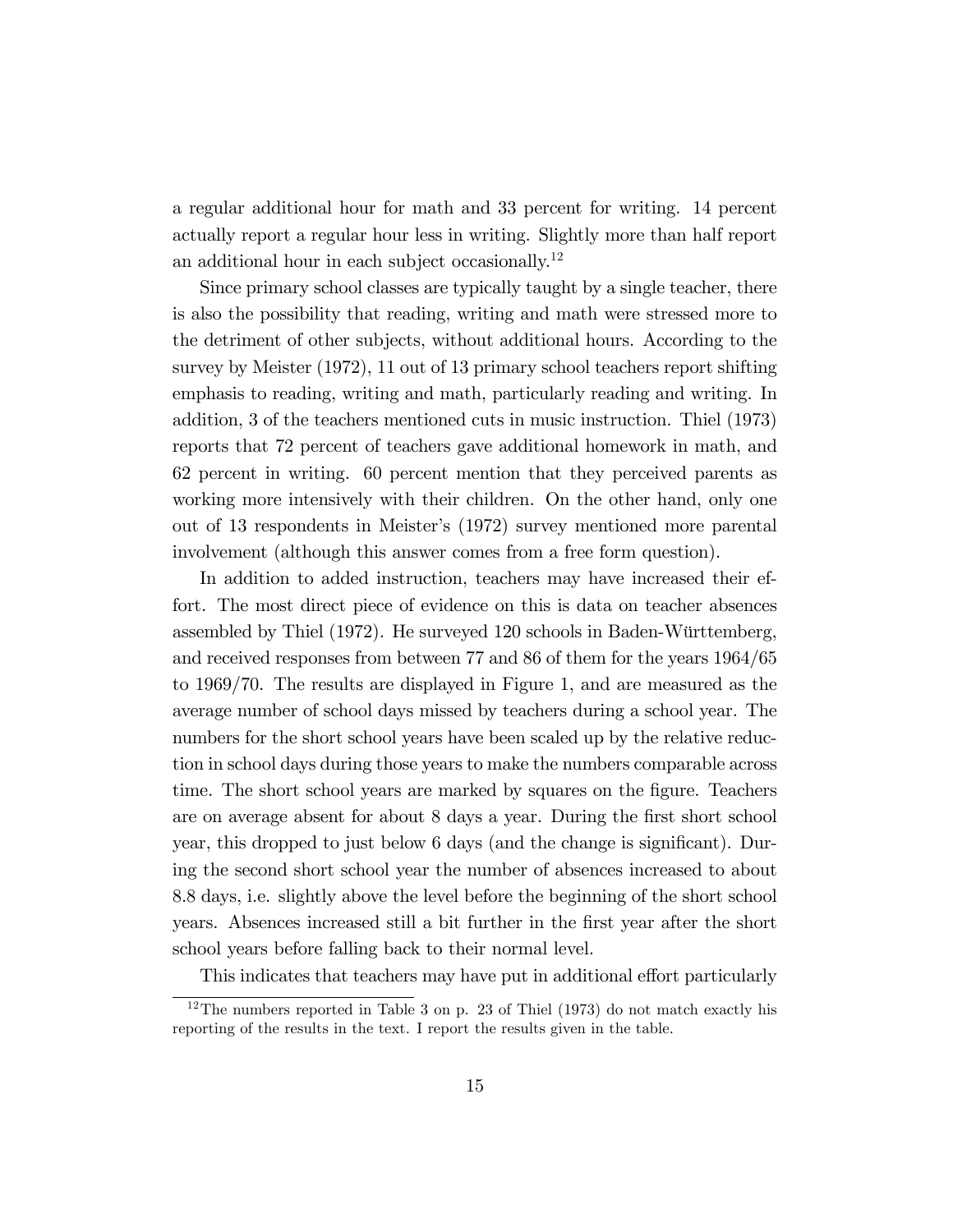during the first short school year, and may have come to school even with minor illnesses that would have normally kept them at home. This additional effort was not sustainable during the second short school year. The slightly higher level of absences even after the short school years may indicate that teachers may have succumbed to additional illnesses because of the additional stress caused by the episode. However, there are other potential explanations at least for the short school year pattern of absences. The Örst short school year ran from April to November, and hence did not include much of the typical áu season, while the second short school year from December to July included the bulk of the flu season.

While the evidence is less than clear cut, it certainly suggests *some* adjustments to the short school years. The role of additional instructional time during the short school years seems to be minor, although additional hours were used in some cases. There also seems to have been a concentration of resources on the core academic subjects, to the detriment of other Öelds, with music being frequently mentioned. The effort of teachers, parents, and students (through additional homework) may have been higher during the short school years. But it also has to be kept in mind that the school system already was under strain during this period because of the large baby boom cohorts being educated, and because of the general expansion of the education system. Hence, it seems unlikely that the adjustments were able to undo all or most of the effects of the short school years on students, and this seems to be borne out by some of the evidence below.

# 3 The Data

In order to study the impact of the short school years on student performance, I analyze data on grade retention and secondary track choice. The number of students repeating a grade and the total number of students enrolled in each grade are published annually by the Federal Statistical Office in the serial Fachserie A. Bevölkerung und Kultur, Reihe 10, I, Allgemeines Bildungswesen. Thus, I have the population data on grade retention avail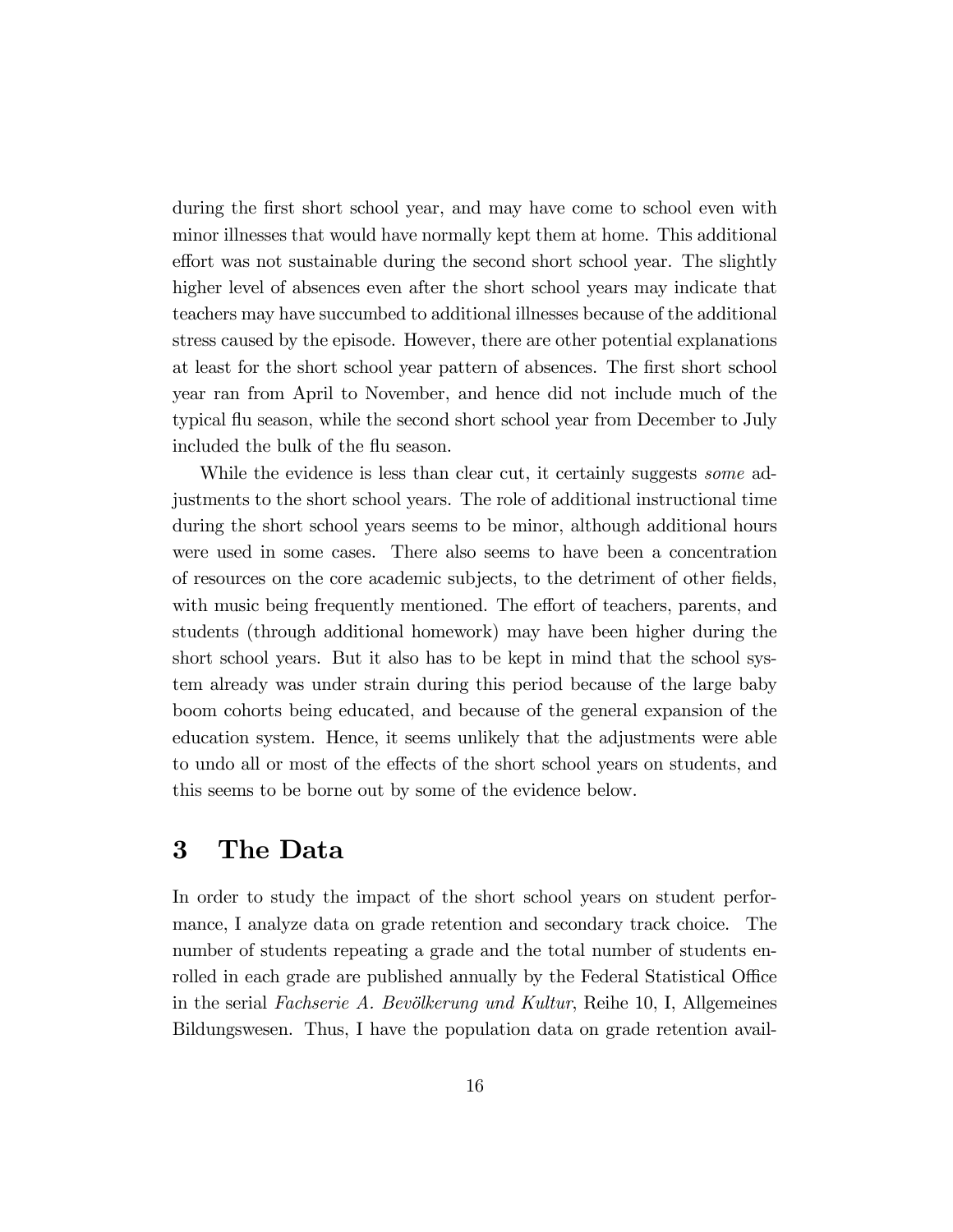able.

I measure enrollment in the highest secondary school track (Gymnasium) from the same data source, but it is harder to get a clean measure of this. The Federal Statistical Office does not report a consistent series of students leaving fourth grade to enter Gymnasium during the required time period. Instead, I use the number of students entering 5th grade of Gymnasium in a particular school year divided by the number of fourth graders in the state during the previous year, since this is the only measure that I can construct consistently. This measure is slightly problematic, because some students may move across state borders when they change school. In addition, some entry into 5th grade of Gymnasium is from other grades than grade 4 in primary school (e.g. from later grades in basic school). Finally, some states allow entry into Gymnasium after grade 6 in addition to grade 4. In order to minimize the impact of this, I limit the analysis to states other than Berlin and Bremen, where this is a particular problem.<sup>13</sup>

Earnings data are taken from three data sets, each with its own strength and weaknesses.<sup>14</sup> The first is the Qualification and Career Survey (QaC) collected by the Institut für Arbeitsmarkt- und Berufsforschung (IAB) and the Bundesinstitut für Berufsbildung (BIBB). This is a repeated cross section of employed workers of German nationality in the age group 15 to 65. I use the four waves for 1979, 1985-86, 1991-92, and 1998-99 each of which samples about 25,000 workers. The large sample sizes are one of the main advantages of this data set.

The earnings variable in the surveys is gross monthly earnings. Respondents in the 1979 survey were asked to report their earnings in 13 brackets, in the 1985-86 survey in 22 brackets, in 1991-92 in 15 brackets, and 1998-

 $^{13}$ In addition, the 1970 edition of *Fachserie A. Bevölkerung und Kultur*, Reihe 10, I, Allgemeines Bildungswesen did not report data which allowed me to construct a measure consistent with the other years. Therefore, data for the school years starting in 1969 or 1970 are missing for some states.

<sup>&</sup>lt;sup>14</sup>Some other data sources could in principle be used for this analysis. For example, the German Socioeconomic Panel (GSOEP), which has tracked respondents since 1984, would allow annual observations on the same individuals for about 18 years, but does not offer any particular advantages compared to the datasets used here.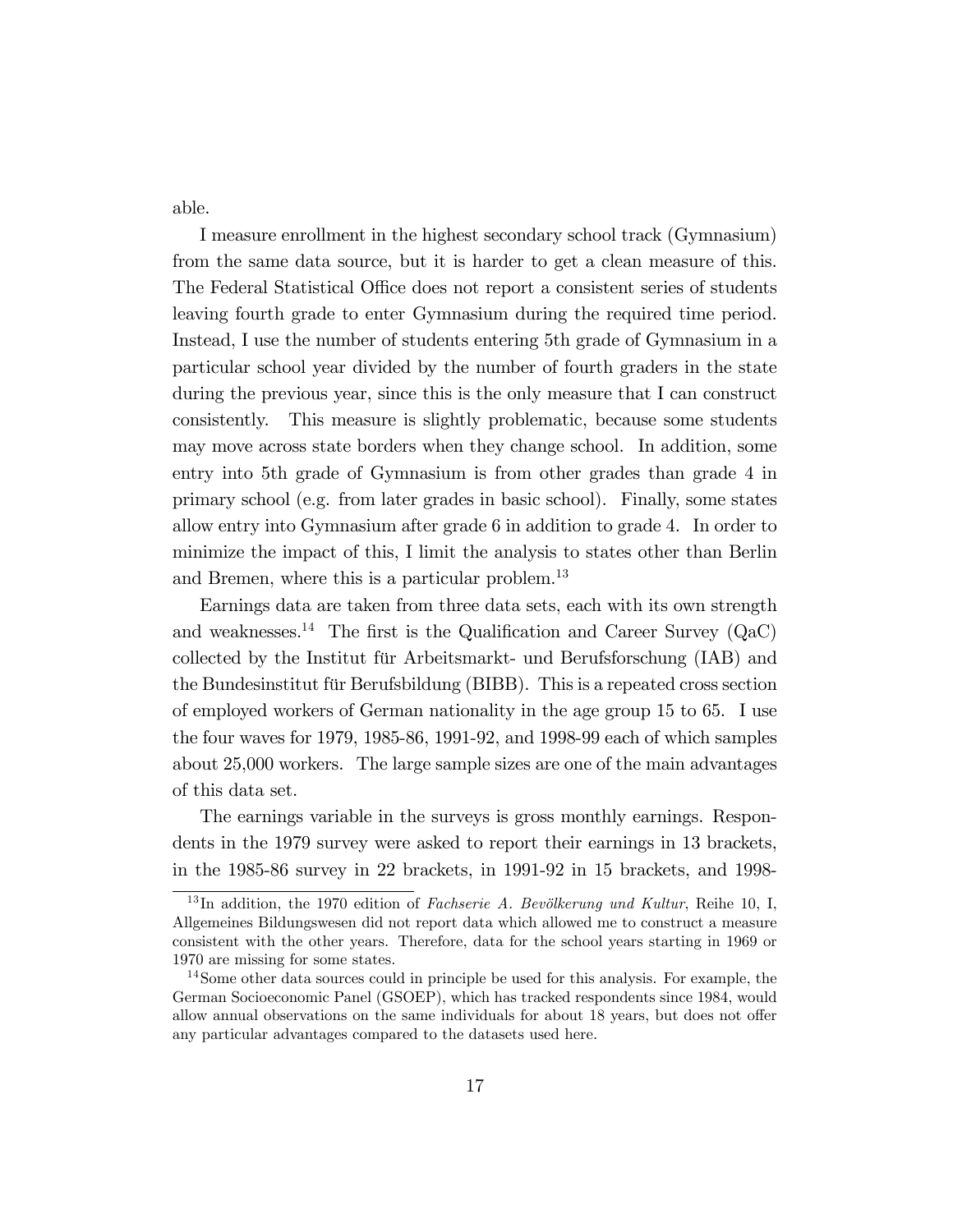99 in 18 brackets. I assign each individual earnings equal to the bracket midpoint.<sup>15</sup> I then convert the variable to an hourly wage by dividing by the number of weekly hours. I also present results using monthly earnings directly.

The year of school entry is not available in the QaC, but it provides year of birth, the year when the individual graduated from secondary school, and the highest secondary school degree attained. This allows various ways to construct variables for the students affected by the short school years. I construct variables for the number of short school years an individual was exposed to using the interaction of cohort and track. This is done in two ways. The first is to use year of birth and the highest secondary school degree obtained. German children enter school in the year after they have reached their 6th birthday. Using this information, it is possible to determine how many short school years an individual should have been exposed to in a state with the short school years.

Table 1 displays how this assignment is done for the birth cohorts from 1946 to 1960. There are a few caveats. First, some students enter school early or late, and I do not have any information on this. Secondly, somebody born in 1960 might have entered school either in November 1966 and experienced one short school year, or in summer 1967 missing the short school years altogether. Since approximately an equal number of individuals will have had zero and one short school years, I assign everybody born in 1960 half a short school year. Because I adjust the value of the covariate appropriately, this assignment will lead to a consistent estimate of the effect of the short school years despite the measurement error introduced by not knowing the true value.

Alternatively, I construct a similar measure using the year of birth and

<sup>&</sup>lt;sup>15</sup>Because of the large number of brackets this is unlikely to introduce much more measurement error than is done by respondents' rounding continuous amounts. The top bracket in 1979 was DM 5,000 or more which I assigned a value of DM 7,500, in 1985-86 and 1998-99 it was DM 15,000 or more which I assigned a value of DM 17,500, and in 1991-92 it was DM 8,000 or more which I assigned a value of 12,500. Only 1.0 percent of sample observations are in the top income bracket.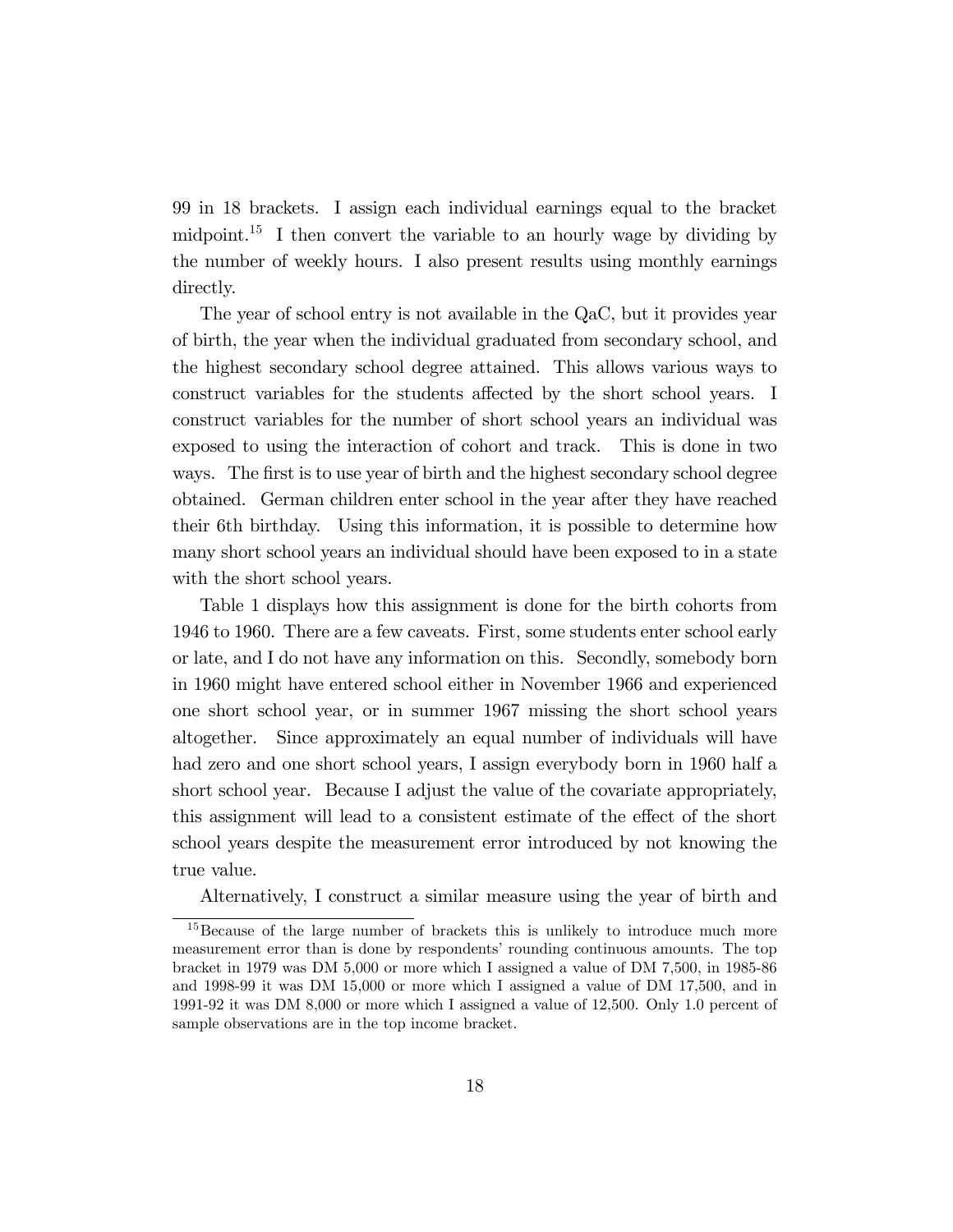year of graduation. There is a similar missing information problem here. Everybody born in 1960 is again assigned half a short school year. Individuals graduating in 1966 might have also experienced either zero or one short school year, and are assigned half a short school year as well. Both measures of the short school year are scaled so that they measure the amount of instructional time missed in years, and regression coefficients in the earnings regressions are directly comparable to estimates of the returns to schooling.

The two measures of exposure to the short-school year will naturally differ. The variable based on year of graduation will count individuals as treated by the short school years if the individual was still in school in 1966/67 because of earlier grade repetition. These individuals will not be assigned short school years using the assignment based on the highest degree. If individuals repeating grades have lower earnings for reasons other than the short school year, then the measure based on highest grade will overestimate the relative earnings of those exposed, while the measure based on school leaving will underestimate these earnings. Of course, there are reasons to believe that both variables have substantial measurement error from other sources as well. There will be misreporting both of the highest degree attained and the year of graduation. To the degree that the measurement error stems from year of birth, there is nothing I can do about this. Measurement error in the other variables can be filtered out by using one of the exposure measures as an instrument for the second, as long as these measurement errors are independent.

Unfortunately, the QaC does not identify the state in which an individual grew up or attended school. Only the state of residence is available. The short school year measures constructed above are set to zero for residents of Bavaria, Hamburg, and Berlin. For residents of Niedersachsen, they are also set to zero for respondents with basic school degrees and the middle school cohorts which were unaffected. The state of residence is only a good proxy for the state an individual went to school in if individuals do not move frequently between states. I present some evidence on this below.

I also construct a measure of years in school defined as year of graduation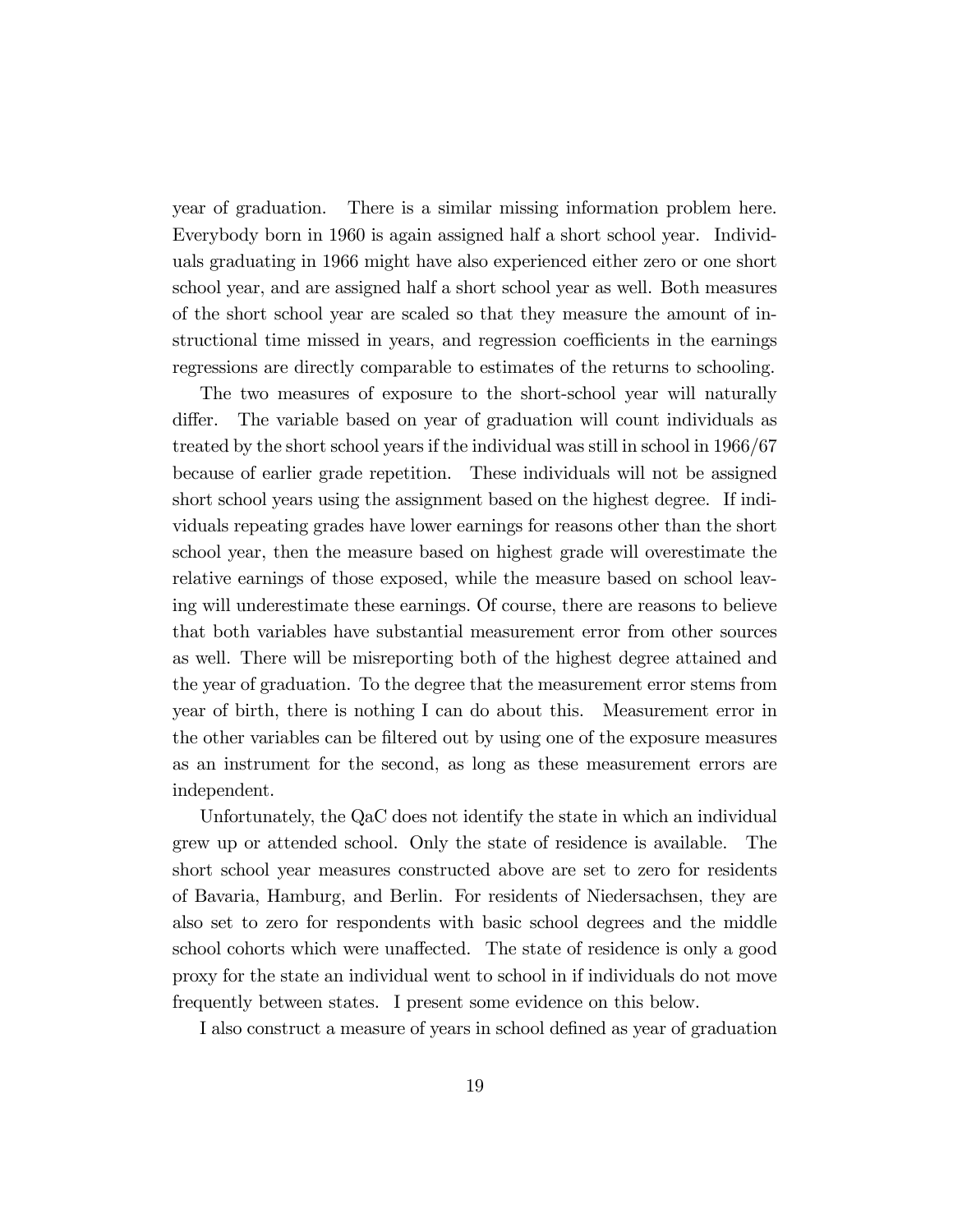minus year of birth minus 6. This measure is fairly noisy, because I do not have detailed enough information on birthdays to know the exact date when the person first entered school, and because there is some parental discretion. Nevertheless, this variable is useful as it lets me assess whether students exposed to the short school years received less schooling. I limit the QaC sample to respondents for whom this length of schooling variable is in the range of  $6$  to  $15$  years, in order to minimize the effect of misreporting on the estimates.

The second data set I use is the German General Social Survey (ALLBUS) from 1980 to 2000. This is also a repeated cross section survey. It samples about 3,000 respondents of German nationality who are 18 years or older in each wave. The surveys were conducted every two years with an additional smaller survey for 1991, right after German unification. I only use the west German portion of the waves after 1990.

The only income variable in the survey is net monthly income. The questionnaire is not very explicit what types of incomes to include (e.g. whether respondents are supposed to report asset income). Income was elicited as a continuous variable. Respondents refusing to report income were asked a second question, which allows them to report their income in 22 brackets. This increases the response rate substantially. I incorporate the bracketed income information by assigning midpoints again.<sup>16</sup> Despite the different concepts, the distribution of income looks very comparable to the distribution of earnings in the QaC data. A weekly hours variable is available from 1984 onwards but is missing for many observations. Because the sample is relatively small to begin with, I use the monthly income directly in the regressions.

The ALLBUS provides year of birth and the highest secondary school degree attained,<sup>17</sup> which allows me to construct the first measure for the number of short school years an individual was exposed to as described above. From

<sup>&</sup>lt;sup>16</sup>The top bracket is DM 15,000 or more to which I assign a value of DM 17,000, the mean among respondents reporting a continuous income amount above DM 15,000.

<sup>&</sup>lt;sup>17</sup>Starting in 1990, there is also a variable on the total number of years of schooling. I do not use this variable because it is only available for a few waves.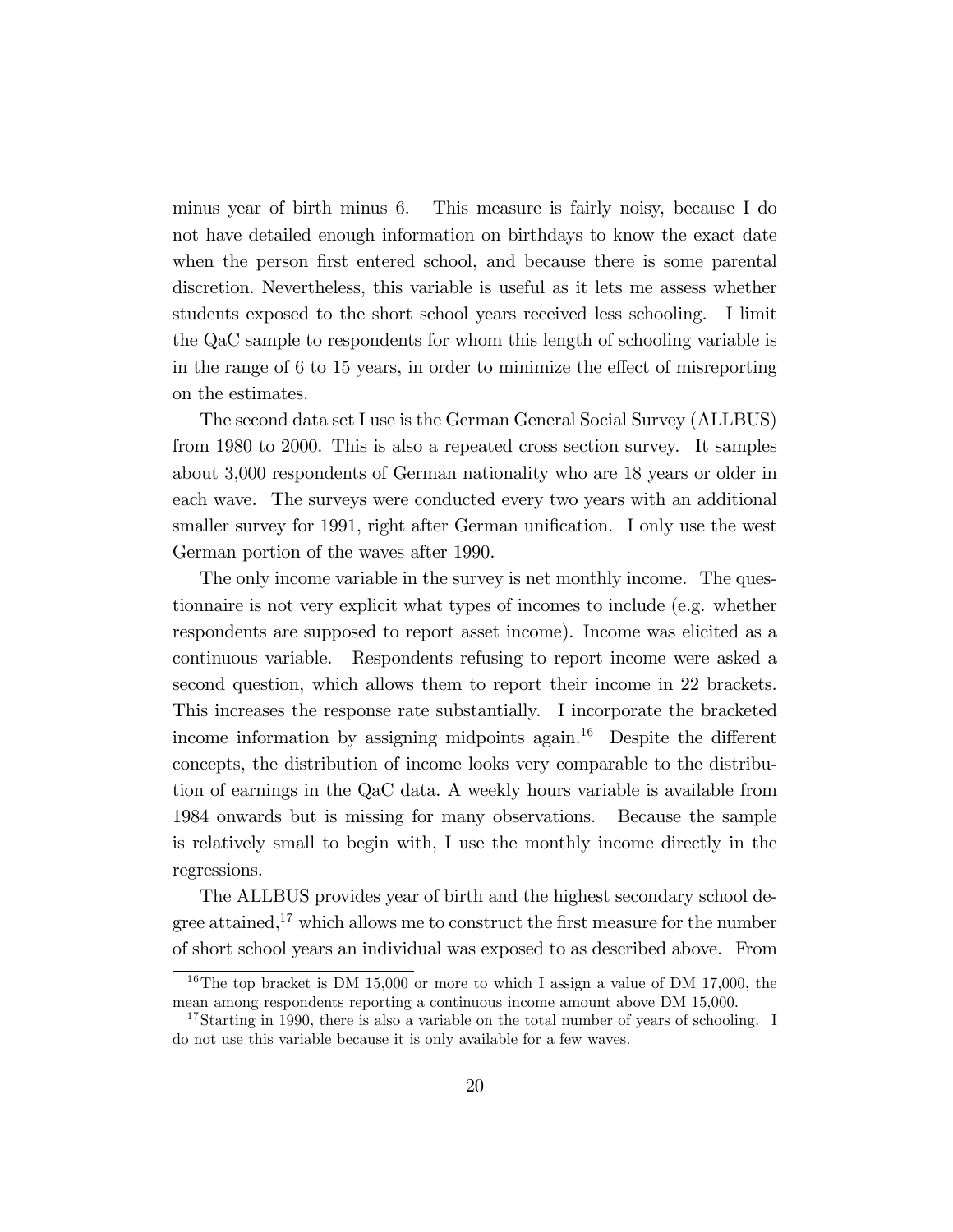1982 onwards, the survey also collected month of birth. This information is useful to decide whether someone born in 1960 attended one short school year or none. I use the information where available, and assign everybody born in 1960 half a short school year in the 1980 wave or if the month of birth information is missing.

The ALLBUS identifies the state of residence in every wave. I use this in the same way as for the QaC data. In addition, the 1991, 1992, 1994, and 2000 waves also ask about the state of birth and since when an individual has lived in the current state of residence. This information lets me assess to what degree individuals have moved across state lines from the time they grew up. Table 2 displays some summary statistics about the interstate mobility of individuals. It reveals that about 80 percent of all respondents live in their state of birth. The rates differ slightly, depending on whether the calculation is based on the state of birth variable or the variable asking about the time in the current state. There is relatively little mobility between birth and age 18. Therefore, state of birth will be a better indicator than state of current residence for the state in which an individual attended school. Most relevant for the purpose of this paper, more than 80 percent of individuals at risk of participating in the short school years (the birth cohorts 1947 to 1960) have lived in their current state already in 1965. The percentage of people in their state since 1965 or earlier is even higher for current residents of Bavaria and Niedersachsen, but it is very low for residents of Hamburg and Berlin. While the latter are relatively small states, there will be some measurement error introduced by the fact that many individuals move in out of these states. If migration is unrelated to the effects of the short school years this measurement error will lead to pure attenuation.

The third data set comes from social security records. It is based on the IAB Employee Sample (IAB Beschäftigtenstichprobe), a 1 percent sample of social security records. The sample includes only records on employed individuals, and excludes civil servants, self-employed, and those in marginal employment because these groups are not covered by the general social security system. This includes about 80% of all workers. The dataset is a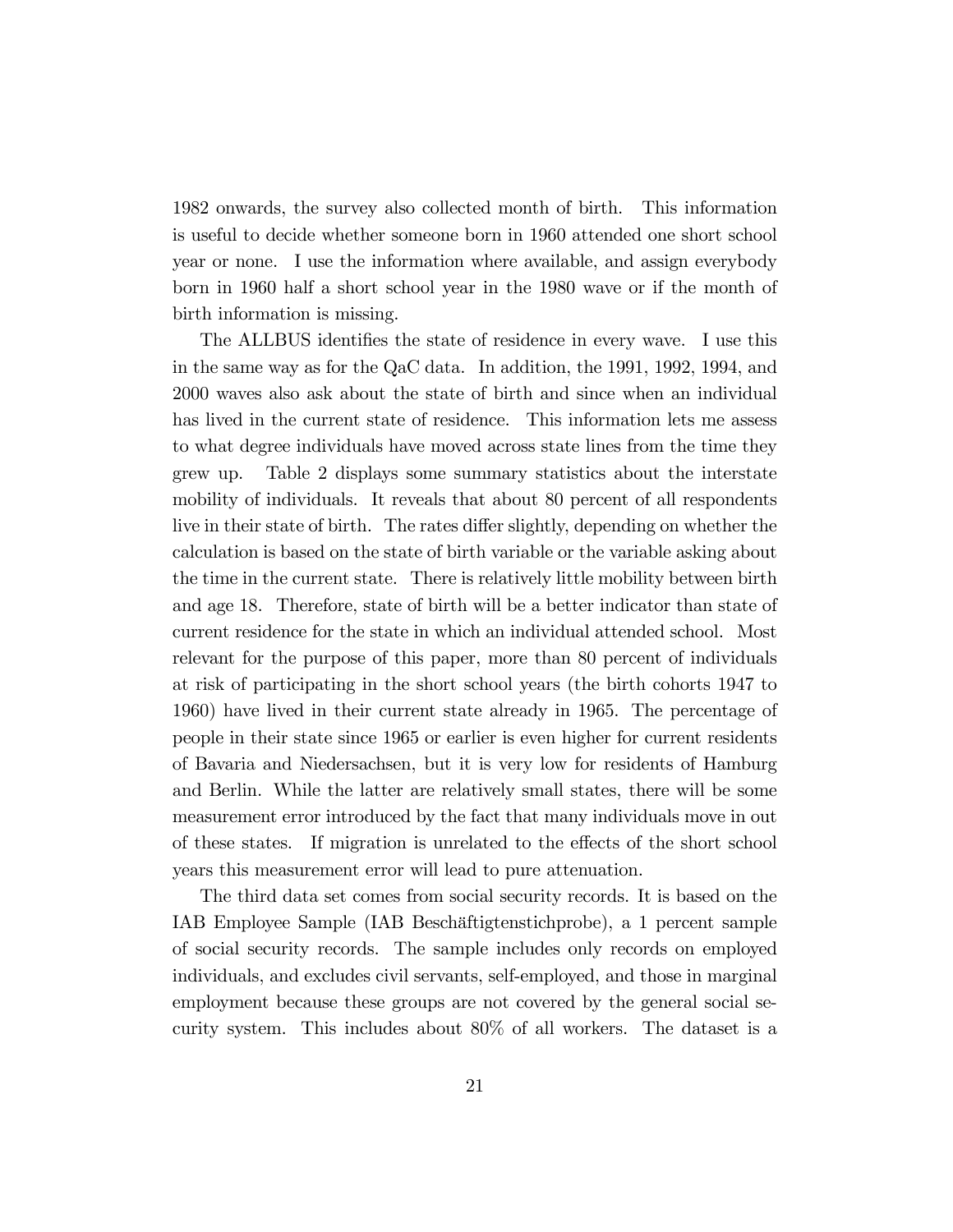panel. Once sampled, an individual is followed as long as a social security record appears for that individual. The dataset is described in more detail in Bender and Hilzdegen (1995) and Bender, Haas, and Klose (2000).

I obtained cell level means, medians, and standard deviations of earnings, as well as characteristics of the individuals spanning the period 1975 to 1995. The sample is restricted to Germans living in the west German states. The cells are based on year, age, state, and level of schooling. The regional indicator is the state of the workplace. Every individual was assigned the state where they worked in 1975 or when they first entered the dataset.

The earnings measure provided is gross pay subject to social security contributions, and it is truncated at the social security maximum. For each cell, I know now many observations are at the maximum, and I only use cells where the fraction at the maximum is 50 percent or less. I also discard 106 cells based on a single observation. The sample used in the analysis has 8605 cells, based on 2 to 1447 observations. The mean number of observations in the cells is 206, the median is 82, and there are in total more than 1.7 million micro records underlying the cell statistics.

The advantage of the social security data is its large sample size. However, this is mitigated by the fact that it is a panel with repeated observations on the same individuals. Another drawback is the coarse information on education. As a result, the QaC is my preferred data set for this analysis, and I will present the most detailed results from that data source.

## 4 Results

### 4.1 The Impact of the Short School Years on Years in School

The first question raised by the introduction of the short school years is whether affected students did actually spend less time in school. While the nominal time reduction due to the short school years was about two thirds of a school year, studentsíbehavior might have adjusted to undo part of this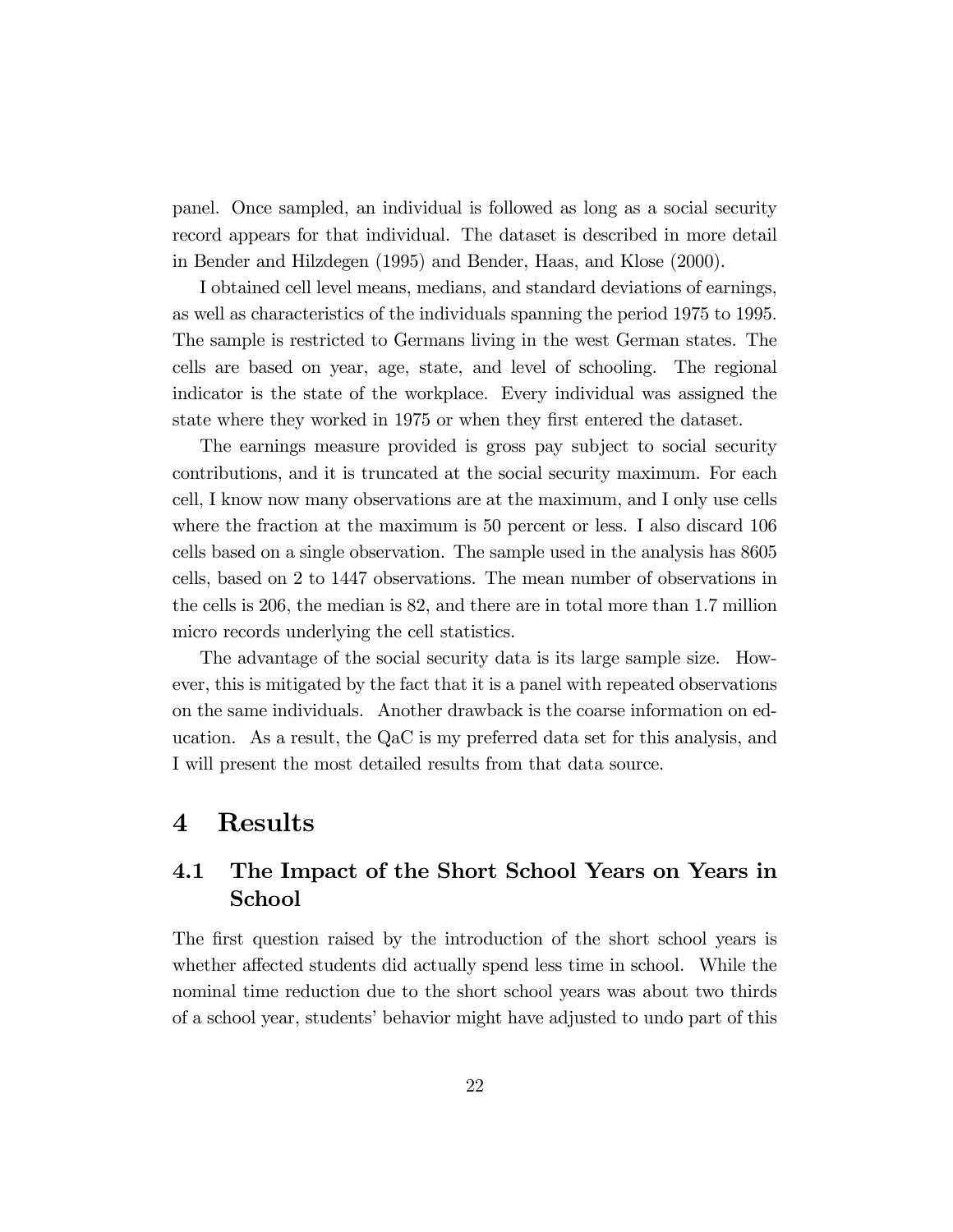reduction. In the QaC data, I can construct a measure of the length of time a respondent spent in primary and secondary school. Regressing this variable on the short school year measure can be interpreted as the first stage of the problem. I only do this for the first measure of the short school years based on tracks because there is a mechanical correlation between the second measure based on graduation year and the length in school variable (and hence measurement error in both will drive the correlation). Conditioning on secondary school track and gender as well as a full set of year, year of birth, age, and state of residence dummies, I find that the short school years reduced time in school by 0.39 months (with a standard error of 0.05) for each month of time nominally lost by the short school years. The effect is far less than one, and it is quite precisely estimated.

One of the main reasons why the length of schooling variable is not picking up the full effect of the short school years is probably that the length variable can only be computed in full years, while the short school years were a fractional year treatment. I therefore would not expect these results to be very precise. Individuals, who attended the first short school year should report graduating an entire year ahead of the schedule had they just attended school years of regular length (because both the beginning and the end of the first short school year were during the same calendar year). Since most affected individuals participated in both short school years, this might actually lead to an overstatement of the effect, since the measured length of schooling would be reduced by a whole year rather than two thirds of a year. Furthermore, there were some changes in the exact dates when children became eligible to enter school when the beginning of the school year shifted. This is not reflected in the length measure.

It is worthwhile keeping in mind that the measurement of the short school year regressor is likely to be imperfect as well. Individuals presumably misreport both their year of birth and their highest level of schooling. For example, Ashenfelter and Rouse (1998) Önd that about 6 percent of the variance in highest grade completed is due to measurement error in a sample of twins.

In addition, some individuals will have moved between states since they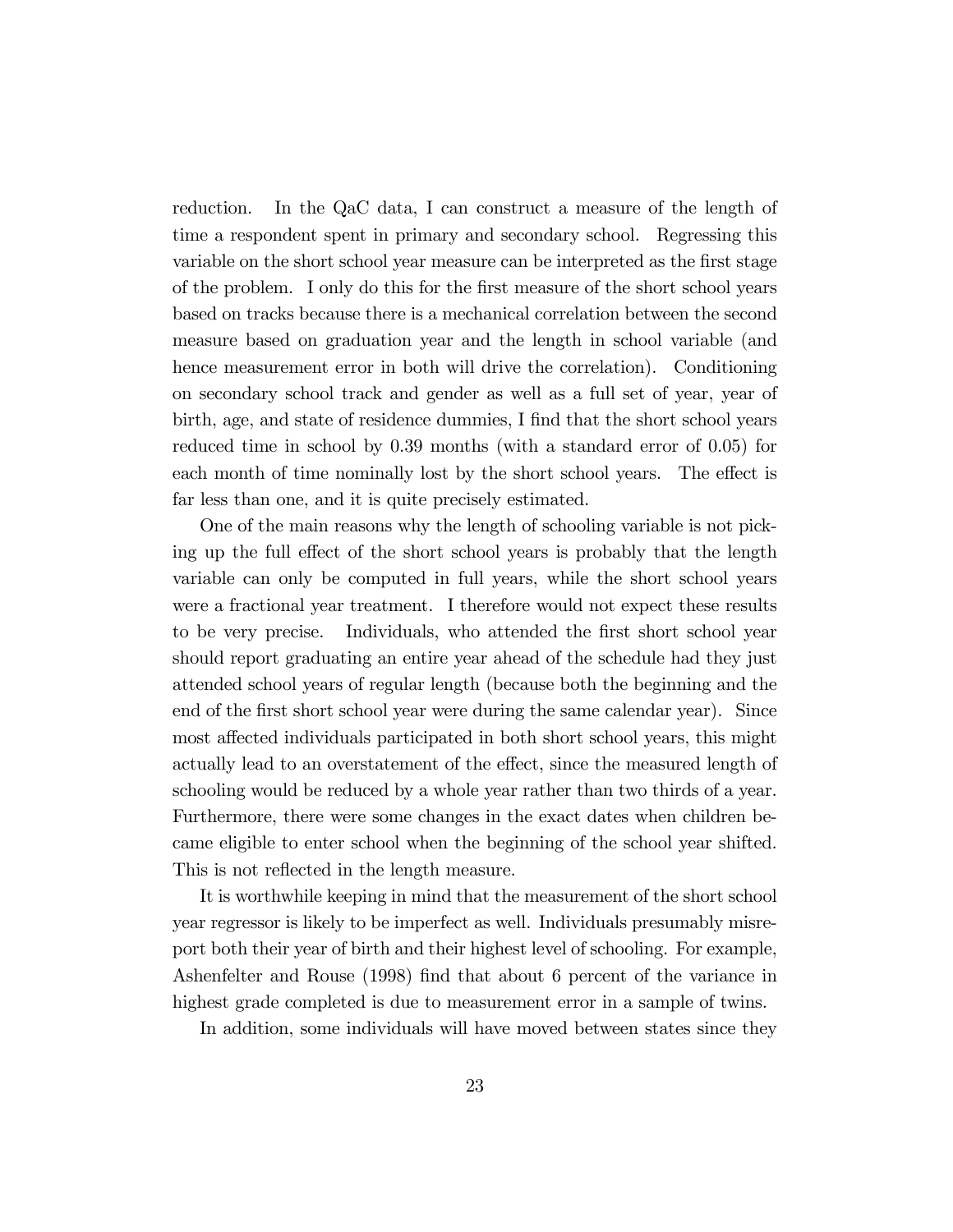went to school. The impact of this latter measurement error can be assessed with the aid of the ALLBUS data, which have both state of residence and state of birth. These data come from the 1991, 1992, 1994, and 2000 waves of the ALLBUS, therefore respondents are slightly older on average than in the QaC sample, so that the degree of mobility in the ALLBUS data is likely somewhat overstated. In addition, assuming that state of birth corresponds to the state of schooling ignores that some students moved between birth and the time they went to school, again overstating mobility. Nevertheless, using a measures of exposure to the short school year based both on year of birth, call it  $D_i^*$ , and year of residence,  $D_i$ , allows me to quantify the bias from measurement error. If the measure based on year of birth was correct, then the coefficient from a regression of  $D_i^*$  on  $D_i$  measures the attenuation from using  $D_i$  as a regressor instead of the true measure. Including the other covariates mentioned above, this attenuation factor is 0.84 in the ALLBUS with a standard error of 0.02. This implies that the short school years reduced schooling by  $0.39/0.84 = 0.45$ . While I do not want to put too much credence in the numerical estimates obtained here, it is comforting that the data show a clear and very significant impact of the short school years on the actual time in school.

#### 4.2 The Impact on School Performance

The most direct method to assess school performance is to compare the results of standardized tests. There is no standardized testing system in Germany, which allows such a comparison. However, I will present the results of three studies undertaken at the time of the short school years. The authors of two of them tested the affected students themselves, while the third study relied on tests routinely given as part of the secondary track selection procedure. I will also present some indirect results based on grade repetition and transition into the more academic secondary school track.

The first two studies are dissertations, and both authors administered tests themselves. One tested students in the Saarland (Meister, 1972), the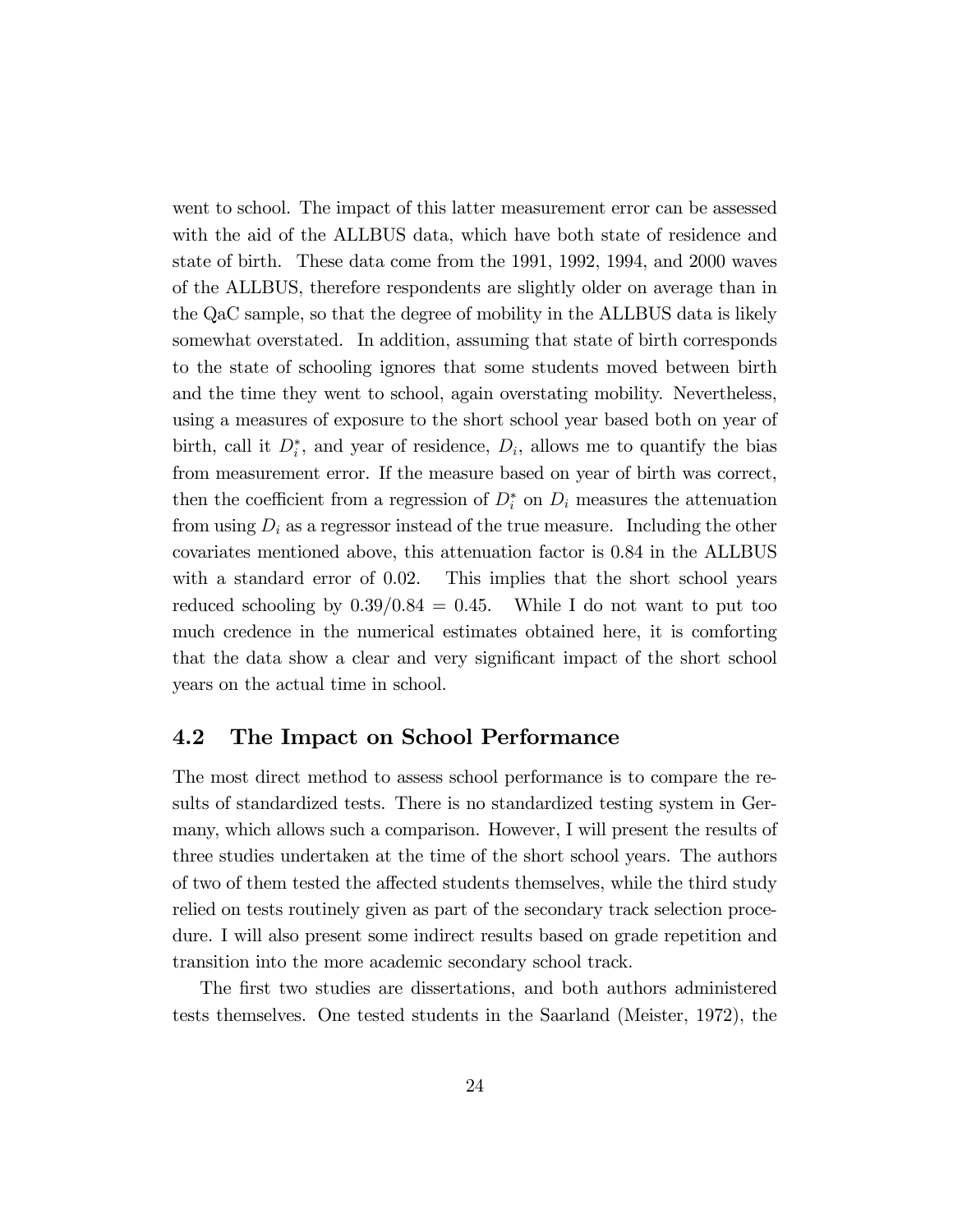second students in Baden-Württemberg (Thiel, 1973). Both exploit the quasi-experimental design of the short school years, and are competently executed. Nevertheless, both have a number of limitations as well. One problem is that both studies relied on existing tests, which may not be exactly appropriate for the time at which students were tested. The samples were not overly large: 435 and 449 children in 13 classrooms for the Saarland, and between 146 and 365 students in 5 to 10 classrooms in Baden-Württemberg.

The third study was conducted in the city of Frankfurt in the state of Hessen (Schlevoigt, Hebbel and Richtberg, 1968) and relied on tests routinely given to 4th graders there. The tests were specific to the grade level, and similar in format to regular tests during the school year. The samples were much larger, covering between 1148 and 3124 students (with the exception of one subtest, where only 291 students were tested after the short school years). The treatment groups were tested in 1968, i.e. one year after the end of the short school years, so that they were in 2nd and 3rd grade during the short school years. The control groups were tested in 1963 or 1965. One drawback of the study is that the only publication is a terse, two page article in a journal for teachers. The results of the studies are summarized in Table 3. Results were the students in the treatment group performed better are shaded in grey.

The study by Meister (1972) for the Saarland focused on teaching methods in the early primary grades, and hence he only tested 2nd graders. The tests for the treatment group were performed after the end of the second short school year, i.e. after the tested students had been exposed to two short school years. The control group consisted of students in the same schools who started school in summer 1967, i.e. after the short school years were over. They were tested after a period that was equivalent to the short school years, i.e. during the middle of their second school year. The author chose this timing because he was interested in a control group of the same age as the treatment group. The design therefore is trying to establish whether learning was faster during the short school years but not whether the same amount of material could be learned by the end of the school year. The re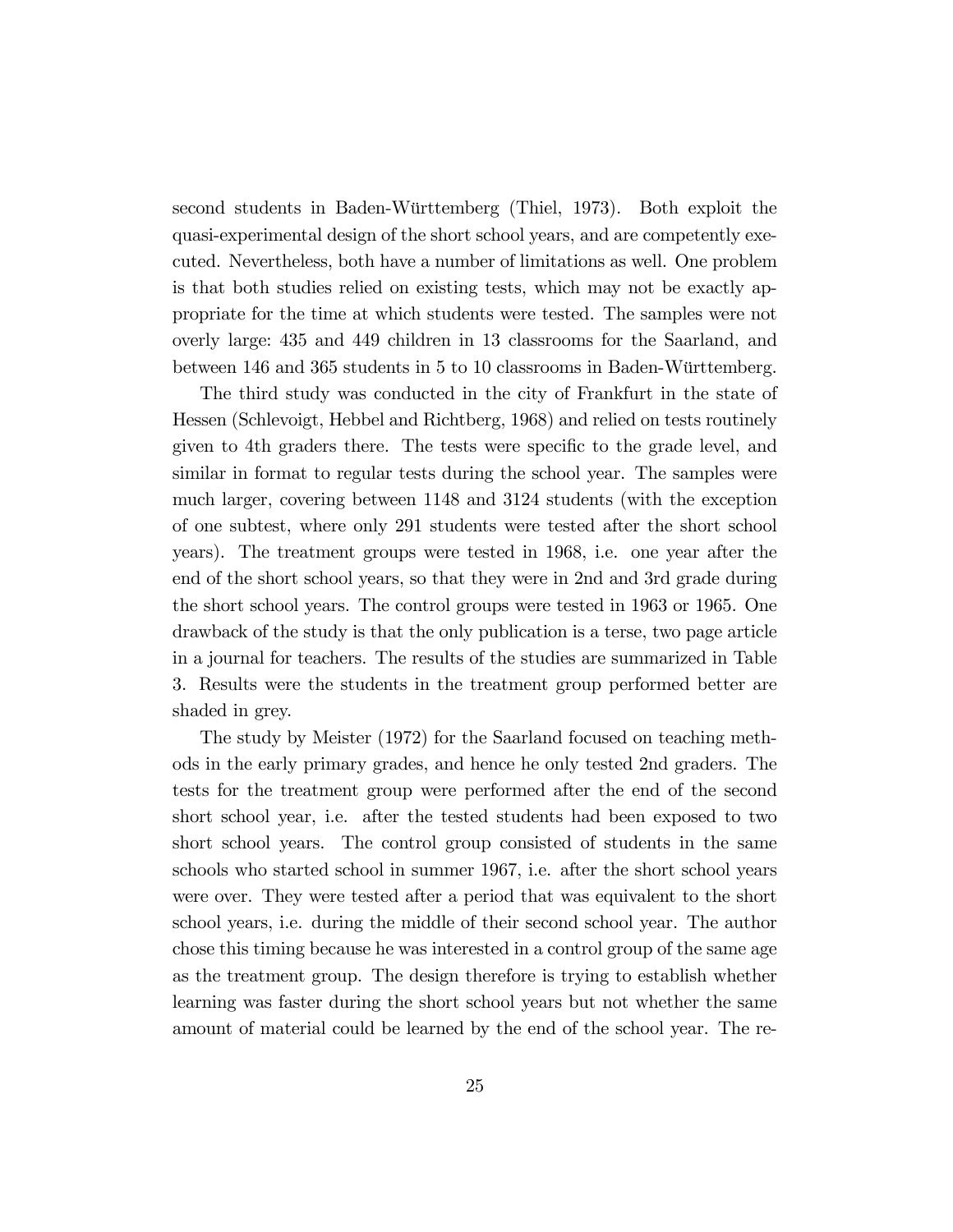sults in the first panel of Table 3 show that the treated students consistently performed much better than the control group.

One problem with the design is that the tests used may have been most appropriate for the end of the second school year. The students exposed to the short school year should therefore have covered all the required material, while some of the tested material might not have been as easy for the control group.<sup>18</sup> Another problem is the possibility of knock-on effects of the short school years: if teachers expanded more effort during the short school years, they could have been doing a worse job in the subsequent years, so that teaching quality for the control group was worse.

The second study by Thiel (1973) for Baden-Württemberg addresses more directly the question I am interested in here, namely whether the affected students learned the same amount as students in regular school years. He tested 2nd, 4th and 8th graders. The treatment group was tested twice, first at the end of the second short-school year, and the second time at the end of a period equivalent to two regular school years. The treated students will generally have been in the following grade during this retest, and they were given parallel forms of the same test at the two testing dates. The control groups used in this study are generally samples of tested students used to norm the tests, i.e. these tests will have been performed prior to the short school years in all the states of West Germany. The problem with this comparison is that the curriculum may be different in other states, and the test may therefore be more appropriate for the treatment or the control group. Some of the control tests also date back various years, and standards in schools may have changed over time. In some cases, the control group results were collected by the author or his colleagues in Bavaria (with no short school years) or in Baden-Württemberg after the short school years (as in the case of the Saarland study).

The second panel in Table 3 shows that the results for the second graders

<sup>&</sup>lt;sup>18</sup>Thiel (1973), who uses the same test describes it as designed to test knowledge at the end of the 2nd grade. On the other hand, he goes on to say that the test is too easy for the 2nd graders in Baden-Württemberg at that stage.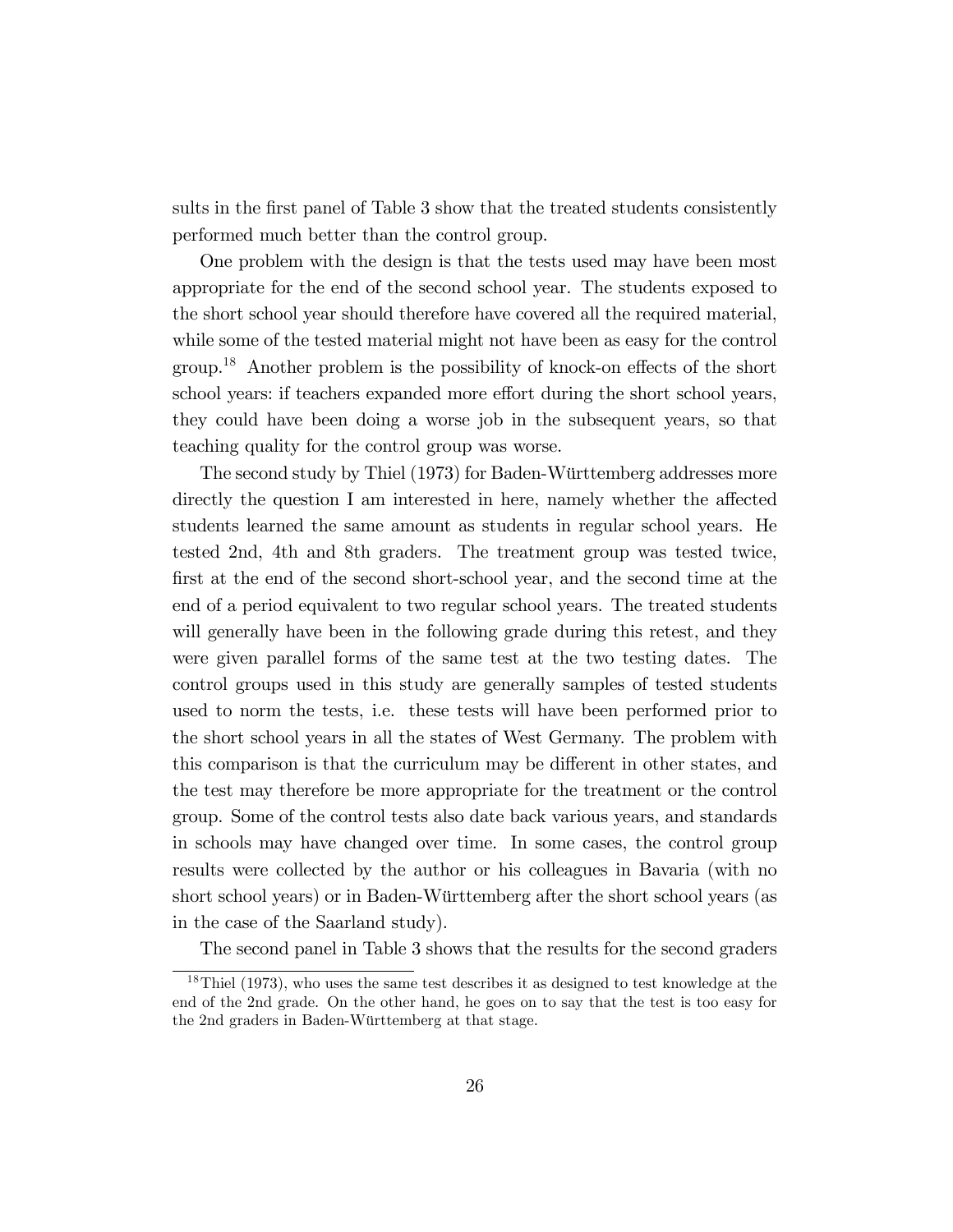generally confirm the findings of the Saarland study: treated students performed better after spending two full school years in school (the regularregular comparison). Nevertheless, they did not reach the control group standards at the end of the short school years (the regular-short comparison), although the writing difference is not significant. Thiel (1973) discounts the results for the writing test somewhat because he believes that it is too easy for the 2nd graders in Baden-Württemberg.

The results for 4th graders (third panel in Table 3) generally shows the treated students at par with the control group at the end of the short school year (the regular-short comparison) and at par or outperforming the control group after a similar time in school (the regular-regular comparison). The exceptions are the reading, vocabulary, and mental arithmetic subtests. Thiel (1973) attributes the reading and vocabulary results to the fact that learning in these skill categories may be more influenced by maturation and hence age (because a lot of reading takes place outside school) rather than training. Since the treated students are about eight months younger at the end of the short school year than the control group students, this difference may explain the results. The test for mental arithmetic contained in a number of questions on fractions, a subject not covered in Baden-Württemberg until grade 5. This would explain the lower performance of the treatment group compared to the national control after the short school years, and the catching up when the same students were retested during the 5th grade.

Thiel (1973) also tested one group of 4th graders in 1969. This group would have been affected by the short school years during the first two grades. Except in reading and vocabulary the results for this group are at par with the control group. Even though he found deficiencies for the 2nd graders in writing and math right after the short school years, the children seemed to have made up these deficiencies within the next two years. The students are again weaker than the control group in reading and vocabulary, which may again be attributable to their lower age. On the other hand, the results for this group do not bear out Thielís interpretation for the mental arithmetic test. The 4th graders who were affected by the short school years earlier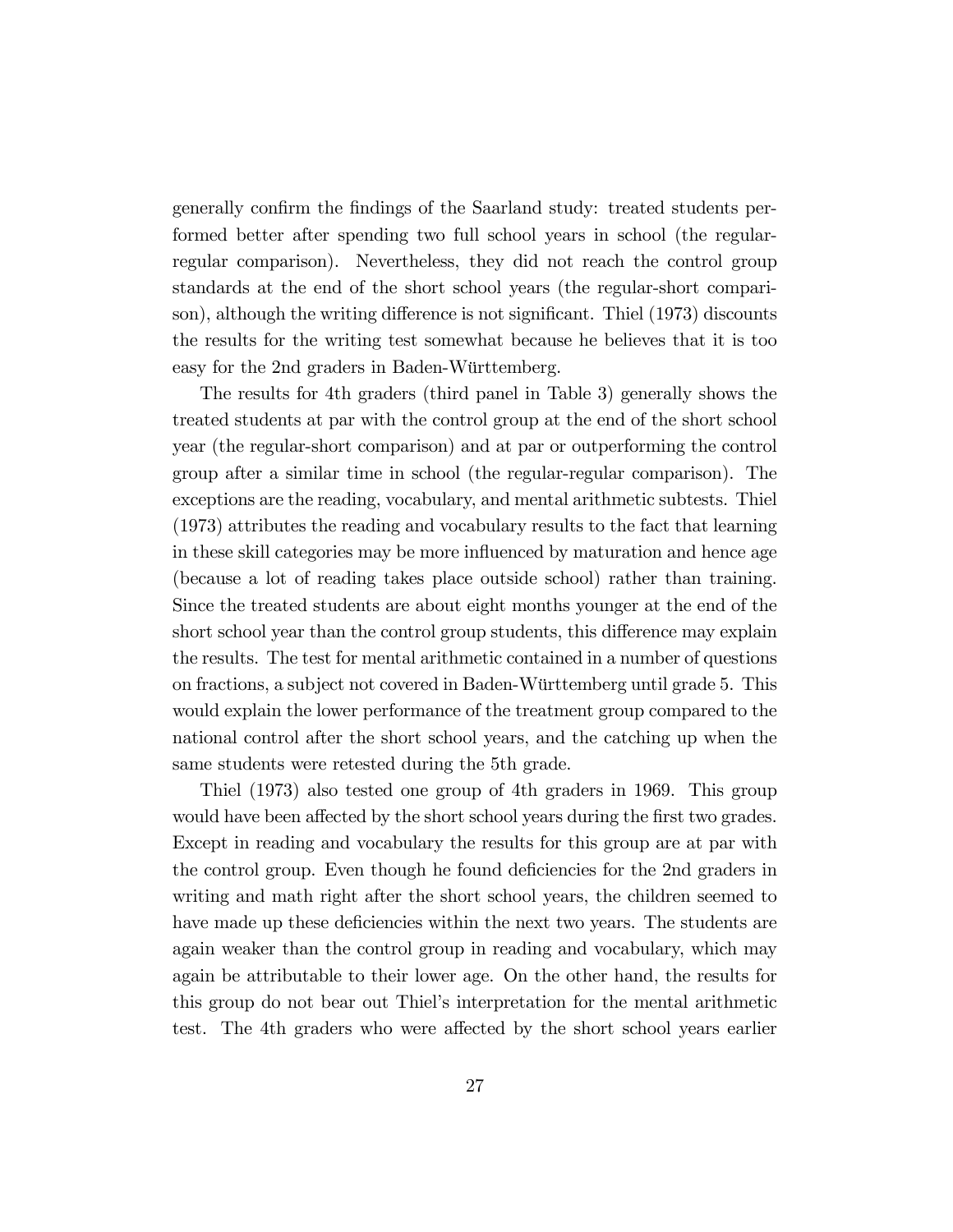were able to perform as well as the norm despite the fact that they would not have been instructed in calculations involving fractions.

Schlevoigt et al. (1968) does not report means of the scores on the tests or t-statistics, but only tabulates the distribution. I have therefore calculated the fraction of students scoring at some level around the median on each test. I have also constructed t-statistics based on the counts given in the paper. These will be somewhat inexact because of rounding in the publication. They will also overstate the true significance levels, because they do not take into account the sampling at the class room and school level.

The results in the Schlevoigt et al. (1968) study fall somewhere between the regular-short comparison and the two years later comparisons in Thiel (1973), since the treated students in Frankfurt experienced the short school years in grades 2 and 3. The results differ markedly from those obtained by Thiel. In all tests, the treated students performed worse, although the difference is only large and clearly significant in writing. Curiously, writing is the subject where the students tested by Thiel actually did slightly better after the short school years.

Finally, students affected by the short school year in 8th grade generally performed as well as the control group in the Thiel (1973) study. However, the testing instrument may have been weak for that group. The writing test only tested spelling but not punctuation, and hence focused on skills generally acquired earlier. Similarly, the math test contained numerous questions on material of the earlier grades.

In summary, these studies show that the affected students may have had some deficiencies at the end of the short school years in the core subjects of reading, writing, and math, although these subjects presumably received the most attention at the time.<sup>19</sup> On the other hand, the students were always

 $19$ Thiel (1973) also presents results from a small survey of teachers, informally assessing the knowledge of the students at the end of the short school years. He distinguishes the teachers who taught the students during the short school years, and those who taught them in the subsequent year. In both cases, 62 percent of the respondents thought that the affected students learned the required material fully, while 38 percent saw deficiencies. The teachers saw the most problems outside the core subjects.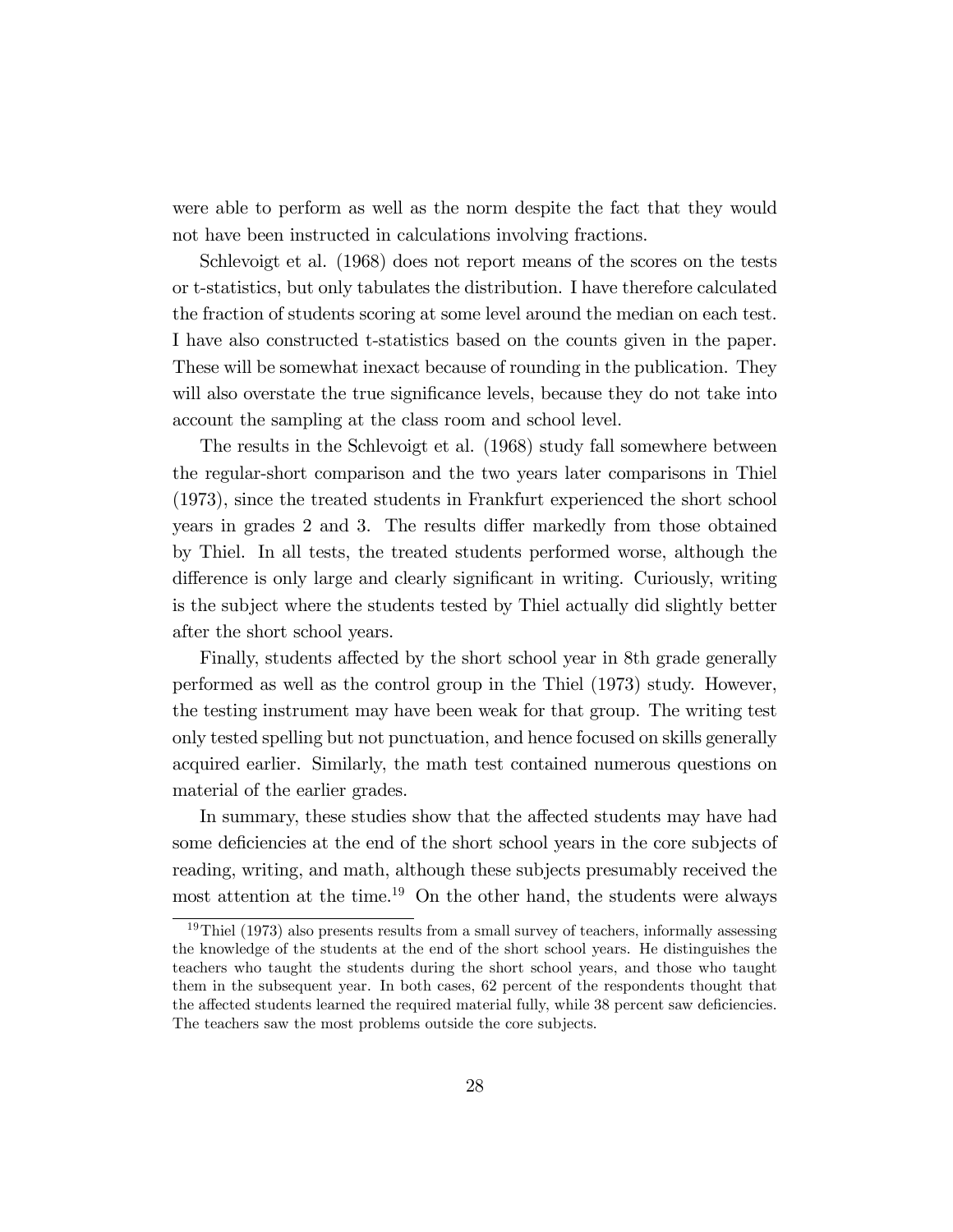on par and typically ahead of their peers when tested at the same age. The results also reveal that any immediate effects on learning seem to have been eradicated when students were tested two years later. This indicates that the eventual effects of the short school years on learning of the affected cohorts should be small at best.

In order to corroborate these findings, I present some results on grade repetition and on the fraction of students going on to Gymnasium, the highest secondary school track, after grade 4. Data on grade retention of affected and unaffected grades in primary school are presented in Table 4. States are grouped into one of three groups: seven states with the short-school year, Bavaria with the regular school year, and Berlin and Hamburg with the long school year. I exclude Niedersachsen from this table because of its special provisions for graduation, which makes it unclear whether students attending primary grades should have actually been affected by the short school years. Berlin and Hamburg are control states, because schools should have adapted the curriculum to the long school year, since students would eventually graduate after the normal length of total schooling. Retention rates are presented for the school year 1965-66, the last year before the transition, the 2nd short school year (1966-67) and the following four regular school years. During those years, older grades will have been affected by the transition, but not new grades entering since 1967. This allows a variety of contrasts.

Looking at first grade, it is apparent that retention rates did not fluctuate much over the period in either the states with the short school year or the control states. Things look different for 2nd grade. In both years when 2nd grades are affected, grade repetition jumps by about 1 percentage point in the short school year states, and remains rather steady in Bavaria and the long school year states. Similar effects are visible for grades 3 and 4. Grade repetition drifts up by about 1 percentage point in the two years after the short school years and then drops back by about the same amount for the unaffected grades entering school after the short school years. The effects of the short school years on grade repetition often seem to be long lived, and are visible even a few years after the short school years. This may be due to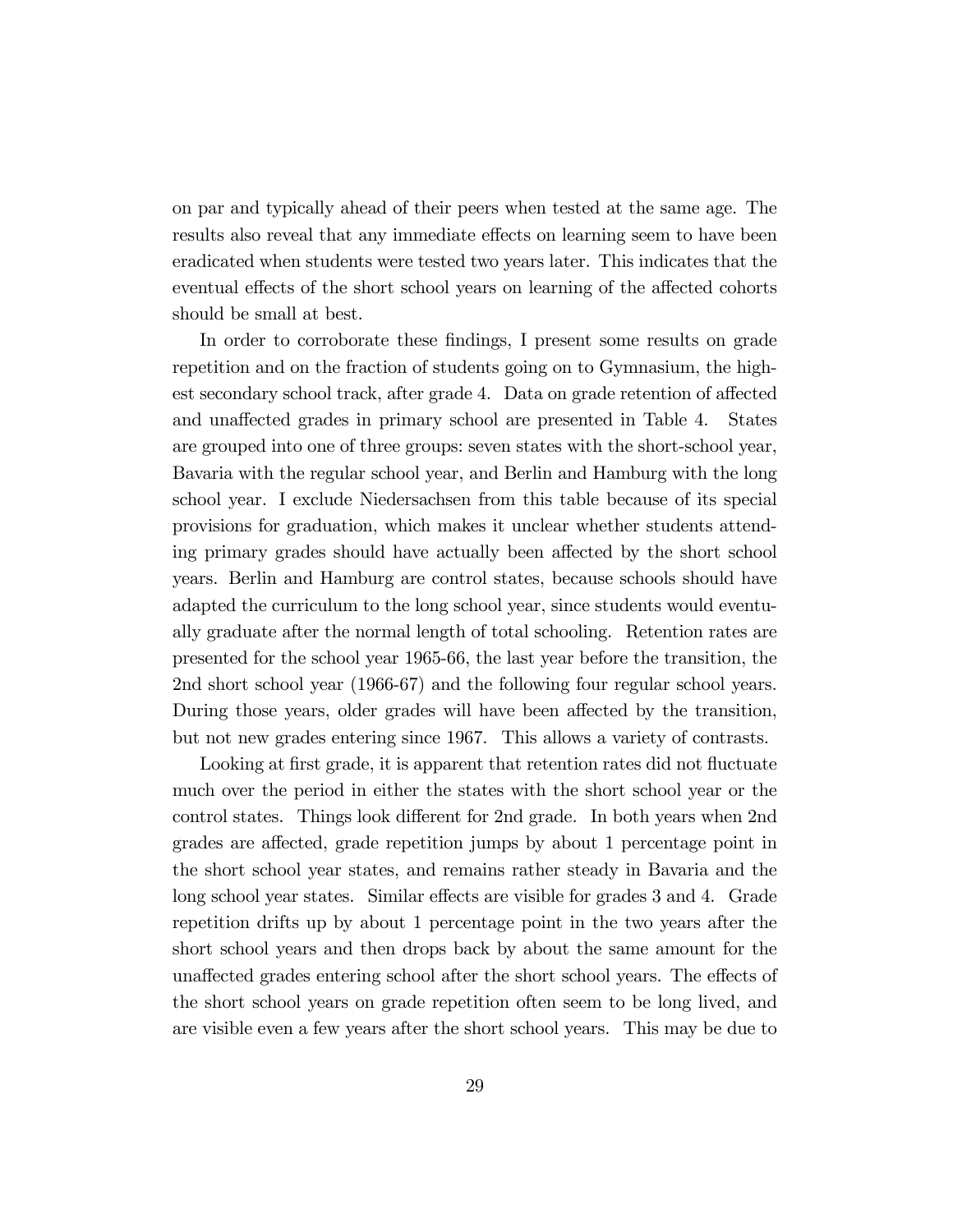the fact that material had to be taught more quickly during the school years immediately after 1966 as well. The contrast with Bavaria for grades 2 to 4 are also displayed in Figures 2 to 4.

Data on the fraction of students entering Gymnasium are presented in Table 5. These data are presented for the cohorts entering 5th grade from 1964 to 1971. The three years from 1964 to the beginning of the 1st short school year in 1966 are pre-treatment years, since students completing fourth grade at that time were unaffected by the short school years. The next transition is presented for 1967, the first regular school year after the short school years. Students starting grade 5 during the years 1967 to 1969 will have been exposed to both short school years in the treatment states. 1971 represents a post treatment year.<sup>20</sup> The treatment states are being compared to Bavaria and Hamburg, since the data on Berlin are not comparable. Results for Niedersachsen are also presented in the table but it is again unclear whether Niedersachsen should be a treatment or control state.

A notable feature of Table 5 is that the fraction of students attending Gymnasium increased over this period. Furthermore, the upward trends seem to differ across states. They are much more moderate in the treatment states and Bavaria then in Hamburg. The strong rise of Gymnasium enrollment in Hamburg may stem from the fact that these results are calculated from the number of students entering Gymnasium in a state. For example, some of the students starting Gymnasium in Hamburg might have come from primary schools from outside the state (which is basically a city) as more and more suburban parents sent their children to attend city schools during this period when Gymnasium enrollments expanded. Gymnasium enrollment in Niedersachsen is slightly below trend during the treatment years. Therefore, it matters exactly how this state is treated in assessing the impact of the short school years.

Table 6 presents regression results for the effects of the short school years on grade repetition and entering Gymnasium. Controlling for grade, year, and state effects, I find sizeable effects of the short school year on grade

 $^{20}\rm{Data}$  for 1970 are not available for all states.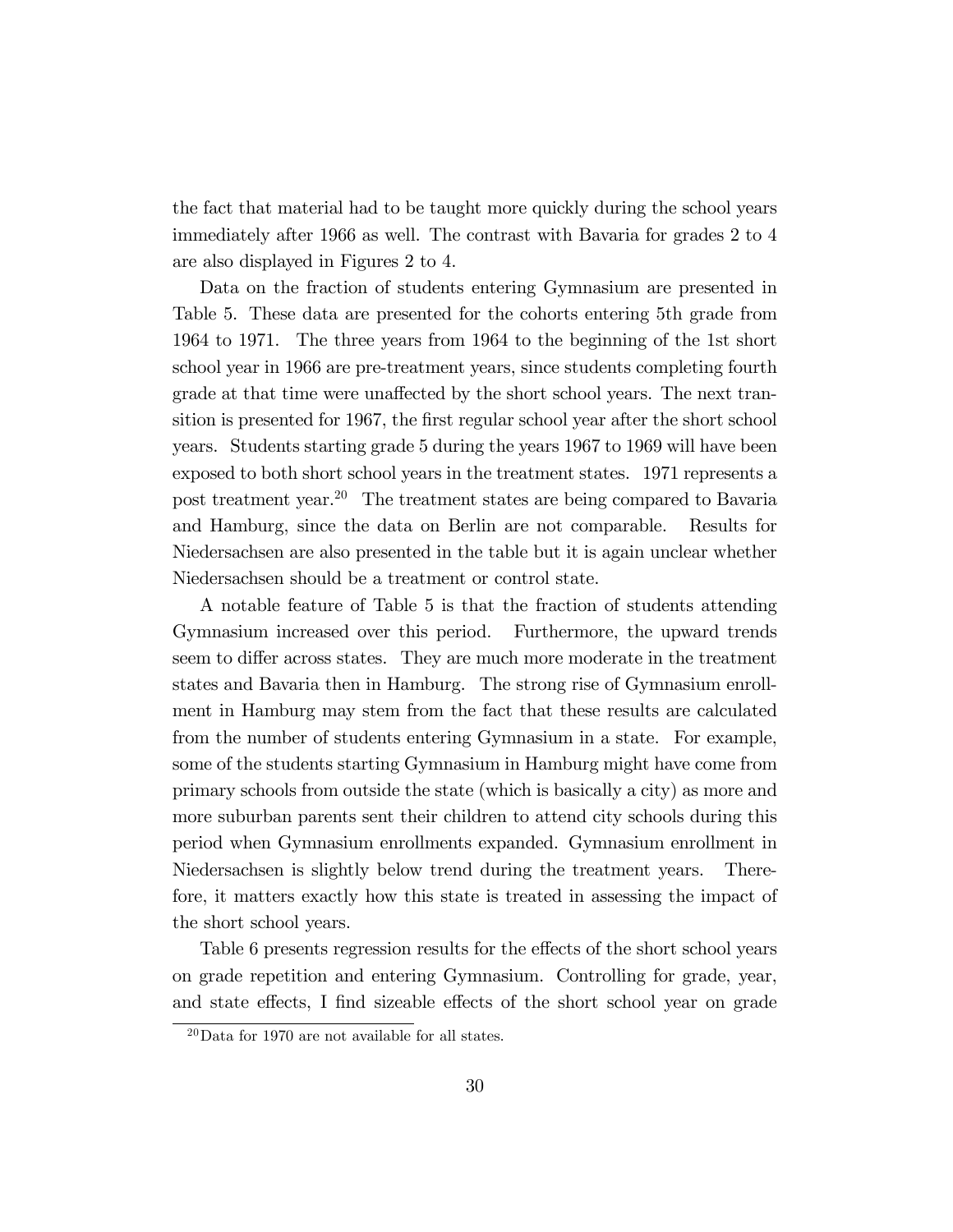retention. Retention rates have increased by about 0.8 to 0.9 percentage points due to the short school years and the estimates are highly statistically significant. The effects are also large in magnitude, since only  $2 \text{ to } 5$  percent of students repeat grades every year. The results do not depend very much on whether Niedersachsen is treated as a treatment or control state or dropped from the sample altogether. Column (2) shows that the results are changed little when state\*grade interaction effects are controlled for. Column  $(3)$ presents results that are limited to grades 2 to 4, where grade repetition is most likely to reflect academic achievement. The results are again very similar.

The last column in Table 6 presents the results for entering Gymnasium. As was obvious from Table 5, here the treatment of Niedersachsen matters more. When Niedersachsen is treated as a treatment state, the effects on track choice are zero. On the hand, the data suggest that more students exposed to the short school years attended Gymnasium when Niedersachsen is treated as a control state. However, in neither case do the data suggest that reducing the length of school during primary grades led to fewer students attending Gymnasium.

The grade repetition and secondary school transition results therefore give a picture that complements the earlier discussion of the testing results. The grade repetition results indicate that predominantly weaker students may have been hurt by the reduction in the length of the school year, maybe because these students need more repetition to effectively grasp the material being taught.<sup>21</sup> Students further up in the ability distribution do not seem to have been adversely affected by the short school years, as evidenced by the results on Gymnasium entry. At the time, about 80 percent of students did not enter Gymnasium after grade 4, so that these results speak on impacts fairly high up in the ability distribution.

How much of the reduction in the length of schooling will be undone by

 $21$ This actually contrasts with the findings of Meister (1972), who looks at percentile comparisons across the distribution of test results. He does not find any evidence that weaker students performed worse during the short school years. The same is true in the results presented in Schlevoigt et al. (1968).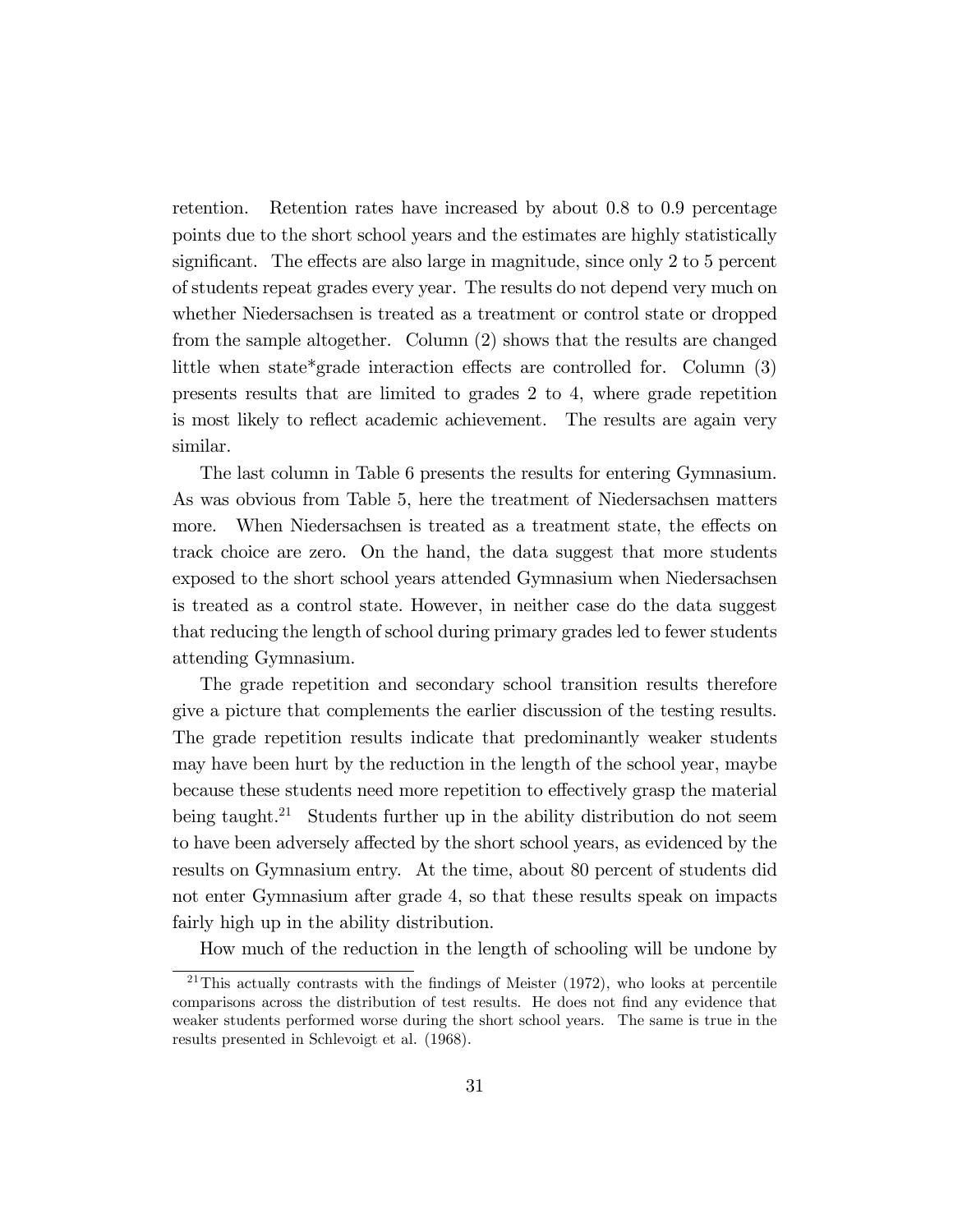the fact that reducing term length will cause some students to repeat grades? Students on average stayed in school for 10.1 years. Someone affected by the short school years will have on average 5 more years of schooling after the short school years. Taking an impact of 0.009 on grade repetition as representative, and assuming that this effect persists for affected students for each year after primary school, implies that grade repetition added about 0.05 of a school year to the average time students spent in school, which is not very large compared to the initial reduction of two thirds of a school year.

### 4.3 The Impact on Earnings

Table 7 presents regressions of log wages and earnings on the short school year indicators using the QaC data. The regressions control for the maximal set of year, age, and year of birth dummies, secondary school track, state of residence, and gender. This means that identification is achieved by using both the second and third level interactions implied by the short school year measures. The regressions use the cohorts potentially affected by the short school years (1947 to 1960) as well as four adjacent birth cohorts (i.e. the sample consists of the cohorts 1943 to 1964). The absence of second or third level interactions of year of birth, state, and track, apart from effects due to the short school years, should be most plausible in this relatively narrow sample. Different sources of identification are explored below. The top panel in the table reports coefficients using log hourly wages as the dependent variable, while the bottom panel reports similar regressions using log monthly earnings.

The short school year measures are scaled so that they correspond to the fraction of a calendar year lost because of the reform. The coefficients on the short school year measures can therefore be interpreted analogously to a return to a year of school. The results for the measure based on tracks in column (1) are basically zero and they are relatively precisely estimated. The 95 percent confidence interval for the effect of reducing time in school by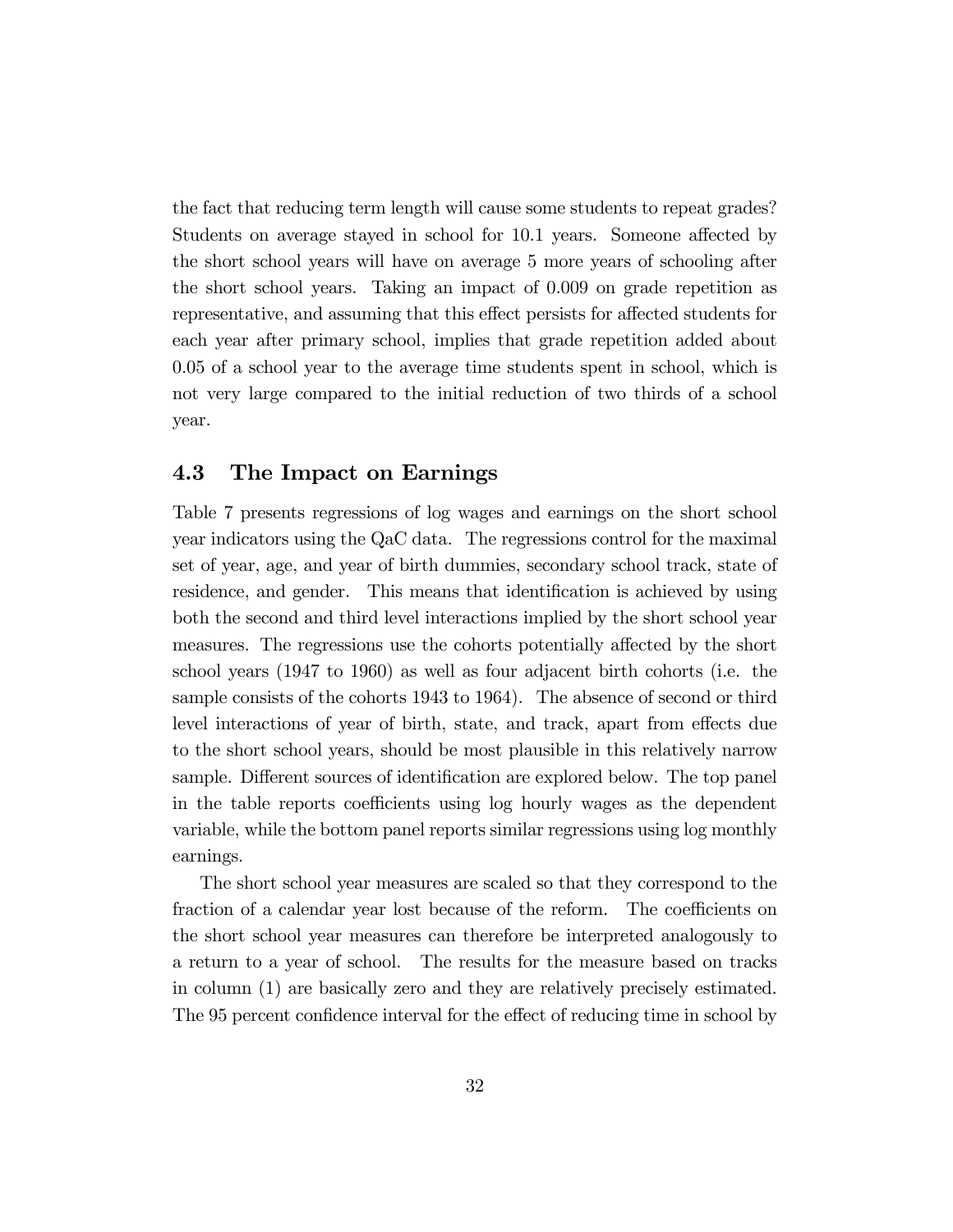a year ranges from -0.03 to 0.02. Taking a return to schooling of 7.5 percent as the benchmark, the estimates in column (1) suggest that the negative effect of the short school years was at most 40 percent as large. These results indicate that the short school years did not seem to have any detrimental effect on the earnings of affected students, and large effects can be ruled out.<sup>22</sup>

Using the second measure of the short school years based on graduation  $\gamma$ year in column  $(2)$  yields very similar results. Coefficients are slightly positive when the second measure is used as an instrument for the first, as is shown in column (3). This indicates that measurement error may bias the results in column  $(1)$  towards zero, but the true coefficient is positive, rather than negative. Column (4) shows regressions which are limited to men for whom selective labor force participation should not be much of an issue. The effects are again slightly positive.

Table 8 probes the specification further by changing the exact set of treatment and control cohorts included in the sample. Column (1) only uses cohorts in primary school during the short school years, and column  $(2)$  uses those affected in grades 1 to 9. These specifications also include the adjacent unaffected cohorts born from 1943-46 and 1961-64 again. The coefficient estimates change little from the previous table, and there is no particular pattern to the results for earnings and wages, suggesting that any differences are likely due to sampling variation.

The identification in these specifications only relies on the interaction of state and year of birth but not secondary school track, since everybody in grades 1 to 9 in a treatment state was affected by the short school years. The only exception to that rule is the state of Niedersachsen. Column (3) therefore uses the same sample as column (2) without Niedersachsen. It is

 $22$ In principle, one should assess the effect of the short school years on the present value of life-time earnings, rather than earnings in just one year. Since the short school years increased grade repetition and grade repetition involves the loss of a year in the labor market, this effect will not be captured by the results. However, this effect will be trivial because working lives are relatively long and the effects on grade repetition were modest in the aggregate.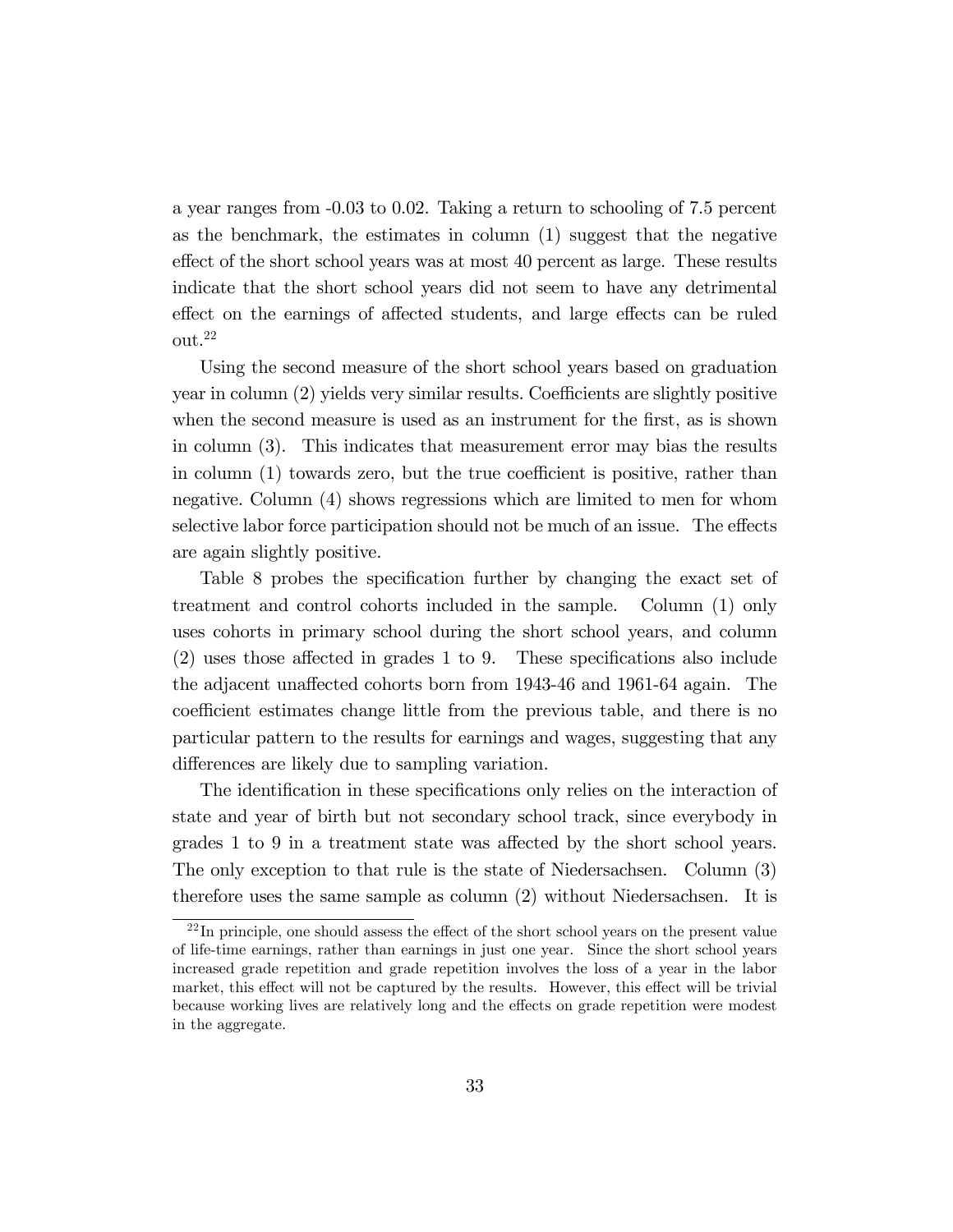then possible to omit the controls for secondary school track. The results are again positive, indicating that controlling for track does not bias the results upwards.<sup>23</sup> This is not surprising, since the short school years did not seem to affect track choice very much in Table 6.

Column (4) includes only secondary school students, but omits primary school students from the sample. The differences are small when comparing the results to the primary school sample in column (1). This indicates that the absence of effects of the short school year is not particular to reducing term length in either primary or secondary school. It is interesting to take this even one step further, and assess how the impact of the short school years differ depending on the grade when a student was affected. For example, it might be that there was a detrimental effect only for students in higher grades, because these students had little time to catch up with missed material before graduation. Figure 5 plots the coefficients of this exercise together with a 95 percent confidence band. The grade by grade estimates are less precise, and the width of the confidence interval is about 10 percent and wider for low and high grades. Nevertheless, the plot reveals no particular pattern of the coefficients by the grade level when students were affected.

The results from the ALLBUS, shown in Table 9, indicate a slightly negative impact of the short school years. The point estimate in column (1) is -0.018, implying almost a 2 percent loss in earnings for each year less in school. Unfortunately, the ALLBUS samples are much smaller, leading to a relatively imprecise and insigniÖcant estimate. This is true even more in column (2), where the sample is restricted to the four waves from 1991, 1992, 1994, and 2000. The basic story changes little in this subsample. Since these waves of the ALLBUS data identify state of birth, they allow a coding of the short school year measure which should be more accurate than the measure based on state of residence. In fact, a comparison of results using the two measures in columns  $(3)$  and  $(4)$ , including state of birth effects,

<sup>&</sup>lt;sup>23</sup>The coefficients in column (3) are also more positive when compared to a regression that excludes the Niedersachsen observations and includes track dummies, which is the relevant comparison here.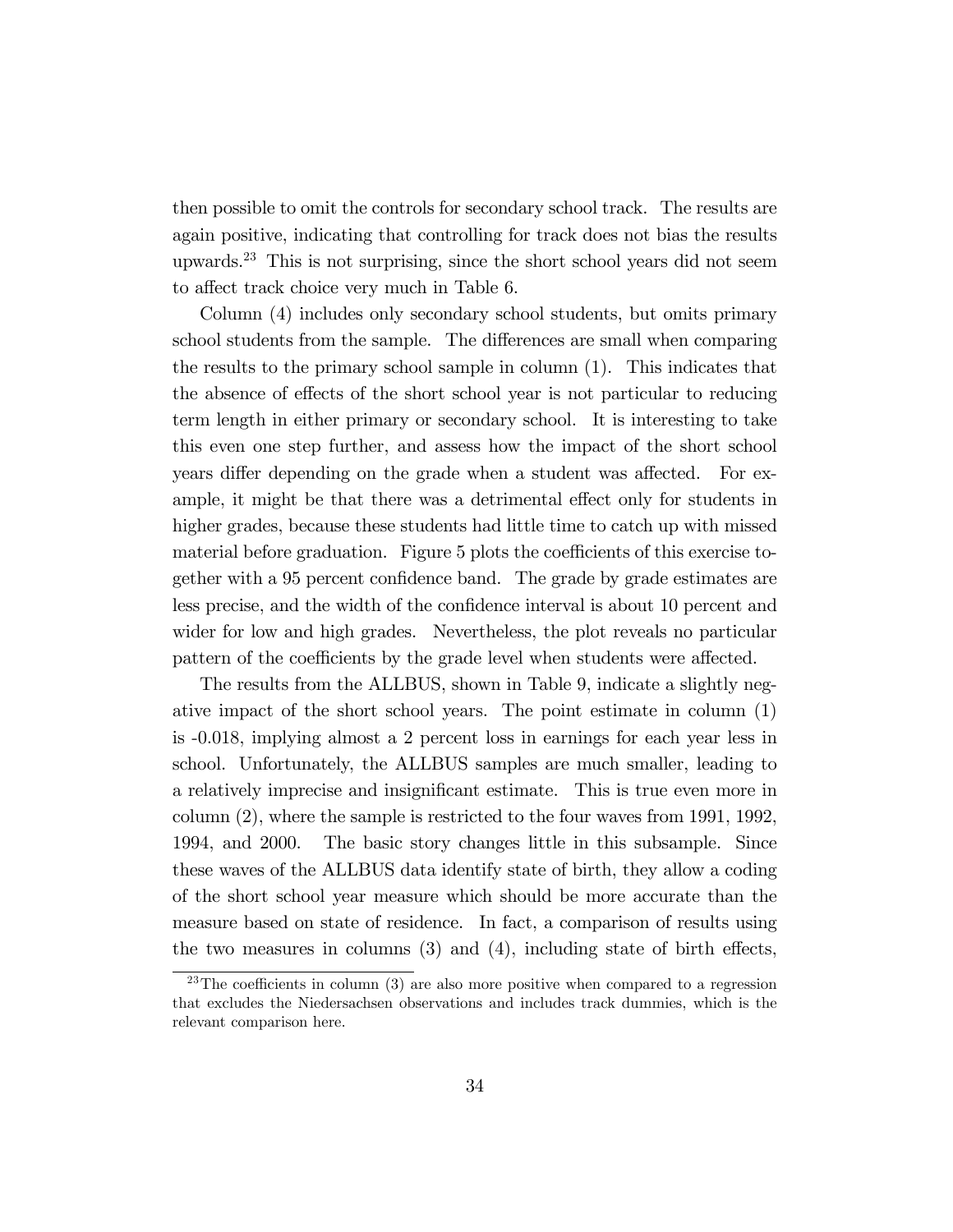reveals that measurement error may play some role, but the coefficient based on the measure using state of birth in column (4) is again more positive. This finding also suggests that it is unlikely that the true coefficient is negative, and the finding of a small effect is simply due to attenuation from mobility across states. But the precision of the results does not allow any strong conclusions.

Finally, I estimated the same model on the social security data. Recall that the social security earnings are truncated at the taxable maximum. In order to deal with the truncation and the grouped nature of the data, I used median regression in this case. I follow Chamberlain's (1994) suggestion to estimate a regression on the cell medians which are not subject to truncation, using the cell sizes as weights. This estimator can be interpreted as a minimum distance estimator. It is similar to Powell's (1984) censored least absolute deviations estimator for the underlying micro data. The calculation of the standard errors, which account for the serial correlation introduced by the panel character of the data, is described in the appendix.

The estimate of the short school year effect is 0.019 with a standard error of 0.020. Unlike the baseline estimates from the QaC or the ALLBUS, this estimate is slightly positive but it is also not significantly different from zero. The most useful way to look at the estimates together, is to combine them into a single meta-estimate. The mean of the estimates, weighted by the inverse of their sampling variances, is 0.003. Assuming that the samples are drawn from the same population, and that the estimates reflect the same parameter, the sampling variance of the meta-estimate,  $v_m$ , is given by

$$
\frac{1}{v_m} = \left(\frac{1}{v_1} + \frac{1}{v_2} + \frac{1}{v_3}\right).
$$

This yields a standard error of 0.011. Overall, the results from the three data sets do not indicate any negative effects of the short school years on earnings. The combined estimate is precise enough to rule out any sizeable negative effects: the 95 percent confidence interval ranges from  $-0.019$  to 0.026. Various checks on the speciÖcation and potential biases from measurement error all indicate that this is not because the estimates are biased up, at least not too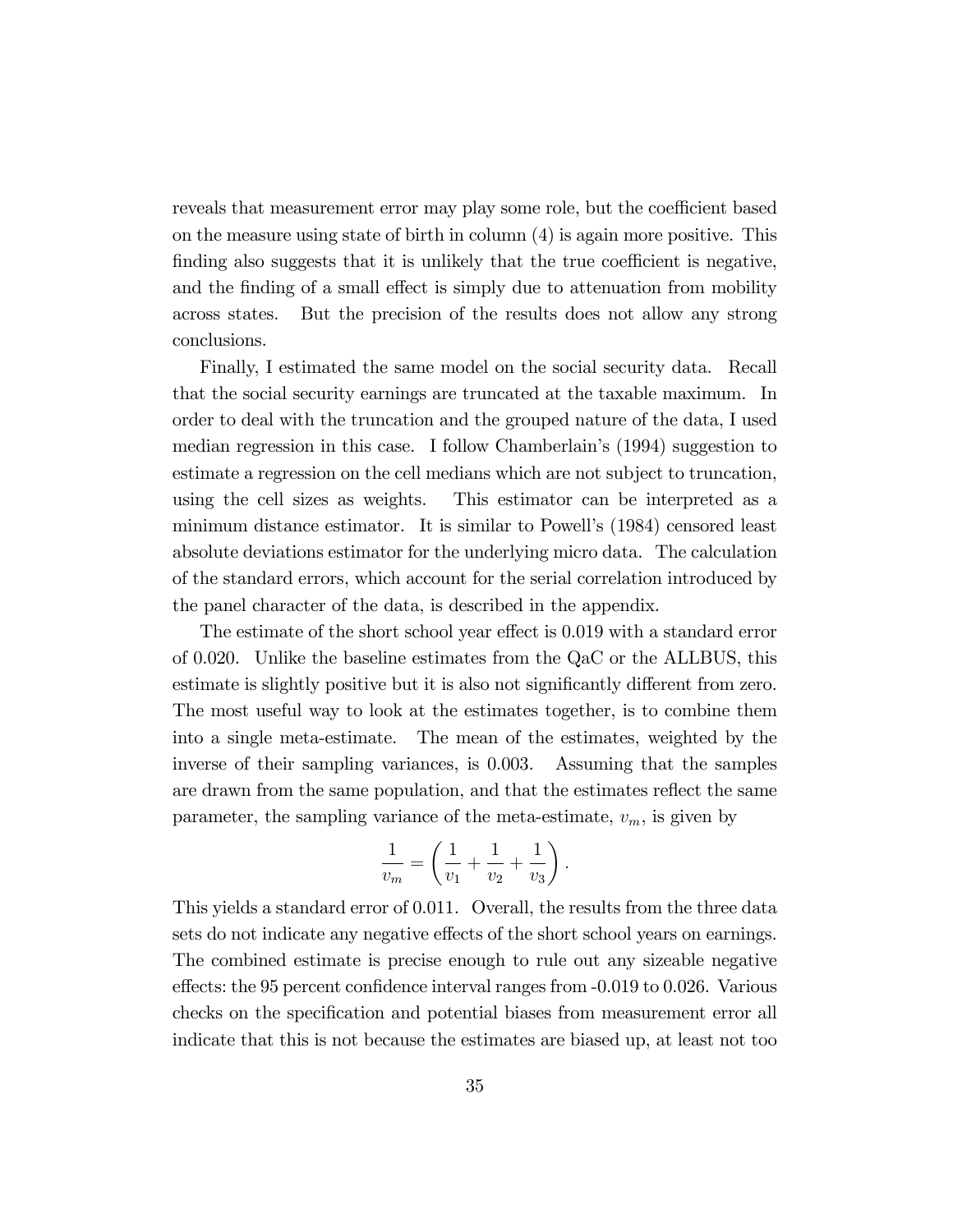any significant degree. Hence, this is fairly strong evidence that a moderate reduction of term length in Germany did not have adverse effects on earnings.

### 4.4 The Impact on Civic Outcomes

My Öndings so far indicate that the short school years had little impact on the learning of key labor market relevant skills and on later earnings. Nevertheless, this result may have come about because educators shifted resources away from subjects like music, arts, and physical education to the core academic subjects. In addition, schools may have had less time to spend on activities like civic education. Economists have recently become rather interested in these aspects of education. There have been a number of recent studies investigating the impact of schooling on health, crime, and voting behavior.<sup>24</sup>

Following some of this work, I use the ALLBUS data to look at these issues. The dataset contains various questions on political participation and voting behavior. I use these to create a variety of measures of political disinterest, and I run regressions similar to the ones in Table 9. Table 10 displays the results. Every survey asked respondents which party they would vote for if there was a national election next Sunday. Because participation in general elections is typically high, and respondents may not want to admit to not voting, only 6.1 percent of the sample indicate that they would not vote. However, being affected by the short school year does not alter that fraction.

Slightly more respondents, 9.8 percent, say that they did not actually vote in the last national election. However, this question was not asked in 1980 and 1982, 1994, and 2000, resulting in a slightly smaller sample. Those a§ected by the short school years are slightly more likely to respond that they did not vote but the difference is not significant. Another question asks respondents to assess their political interest on a five point scale (missing in

<sup>&</sup>lt;sup>24</sup>See Lleras-Muney (2002) and Currie and Moretti (2002) on health, Lochner and Moretti (2001) on crime, and Dee (2003) and Milligan, Moretti, and Oreopoulos (2003) on voting.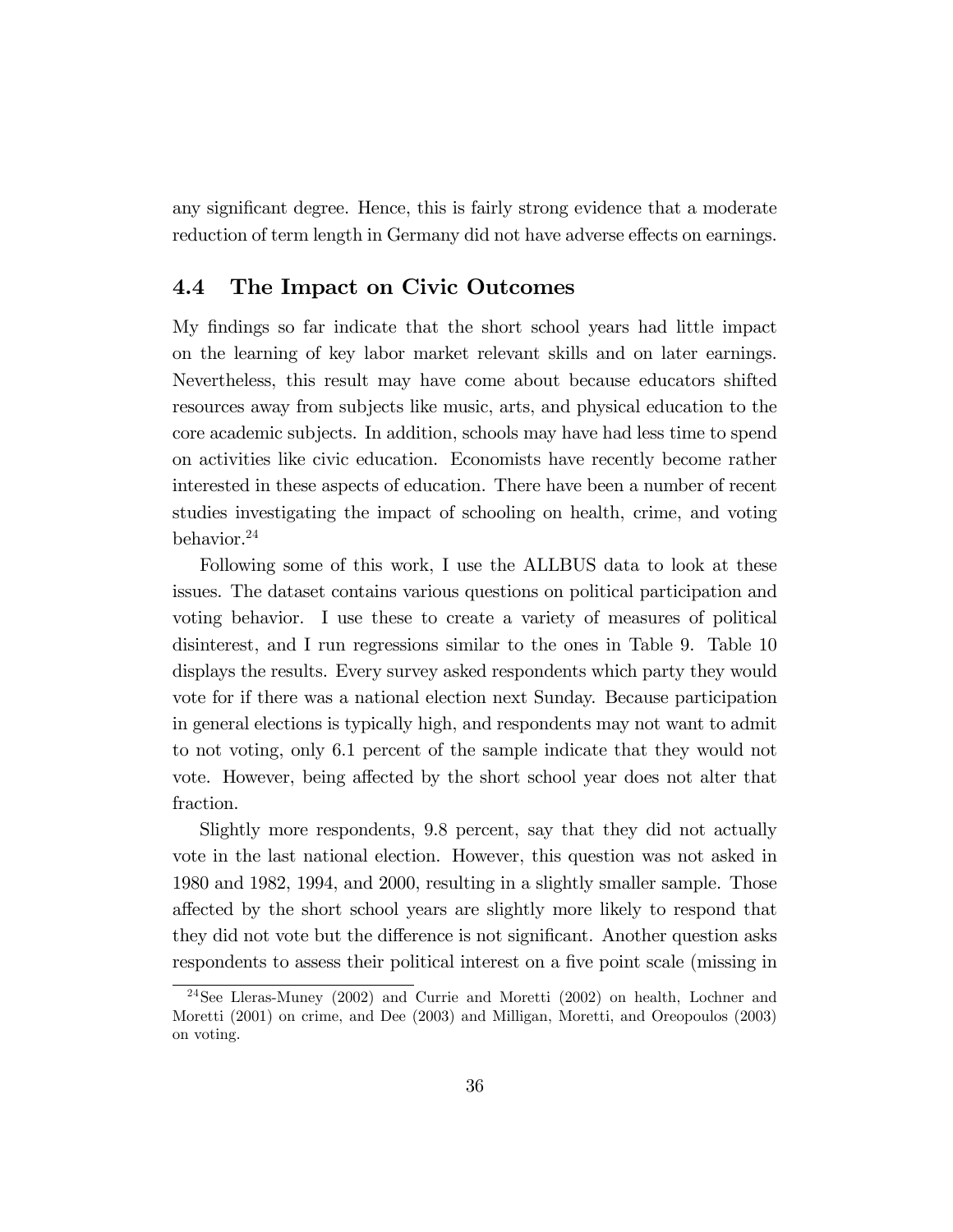1988 and 2000). 23 percent of respondents show little or no political interest (the two lowest categories). Political interest is higher among those affected by the short school year by 2 percentage points, and the result is again not significant. Using these three different measures, my results are clustered around zero, and show no systematic impact of the short school years.

Apart from political participation, I would like to evaluate whether individuals affected by the short school yeas are more likely to sympathize with more radical parties. The voting questions are not very helpful in this regard, because the fraction of the vote going to extreme parties is tiny. However, in 1980, 1984, and 1994, the survey also asked respondents to assess how much they liked various parties. I classify the NPD and Republikaner as extreme parties on the right, and the DKP and PDS as extreme parties on the left. The answers are given on an eleven point scale, so that five points are associated with a positive attitude, Öve with a negative attitude and one with a neutral attitude. I consider any of the five positive answers for one of the extreme parties as favoring this party to some degree. The mean of this variable is 5.8 percent, and the impact of the short school years is very large with 4.4 percentage points in comparison. The coefficient is marginally significant with a p-value of 12 percent.

Many of the reports by teachers have singled out music as one of the subjects that was frequently subject to reduced hours or attention during the short school years. In order to test whether this might be the case, and whether it could have an effect on later behavior, I exploit the fact that Germany has an important culture of participation in clubs. All surveys except the 2000 one asked about club membership. I aggregate all the answers for participation in a choir, orchestra, or other music related club or group. 3.6 percent of respondents are members of such a club, and exposure to the short school years reduces membership by 1.8 percentage points, with a p-value of 15 percent.

These last two results indicate that the short school years may have had an effect on civic attitudes and participation in music or the arts. While the point estimates are large, the results in the small ALLBUS samples are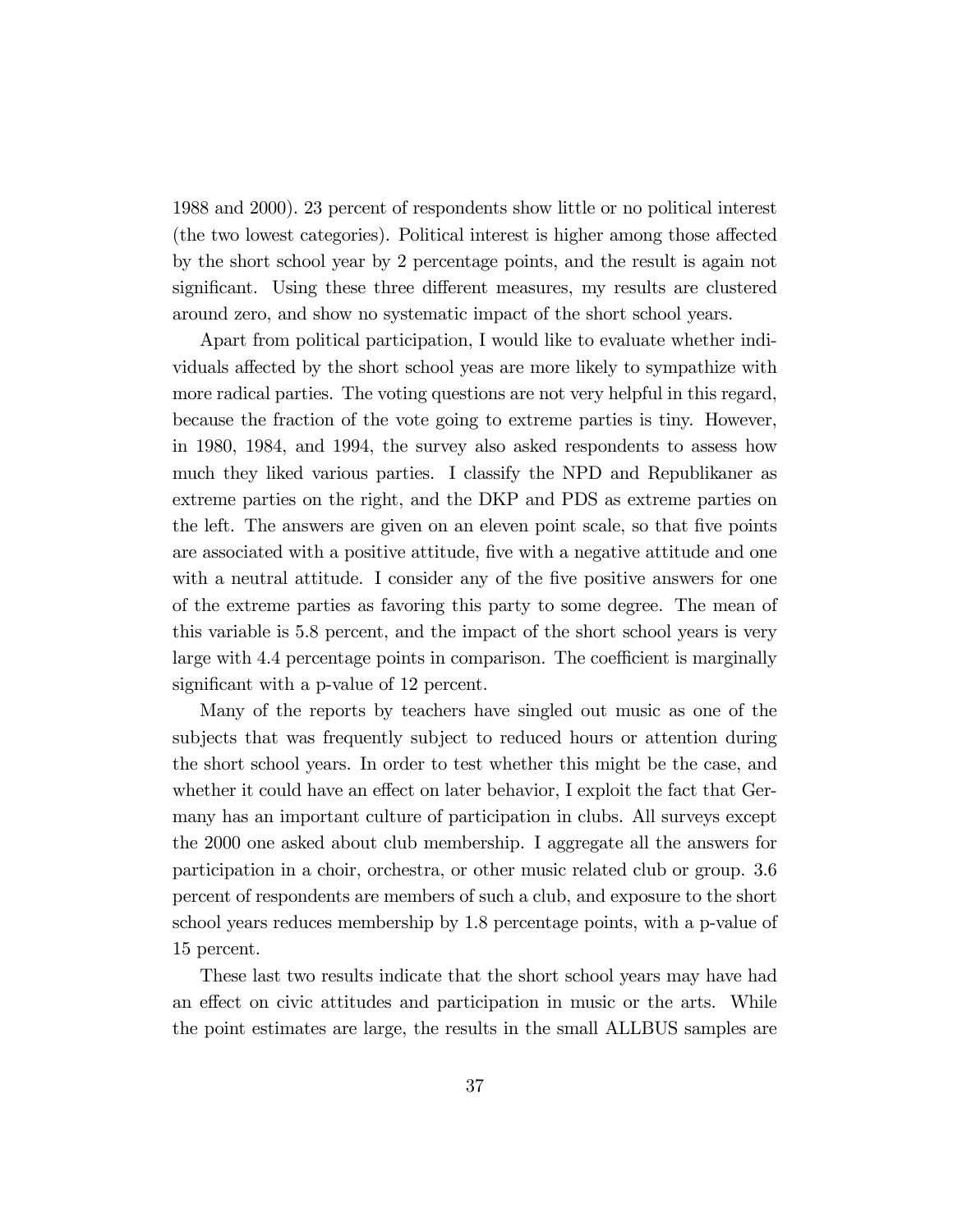only marginally significant at best, so that it is not possible to draw strong conclusions. Nevertheless, these results indicate that the short school years may have had some cost in terms of civic education and appreciation for the arts.

# 5 Conclusion

This paper presents estimates from a reform in the West-German school system which manipulated the length of schooling for affected students without a§ecting the highest grade completed or secondary school degree obtained directly. The results of this paper therefore speak directly to the impact of changes in term length or other changes in the length of schooling which are independent of the highest grade completed, and the curriculum studied. The results suggest that some of the reduction in instructional time is being undone by students, for example through grade repetition. Apart from increased grade repetition, I do not find negative effects of shorter schooling. The literature on learning outcomes also did not show any consistent and permanent negative effects of the reduced instructional time. Neither the secondary school track attended nor later earnings seem to have been affected adversely by the short school years.

To what degree do these findings generalize to other settings? One reason for the minor effect of the short school years could be that there were many compensatory measures at work, including some which might have been special to this particular reform. For example, teachers and students could have worked harder during the time when school years were shortened because of the special circumstances. I have no direct evidence whether this was the case but I doubt that it explains the results. The grade repetition results seem to indicate quite clearly that some students were affected by the loss in instructional time. Furthermore, anecdotal evidence suggests that school resources were already under great strain in the mid-1960s because of the effects of the baby boom. This suggests that there were not a lot of reserves to draw on to provide higher quality instruction during this period.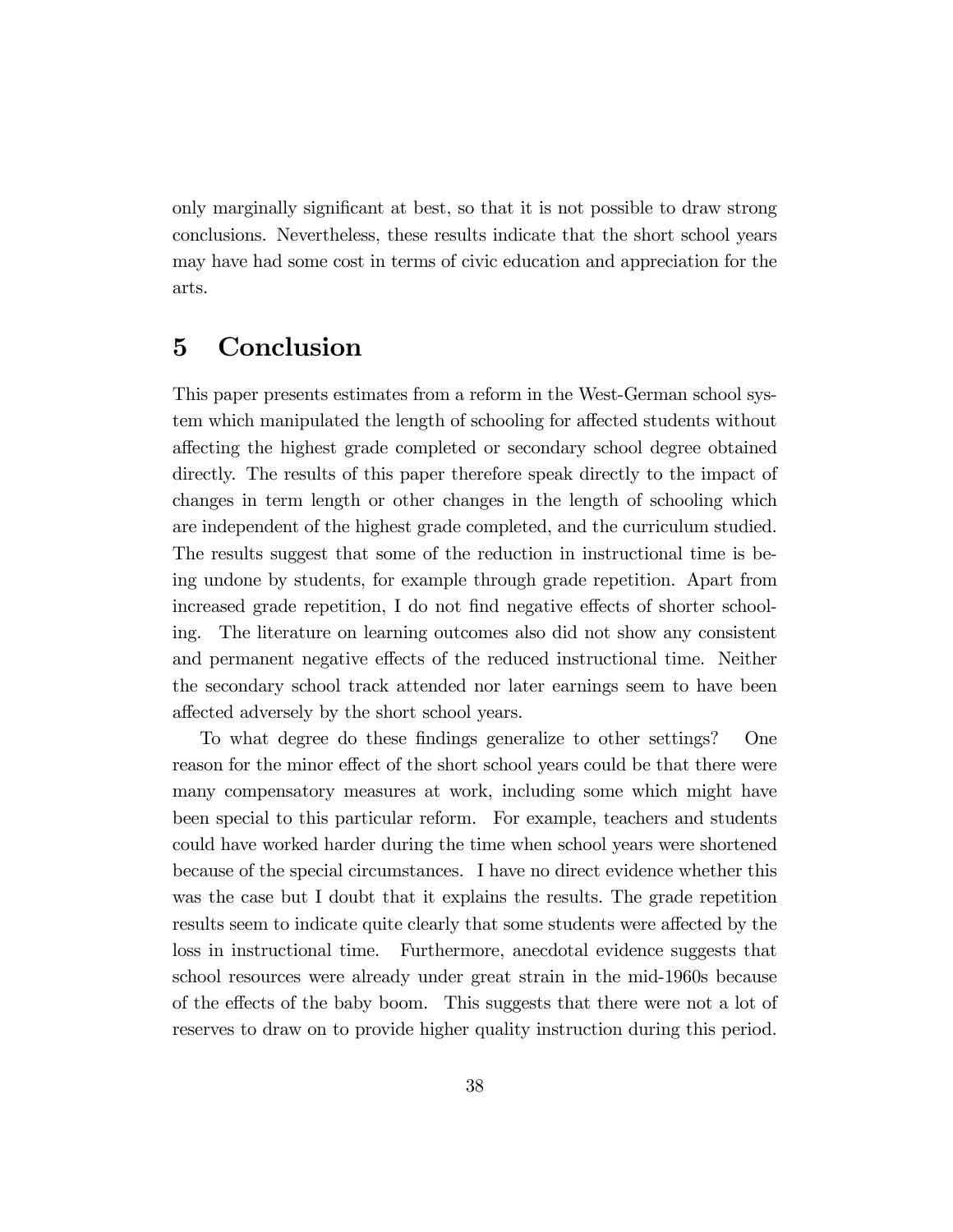A further problem is that German wages are highly regulated by union wage setting, and the wage schedules may not have adapted to the specifics of the short school years. Nevertheless, wages may adapt if such changes are made a permanent feature of the educational system. However, German wages do seem to be flexible enough that the impact of other differences in education can easily be discerned. The returns to schooling in Germany are very close to linear and of a similar magnitude as is the case in other countries.

Of course, the short school years are not exactly the same as a reduction in term length. The German episode lead to compression in instructional time for a given curriculum for a short period, probably about two to four years. A reduction in term length, which corresponded to a similar reduction over the student's time in school, would only amount to about two weeks less per year. However, if there are few discernible effects of the short school years, a more spread out reduction in term length is unlikely to have larger effects. The German results may also not carry over to other countries because Germany has one of the longest school years in the developed world. On the other hand, German school days are short, and total instructional time per year in Germany is actually below the OECD average.

The findings are not encouraging for policy makers who wish to use lengthening the school year as a measure to boost the performance of their students, and this is more or less consistent with the previous literature. The enthusiasm of the authors of a "Nation at Risk" for longer school years may therefore have been misplaced. While 52 percent of Americans advocate that children spend more time in school, there has been little change in the length of school terms during the last two decades. Interestingly, the 1994 study "Prisoners of Time," while putting time in school at the center of their agenda, move somewhat away from simply adding instructional time to the use of that time for core academic activities. This may well be the correct conclusion, and this paper has little to say on the issue of how time in school is used.

There has been a discussion in west Germany after unification about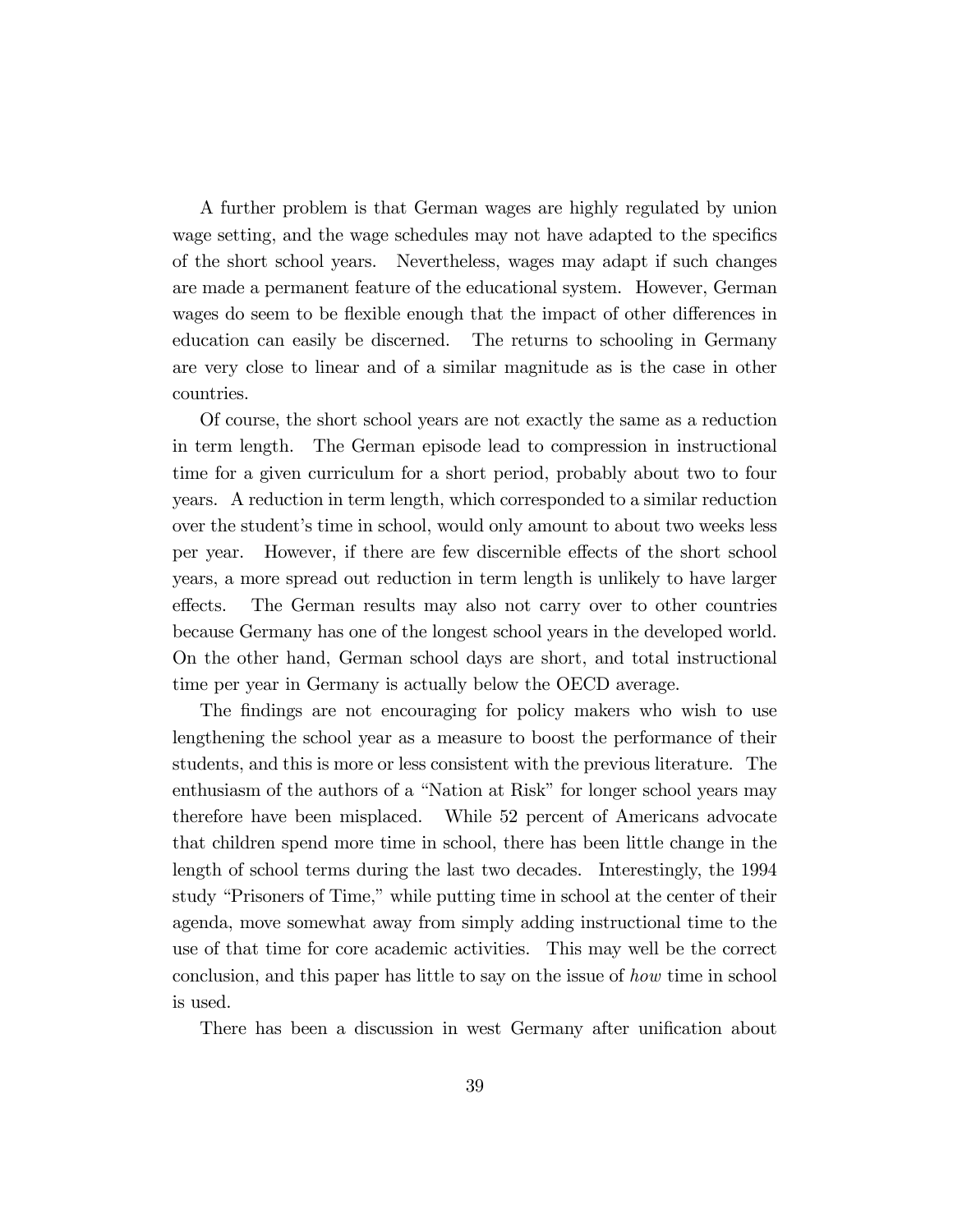reducing the time to reach the university entrance qualification Abitur (obtained at the end of the Gymnasium track) from 13 to 12 years. One reason for this proposal is the fact that the East German school system only required 12 years for the same degree. Apart from possible cost savings, it has also been seen as a useful device to reduce the age at which university graduates enter the job market. Critics object to these proposals on the grounds that educational quality might be compromised. Only one of the west German states has reduced the number of grades in Gymnasium so far (Saarland, although experiments are running in various other states), while three of the eastern states require 13 years for an Abitur now. The short school year experience suggests that it might be possible to eliminate the last year of Gymnasium without much adverse effects on the labor market performance of the students.

One caveat that has to be kept in mind is that there are some students who were hurt by the short school years: those who ended up repeating a grade as a result of the reform, and this result is also mirrored by Lee and Barro (2001) in their cross country evidence. The most poorly performing students may not be able to keep up with an increased pace implied by a shorter school year. This indicates that the length of instructional time matters differently for different students. Of course, grade repetition seems a rather inefficient mechanism to overcome the problems of poorly performing students. The move of school districts in the United States towards introducing mandatory summer school for poorly performing students seems to be a more adequate response. Another cost of shorter instructional time may be a shift away from civic education, but more study of this issue is certainly necessary before any firm conclusions can be drawn.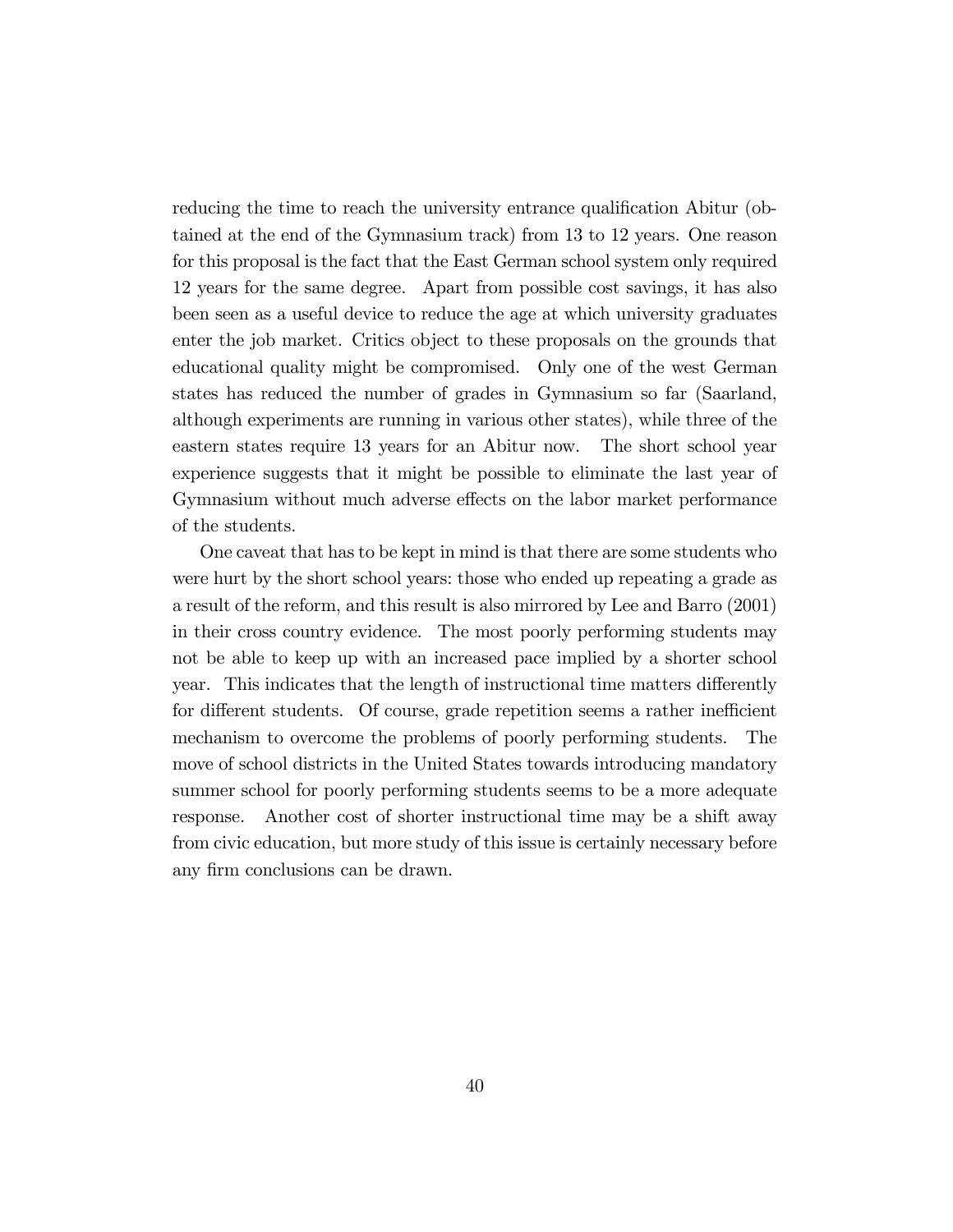# 6 Appendix: Estimation of the Standard Errors for the Social Security Data

The structure of the social security data is similar to the problem posed in Chamberlain  $(1994)$ . I fit a weighted linear regression through the cell medians using the cell size as the weight, i.e. I estimate

$$
\hat{\beta} = \arg \min(m - X\beta)'W(m - X\beta)
$$
 (2)

where  $m$  is the vector of cell medians,  $X$  is the matrix of regressors, and  $W$ is a diagonal matrix with elements  $w_j = n_j/n$  on the diagonal, where  $n_j$  is the size of cell  $j$ . This can be thought of as a minimum distance estimator. Hence the covariance matrix would have the form

$$
\Lambda_1 = \frac{1}{n} \left( X'WX \right)^{-1} X'W\Omega W X \left( X'WX \right)^{-1}
$$
 (3)

where  $\Omega$  is a diagonal matrix with the sampling variance of the cell median on the diagonal.

The sampling variance of the median involves the density of the data. I assume that earnings are distributed log normally in each cell. If the earnings data are truncated, I calculate the standard deviation of the uncensored distribution  $\sigma_j$  using the estimate of the median, the censoring point  $c_j$ , the fraction at the maximum  $p_j$ , and the normality assumption using

$$
\sigma_j = \frac{c_j - m_j}{\Phi^{-1}(1 - p_j)}
$$

where  $\Phi(\cdot)$  is the cumulative standard normal distribution function. Given the uncensored standard deviation, the *j*-th element of  $\Omega$  is calculated as

$$
\omega_j = \frac{\sigma_j^2}{4w_j\phi(0)^2}
$$

where  $\phi(\cdot)$  is the standard normal density function.

Chamberlain also suggests an adjustment to the covariance matrix to allow for the fact that the model estimated in eq.  $(2)$  does not fit the data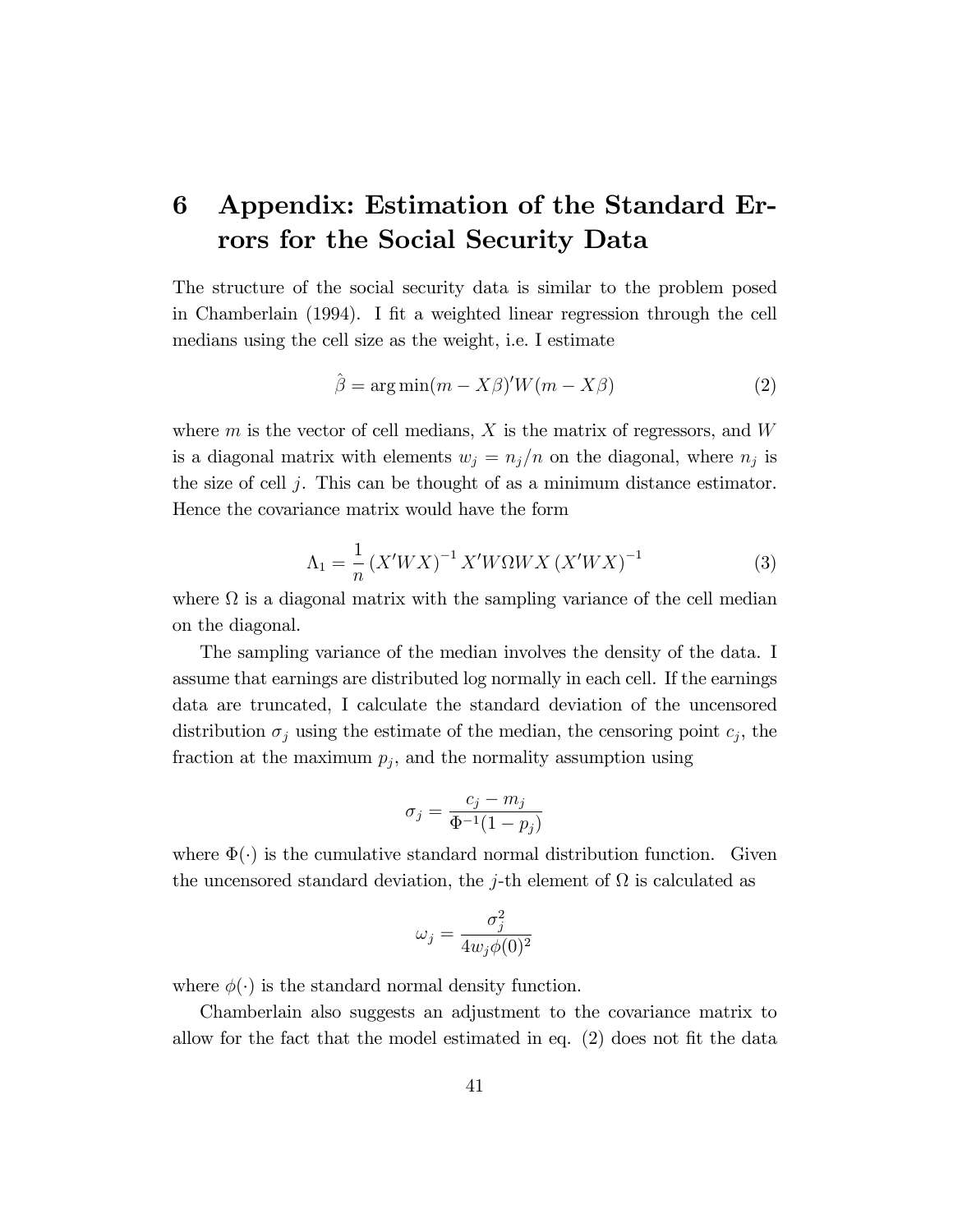exactly (e.g. the medians do not line up linearly). In this case, the estimates can be thought of as a linear approximation. Define  $r = m - X\beta$  as the vector of approximation errors. In this case the covariance matrix will be equal to  $\Lambda_1 + \Lambda_2$  where

$$
\Lambda_2 = \frac{1}{J} \left( X'WX \right)^{-1} X'W \text{diag}(w_1^{-1}r_1^2, w_2^{-1}r_2^2, ..., w_J^{-1}r_J^2)WX \left( X'WX \right)^{-1}
$$

and J is the number cells.

A further complication arises from the fact that the cell level medians are calculated from a panel, so the same individuals will recur in different cells. The median estimates within a cohort will therefore be correlated. In order to allow for this serial correlation, I need an estimate of the covariance matrix of earnings. I have up to 21 years of data for some cohorts, and I am not aware of any such estimate for Germany (or any other country) for such a long time span. Hence, I use the results reported in Card (1994) for the United States. Card estimates a parametric model for the earnings process on eight years of data from the PSID. Using this model, I calculate the Örst 20 implied autocorrelations. Biewen (2002) presents estimates for German household level income. The autocorrelations reported by Biewen are about 20 to 30 percent lower than those calculated from Card's model.

Let S denote the resulting autocorrelation matrix, and  $S_k$  the submatrix for the k-th cohort (which may have less than 21 observations in the data). The middle part of  $\Lambda_1$  in eq. (3) can therefore be written

$$
X'W\Omega'WX = X'_1W_1\Omega_1^{1/2}S_1\Omega_1^{1/2}W_1X_1 + X'_2W_2\Omega_2^{1/2}S_2\Omega_2^{1/2}W_2X_2 + \dots + X'_KW_K\Omega_K^{1/2}S_K\Omega_K^{1/2}W_KX_K
$$

where the subscripts now refer to one of  $K$  cohorts rather than cells. An analogous adjustment is made for  $\Lambda_2$ .

This autocorrelation adjustment is likely to overstate the degree of serial correlation. While individuals occur repeatedly in the data, some individuals enter and leave the dataset. The correlation of the cell statistics over time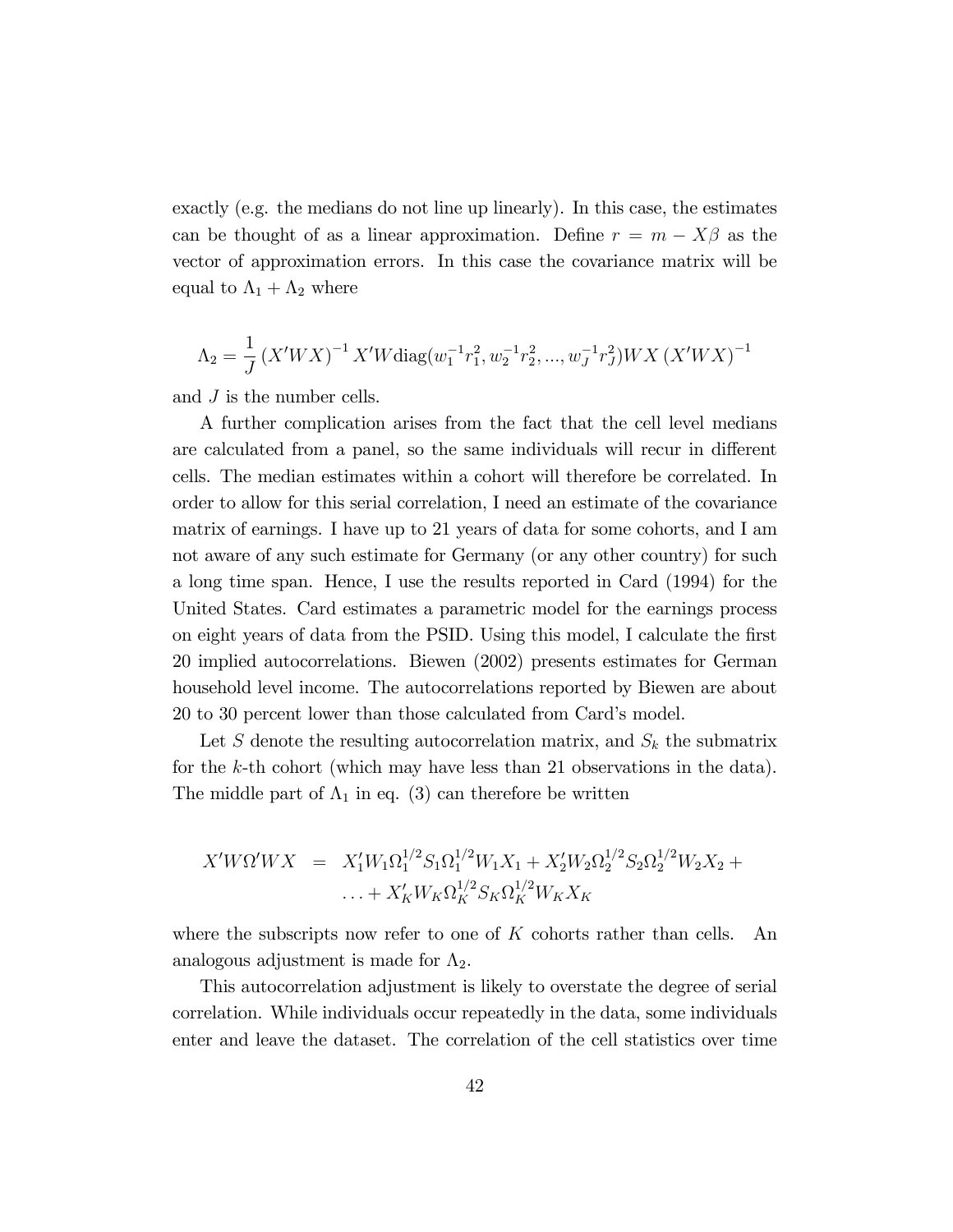should therefore be lower than the correlation of the individual level data. Hence, the standard errors estimated in this way are likely to be rather conservative. An alternative way to estimate standard errors is by using Stataís aweights (to allow for the cell level data) and cluster by cohort (to allow for a non-parametric estimate of the serial correlation structure). The Stata standard error on the short school year variable is 0.013 compared to 0.020 calculated with the procedure described above.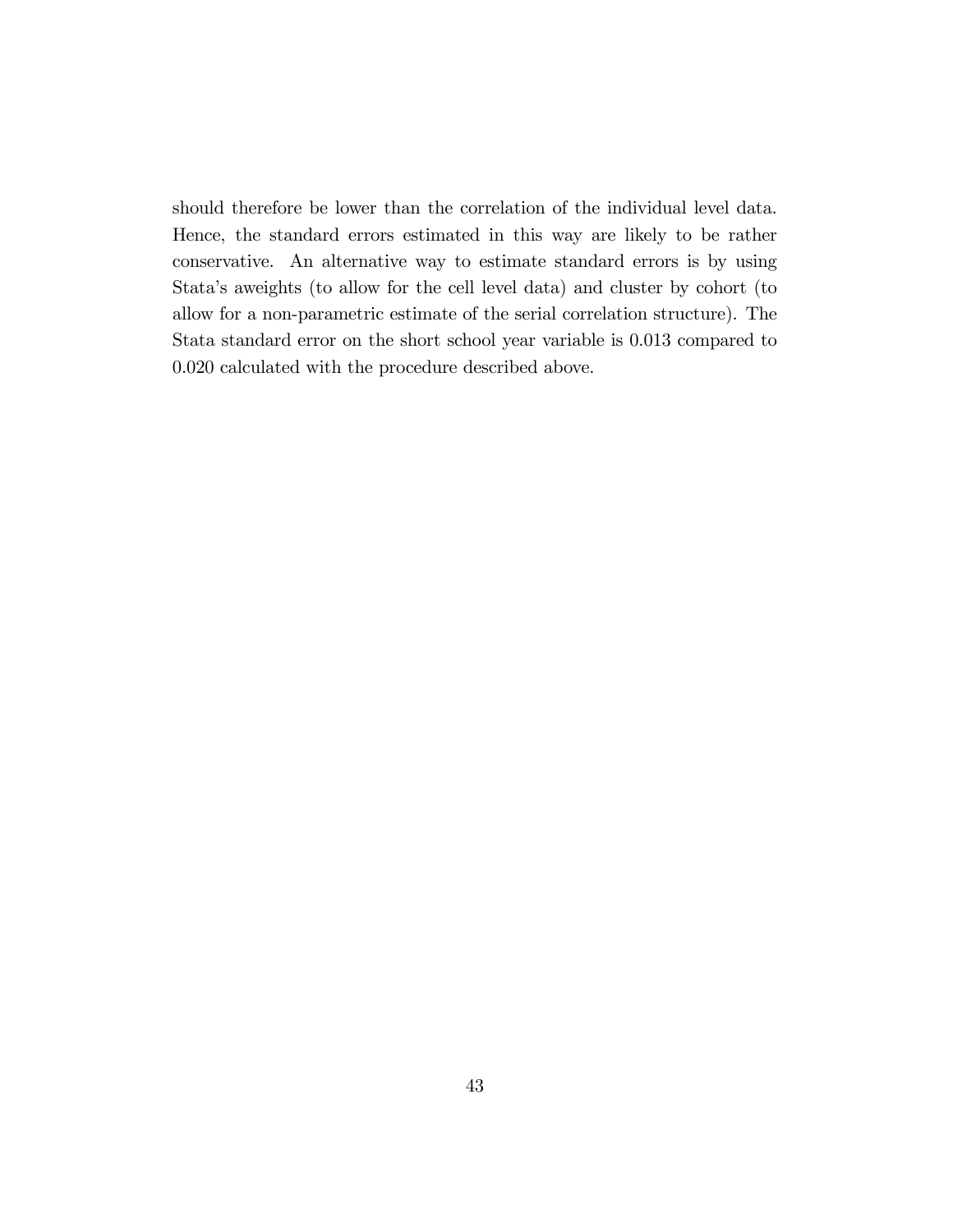# References

- $|1|$  Acemoglu, Daron and Jörn-Steffen Pischke (1999) "Beyond Becker: Training in Imperfect Labor Markets," Economic Journal Features 109, F112-142.
- [2] Angrist, Joshua and Alan Krueger (1999) "Empirical Strategies in Labor Economics," in Orley Ashenfelter and David Card (eds.) Handbook of Labor Economics, vol. 3A, 1277-1366.
- [3] Ashenfelter, Orley and Cecilia Rouse (1998) "Income, Schooling, and Ability: Evidence from a New Sample of Identical Twins," Quarterly Journal of Economics 113, 253-284.
- [4] Bender Stefan, Anette Haas and Christoph Klose (2000) "IAB Employment Subsample 1975-1995 Opportunities for Analysis Provided by the Anonymised Subsample." IZA Discussion Paper No. 117.
- [5] Bender, Stefan and Jürgen Hilzdegen (1995) "Die IAB-Beschaftigtenstichprobe als Scientific Use File," Mitteilungen aus der Arbeitsmarkt und Berufsforschung 28, 76-95.
- [6] Betts, Julian R. and Eric Johnson (1998) "A Test of Diminishing Returns to School Spending," mimeographed, University of California San Diego.
- [7] Biewen, Martin (2002) "The Covariance Structure of East and West German Incomes and its Implications for the Persistence of Poverty and Inequality." IZA Discussion Paper No. 459.
- [8] Card, David (1999) "The Causal Effect of Education on Earnings," in Orley Ashenfelter and David Card (eds.) Handbook of Labor Economics, vol. 3A, 1801-1863.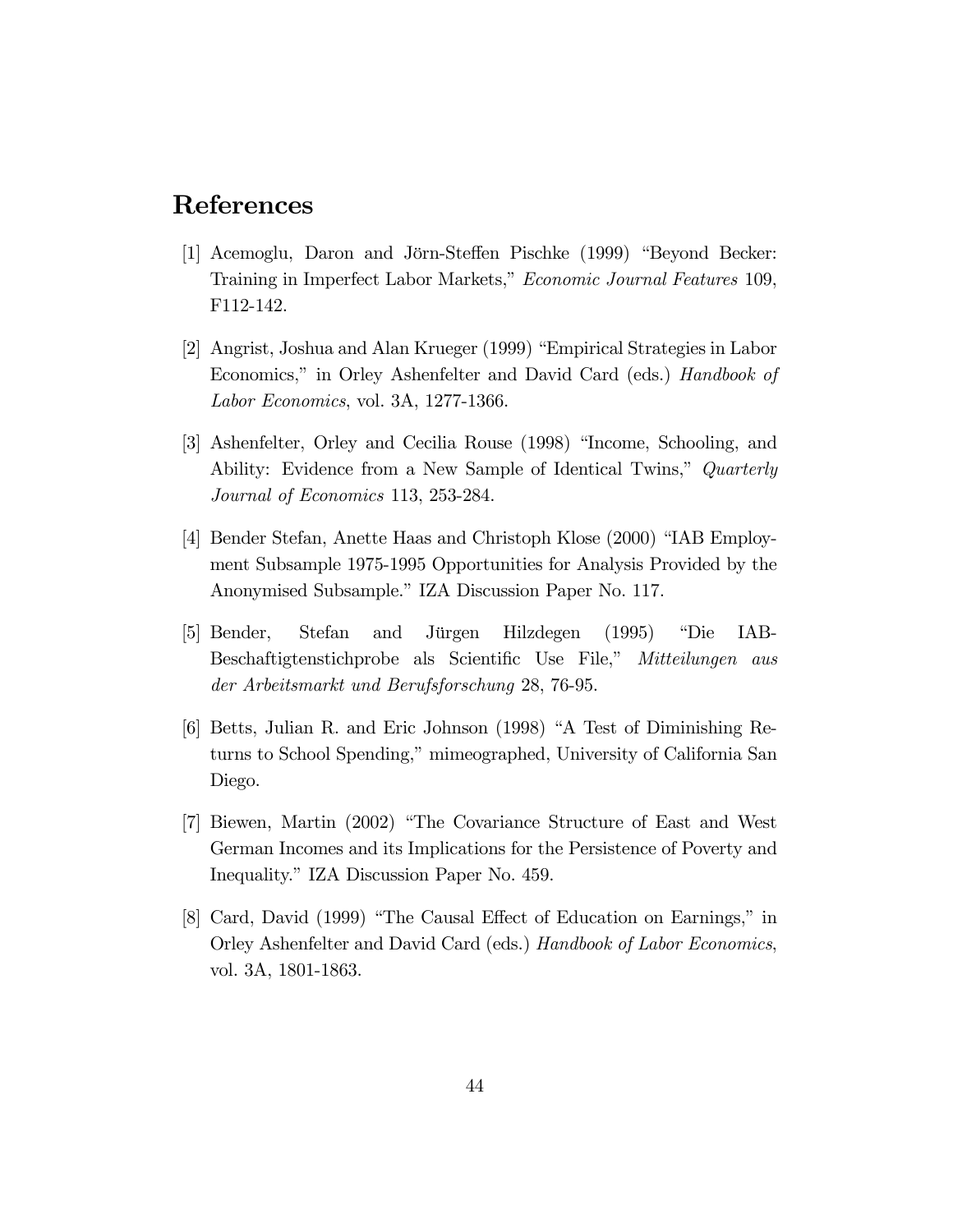- $[9]$  Card, David (1994) "Intertemporal Labor Supply: An Assessment," in Christopher Sims (ed.), Advances in Econometrics, Sixth World Congress. New York: Cambridge University Press.
- $[10]$  Card, David and Alan Krueger (1992) "Does School Quality Matter? Returns to Education and the Characteristics of Public Schools in the United States," Journal of Political Economy 100, 1-40.
- [11] Chamberlain, Gary (1994) "Quantile Regression, Censoring and the Structure of Wages," in Christopher Sims (ed.), Advances in Econometrics, 6th World Congress vol. 1, New York: Cambridge University Press.
- $|12|$  Currie, Janet and Enrico Moretti  $(2002)$  "Mother's Education and the Intergenerational Transmission of Human Capital: Evidence from College Openings and Longitudinal Data." NBER Working Paper No. 9360.
- [13] Dee, Thomas (2003) "Are There Civic Returns to Education?" NBER Working Paper No. 9588.
- [14] Eide, Erik and Mark H. Showalter (1998) "The Effect of School Quality on Student Performance: A Quantile Regression Approach", Economics Letters 58, 345-350.
- [15] Grogger, Jeff (1996) "Does School Quality Explain the Recent Black/White Wage Trend?" Journal of Labor Economics 14, 231-253.
- [16] Heckman, James, Anne Lane-Farrar, and Petra Todd (1986) "Does Measured School Quality Really Matter? An Examination of the Earnings Quality Relationship," in Gary Burtless (ed.) Does Money Matter? The Effect of School Resources on Student Achievement and Adult Success. Washington, DC: Brookings Institution Press, 192-289.
- [17] Lang, Kevin and David Kropp (1986) "Human Capital versus Sorting: The Effects of Compulsory Attendance Laws," Quarterly Journal of Economics 101, 609-624.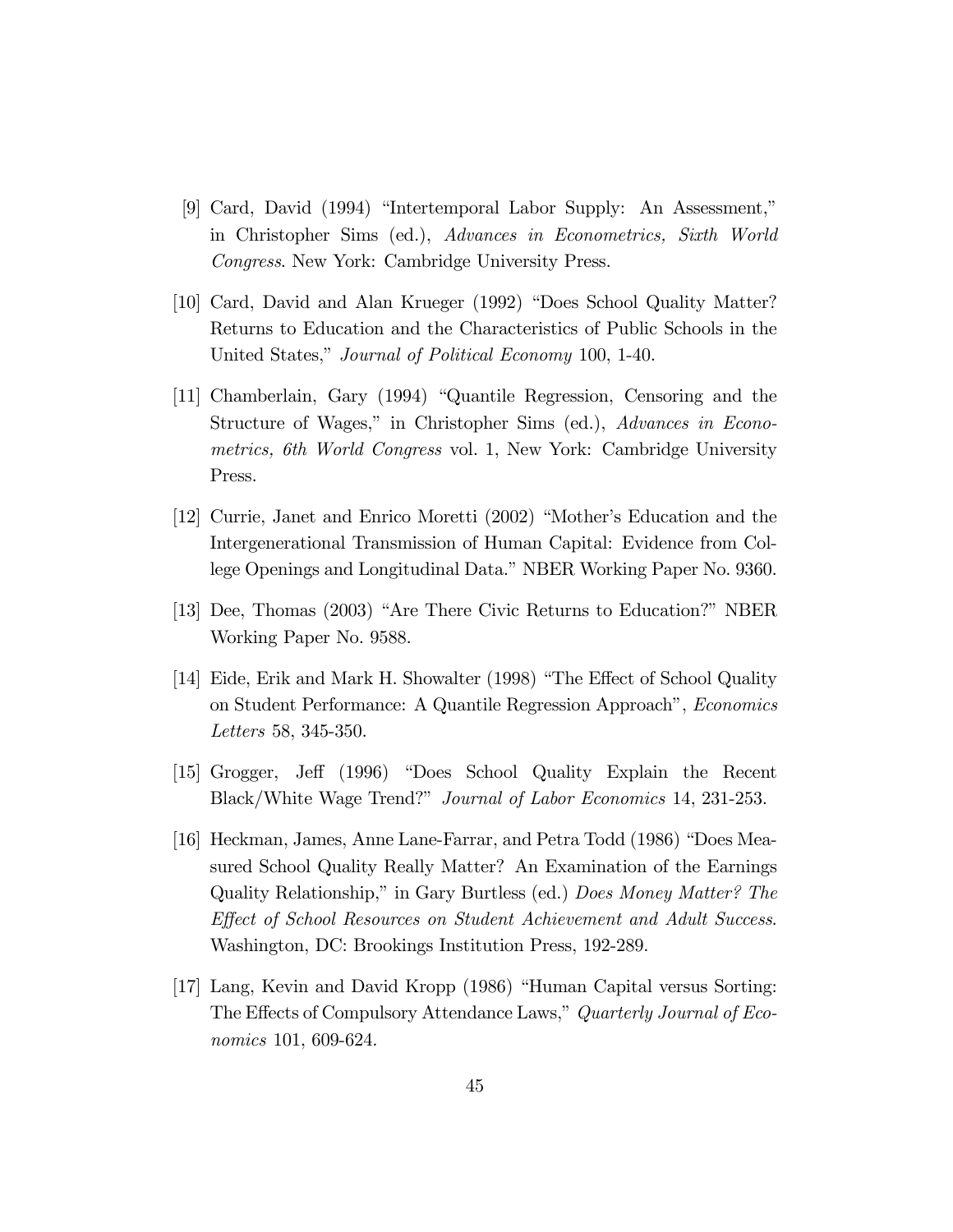- [18] Lee, Jong-Wha and Robert Barro  $(2001)$  "School Quality in a Cross-Section of Countries," Economica 68, 465-488.
- [19] Lleras-Muney, Adriana (2002) "The Relationship Between Education and Adult Mortality in the United States," NBER Working Paper No. 8986.
- $[20]$  Lochner, Lance and Enrico Moretti  $(2001)$  "The Effect of Education" on Crime: Evidence from Prison Inmates, Arrests, and Self-Reports.<sup>n</sup> NBER Working Paper No. 8605.
- [21] Meister, Hans (1972) Zur Unangemessenheit des Anfangsunterrichts in der Grundschule. Vergleichende Untersuchung des Einflusses der Kurzschuljahre auf Schulleistungen. Dissertation, Universität des Saarlandes.
- [22] Milligan, Kevin, Enrico Moretti, and Philip Oreopoulos (2003) "Does Education Improve Citizenship? Evidence from the U.S. and the U.K." NBER Working Paper No. 9584.
- [23] NCES (2000) Digest of Education Statistics 1999. http://nces.ed.gov/pubs2000/2000031.pdf
- [24] Powell, James (1984) "Least Absolute Deviations Estimation for the Censored Regression Model," Journal of Econometrics 25, 303-325.
- [25] Rizzuto, Ronald and Paul Wachtel (1980) "Further Evidence on the Returns to School Quality," Journal of Human Resources 15, 240-254.
- [26] Schlevoigt, G., G. Hebbel and W. Richtberg  $(1968)$  "Soll und Haben nach zwei Kurzschuljahren," Hessische Lehrerzeitung 21, 183-184.
- [27] Statistisches Bundesamt (various years) Fachserie A. Bevölkerung und Kultur, Reihe 10, I, Allgemeines Bildungswesen. Stuttgart: Kohlhammer Verlag.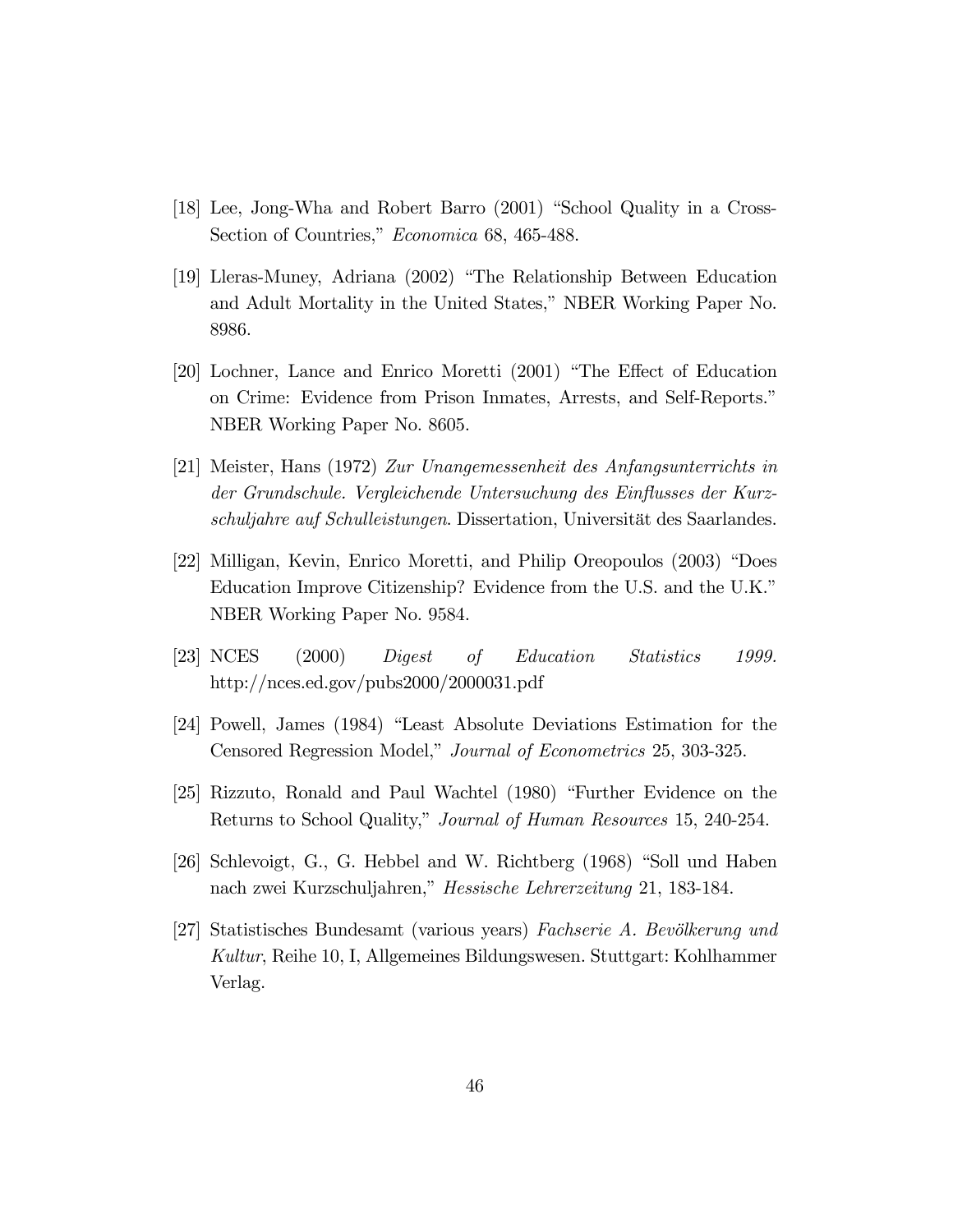- [28] Thiel, Bertold (1973) Die Auswirkung Verkürzter Unterrichtszeit auf die Schulleistung. Untersuchung zur Problematik der Kurzschuljahre. Dissertation, Eberhard-Karls-Universität Tübingen.
- [29] Wößmann, Ludger (2003) "Schooling Resources, Educational Institutions and Student Performance: the International Evidence," Oxford Bulletin of Economics and Statistics 65, 117-170.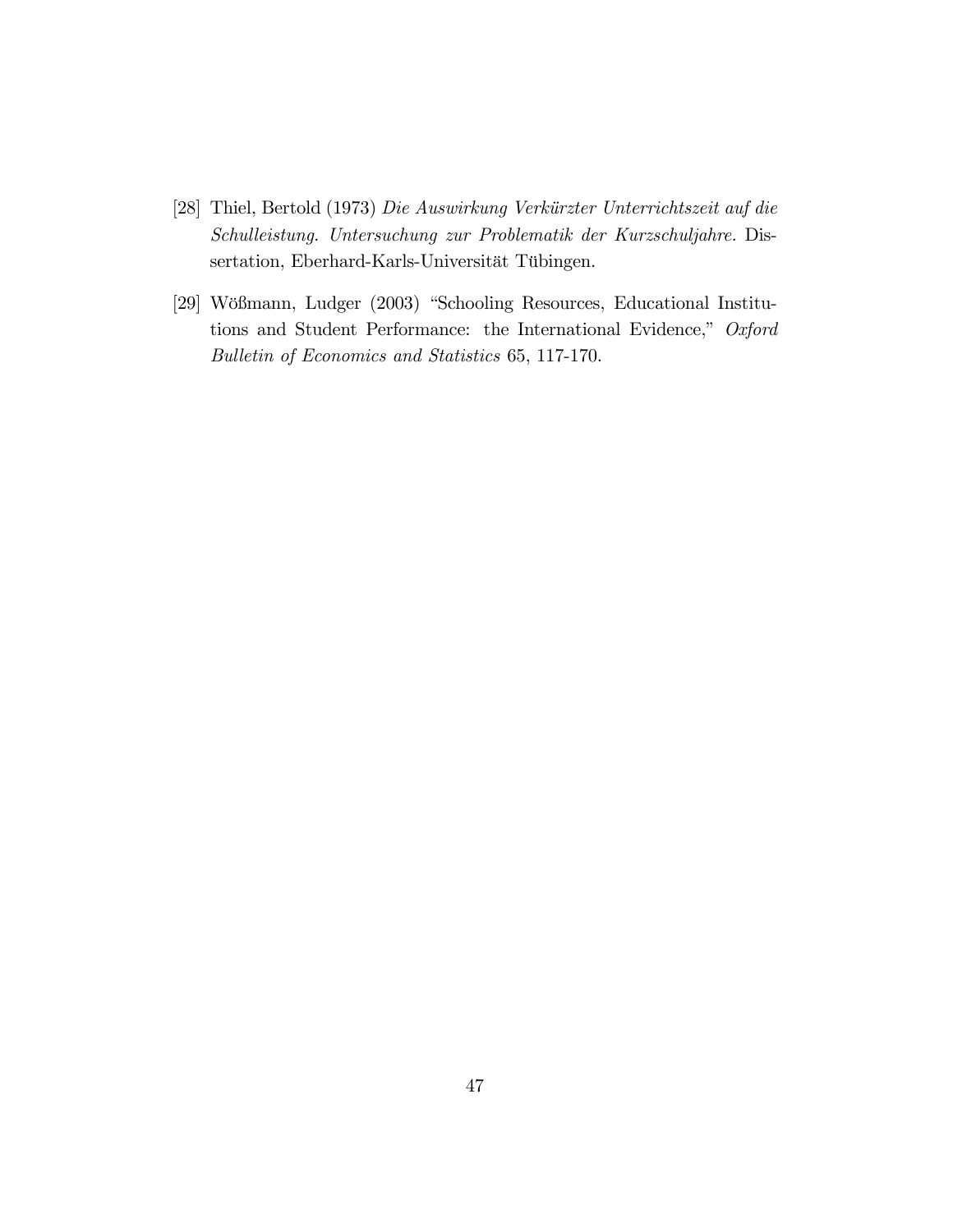|              | Year Quarter Year of |        |              | Year of Graduation from |           |                |                | Number of Short School Years |
|--------------|----------------------|--------|--------------|-------------------------|-----------|----------------|----------------|------------------------------|
| of           | of                   | School | <b>Basic</b> | Middle                  | Gymnasium | Basic          |                | Middle Gymnasium             |
| <b>Birth</b> | <b>Birth</b>         | Entry  | School       | School                  |           | School         | School         |                              |
| 46           | all                  | 53     | 62           | 63                      | 66        | $\theta$       | $\theta$       | $\theta$                     |
| 47           | all                  | 54     | 63           | 64                      | 66/Dec    | 0              |                |                              |
| 48           | all                  | 55     | 64           | 65                      | 67        | $\Omega$       | 0              | 2                            |
| 49           | all                  | 56     | 65           | 66                      | 68        | $\Omega$       | 0              | 2                            |
| 50           | all                  | 57     | 66           | 66/Dec                  | 69        | $\Omega$       |                | $\overline{2}$               |
| 51           | all                  | 58     | 66/Dec       | 67                      | 70        |                | 2              | $\overline{2}$               |
| 52           | all                  | 59     | 67           | 68                      | 71        | 2              | 2              | $\overline{2}$               |
| 53           | all                  | 60     | 68           | 69                      | 72        | $\overline{2}$ | $\overline{2}$ | $\overline{2}$               |
| 54           | all                  | 61     | 69           | 70                      | 73        | $\overline{2}$ | $\overline{2}$ | $\overline{2}$               |
| 55           | all                  | 62     | 70           | 71                      | 74        | $\overline{2}$ | $\overline{2}$ | $\overline{2}$               |
| 56           | all                  | 63     | 71           | 72                      | 75        | $\overline{2}$ | $\overline{2}$ | $\overline{2}$               |
| 57           | all                  | 64     | 72           | 73                      | 76        | $\overline{2}$ | $\overline{2}$ | $\overline{2}$               |
| 58           | all                  | 65     | 73           | 74                      | 77        | $\overline{2}$ | $\overline{2}$ | $\overline{2}$               |
| 59           | all                  | 66     | 74           | 75                      | 78        | $\overline{2}$ | $\overline{2}$ | 2                            |
| 60           | 1                    | 66/Dec | 75           | 76                      | 79        |                |                |                              |
| 60           | $\overline{2}$       | 66/Dec | 75           | 76                      | 79        |                |                |                              |
| 60           | 3                    | 67     | 76           | 77                      | 80        | $\Omega$       | 0              |                              |
| 60           | 4                    | 67     | 76           | 77                      | 80        | $\overline{0}$ | 0              | $\theta$                     |

### **Table 1 Numbers of Short School Years by Birth Cohort and Secondary School Track**

Note: This table shows years of school entry and graduation based on school entry in the year after the  $6<sup>th</sup>$  birthday, no grade repetition, and 9 years of basic school.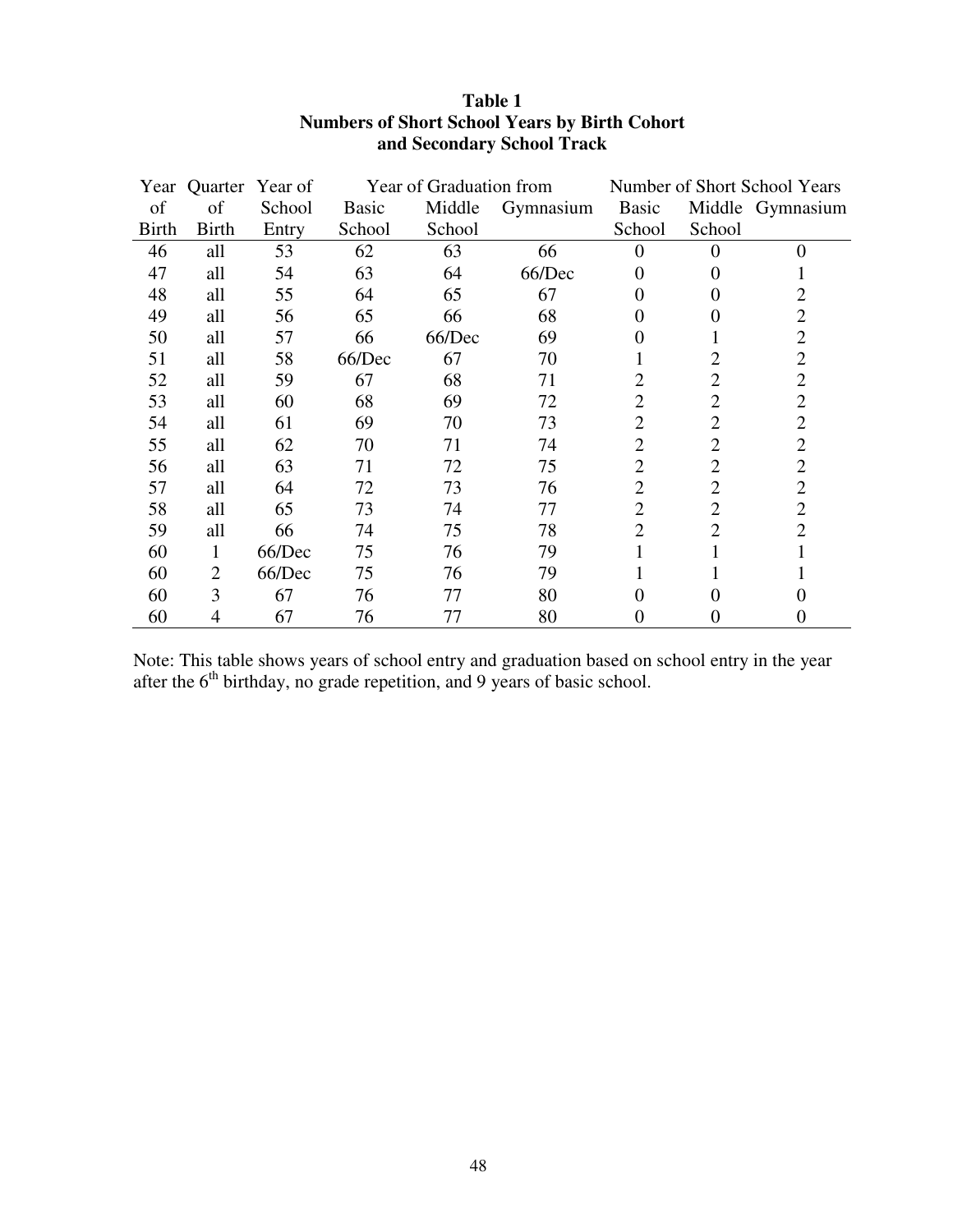### **Table 2 Percentage of Respondents Who Have Lived in Current State Since Specific Age or Time ALLBUS, 1991, 1992, 1994, and 2000 Waves**

| Has Lived in Current   |                   |                            | <b>State of Current Residence</b> |         |
|------------------------|-------------------|----------------------------|-----------------------------------|---------|
| <b>State Since</b>     |                   |                            |                                   | Berlin/ |
|                        | <b>All States</b> | <b>Bavaria</b>             | Niedersachsen                     | Hamburg |
|                        |                   | All Respondents            |                                   |         |
| Birth (State of Birth) | 84                | 90                         | 88                                | 59      |
| Birth (In State Since) | 80                | 85                         | 82                                | 51      |
| Age 6                  | 83                | 86                         | 85                                | 55      |
| Age $12$               | 85                | 86                         | 86                                | 58      |
| Age $18$               | 86                | 88                         | 87                                | 64      |
| 1965 or earlier        | 61                | 59                         | 60                                | 45      |
|                        |                   | Respondents Born 1947-1960 |                                   |         |
| Birth (State of Birth) | 83                | 91                         | 88                                | 54      |
| Birth (In State Since) | 79                | 85                         | 82                                | 45      |
| Age 6                  | 82                | 85                         | 83                                | 52      |
| Age $12$               | 84                | 86                         | 86                                | 56      |
| Age $18$               | 85                | 88                         | 86                                | 59      |
| 1965 or earlier        | 84                | 86                         | 86                                | 56      |

Note: The first row is based on whether state at birth is the same as state of current residence. The other rows are based on a question asking how long the respondent has lived in the state of current residence. Number of observations is 2445 for all states (1133 for respondents born 1947-60), 567 (237) for Bavaria, 273 (125) for Niedersachsen, and 148 (75) for Berlin/Hamburg. There are slightly fewer observations for the first row (respondent still in state of birth) in each case.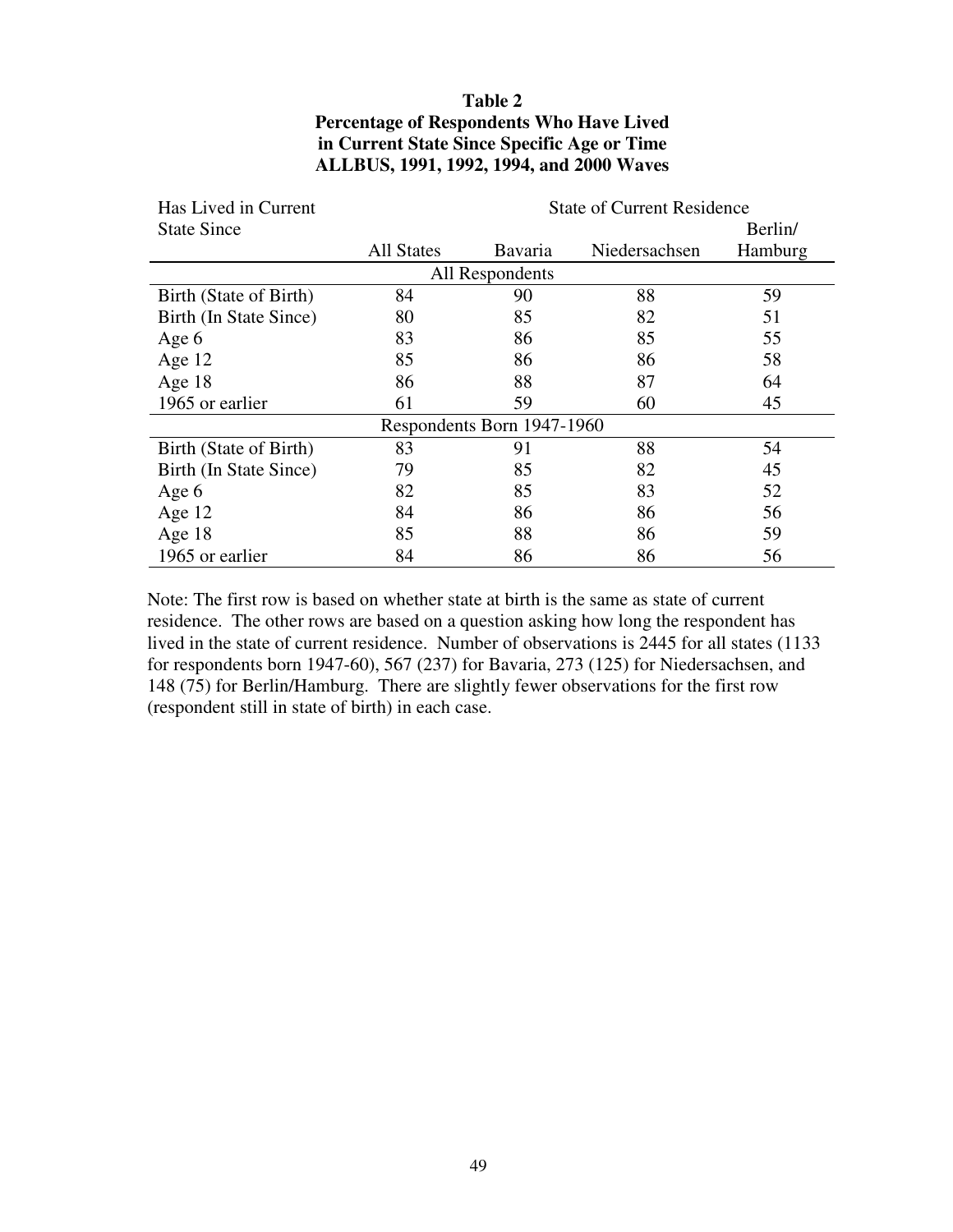# **Table 3 Test Results of Short School Year Students**

|                      |                        | <b>Control Groups</b><br><b>Tested After</b> |                                                             | <b>Treatment Groups</b><br><b>Tested After</b> |               |                  |
|----------------------|------------------------|----------------------------------------------|-------------------------------------------------------------|------------------------------------------------|---------------|------------------|
|                      |                        |                                              |                                                             |                                                |               |                  |
| Test                 | Mean of                | Short                                        | Regular                                                     | Short                                          | Regular       | 2 Years<br>Later |
|                      |                        |                                              | $2^{nd}$ graders (Meister, 1972)                            |                                                |               |                  |
| Reading              | <b>Mistakes</b>        | 19.6                                         |                                                             | 16.2                                           |               |                  |
|                      |                        |                                              |                                                             | (5.4)                                          |               |                  |
| Writing              | <b>Mistakes</b>        | 15.0                                         |                                                             | 8.3                                            |               |                  |
|                      |                        |                                              |                                                             | (8.8)                                          |               |                  |
| Math                 | <b>Mistakes</b>        | 16.3                                         |                                                             | 6.7                                            |               |                  |
|                      |                        |                                              | $2^{nd}$ graders (Thiel, 1973)                              | (11.3)                                         |               |                  |
|                      |                        |                                              |                                                             | 13.5                                           | 8.5           |                  |
| Writing              | Mistakes               |                                              | 11.8                                                        |                                                |               |                  |
|                      |                        |                                              |                                                             | (1.5)<br>18.2                                  | (3.9)<br>29.9 |                  |
| Math                 | <b>Correct Answers</b> |                                              | 27.0                                                        | (4.5)                                          | (1.9)         |                  |
|                      |                        |                                              | $4^{th}$ graders (Thiel, 1973)                              |                                                |               |                  |
|                      |                        |                                              |                                                             | 10.2                                           | 12.7          | 11.9             |
| Reading              | <b>Correct Answers</b> |                                              | 12.7                                                        | (7.3)                                          | (0.1)         | (2.1)            |
|                      |                        |                                              |                                                             | 17.1                                           | 20.5          | 18.9             |
| Vocabulary           | <b>Correct Answers</b> |                                              | 19.8                                                        | (5.1)                                          | (1.9)         | (1.7)            |
|                      | Correct                |                                              |                                                             | 14.1                                           | 15.4          | 14.0             |
| Writing              | Answers                |                                              | 13.5                                                        | (1.6)                                          | (6.8)         | (0.9)            |
| Mental               |                        |                                              |                                                             | 7.7                                            | 9.9           | 9.2              |
| Arithmetic           | <b>Correct Answers</b> |                                              | 9.5                                                         | (4.4)                                          | (1.3)         | (0.6)            |
| Written              |                        |                                              |                                                             | 11.5                                           | 11.4          | 11.3             |
| Arithmetic           | <b>Correct Answers</b> |                                              | 11.3                                                        | (0.5)                                          | (0.3)         | (0.0)            |
| <b>Math Problems</b> | Correct                |                                              | 11.2                                                        | 11.0                                           | 12.3          | 12.1             |
|                      | Answers                |                                              |                                                             | (0.3)                                          | (3.3)         | (2.1)            |
|                      |                        |                                              | $4^{th}$ graders (Schlevoigt et al., 1968)                  |                                                |               |                  |
| Text                 | Fraction 12+           |                                              | 0.58                                                        | 0.54                                           |               |                  |
| Comprehension        | Points (20 total)      |                                              |                                                             | (2.7)                                          |               |                  |
| Writing              | Fraction <12           |                                              | 0.55                                                        | 0.38                                           |               |                  |
|                      | <b>Mistakes</b>        |                                              |                                                             | (9.5)                                          |               |                  |
| Arithmetic           | Fraction 20+           |                                              | 0.60                                                        | 0.57                                           |               |                  |
|                      | Points (30 total)      |                                              |                                                             | (2.0)                                          |               |                  |
| <b>Math Problems</b> | Fraction 10+           |                                              | 0.59                                                        | 0.57                                           |               |                  |
|                      | Points (20 total)      |                                              |                                                             | (0.7)                                          |               |                  |
|                      |                        |                                              | 8 <sup>th</sup> graders in basic school track (Thiel, 1973) |                                                |               |                  |
| Writing              | Mistakes               |                                              | 17.9                                                        | 18.6                                           | 18.0          |                  |
|                      |                        |                                              |                                                             | (0.9)                                          | (0.4)         |                  |
| Math                 | <b>Correct Answers</b> |                                              | 30.2                                                        | 32.9                                           | 34.2          |                  |
|                      |                        |                                              |                                                             | (0.9)                                          | (1.6)         |                  |

(t-statistics in Parentheses)

Notes: Fractions and t-statistics for Schlevoigt et al. (1968) are calculated by the author from the tabulated distribution of results.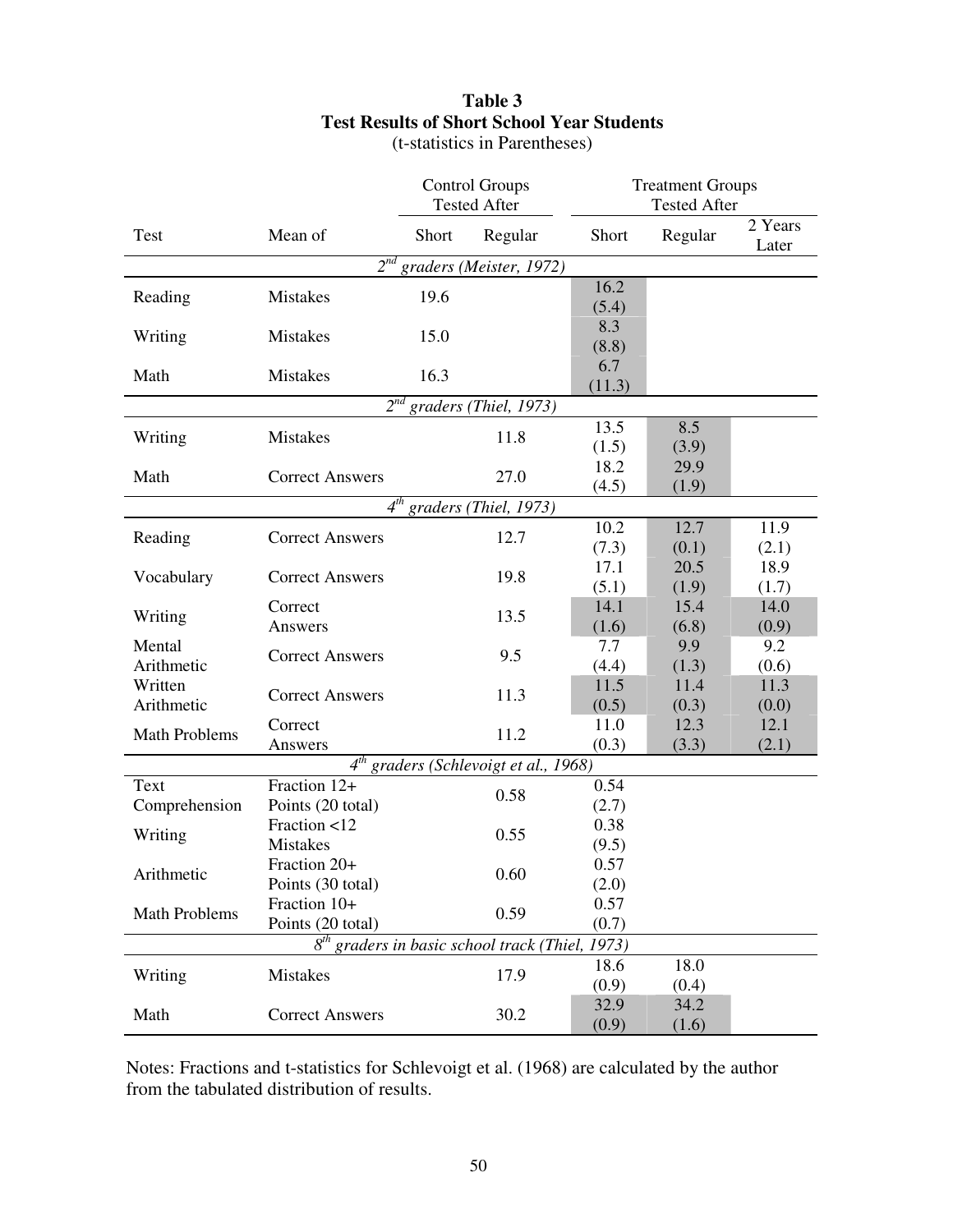|                                       | Grade 1             | Grade 2                                                 | Grade 3 | Grade 4 |  |  |
|---------------------------------------|---------------------|---------------------------------------------------------|---------|---------|--|--|
|                                       | 1965-66 School Year |                                                         |         |         |  |  |
| <b>States with Short School Years</b> | 0.045               | 0.044                                                   | 0.036   | 0.034   |  |  |
| <b>Bavaria</b>                        | 0.036               | 0.026                                                   | 0.020   | 0.014   |  |  |
| States with Long School Years         | 0.037               | 0.052                                                   | 0.043   | 0.040   |  |  |
|                                       |                     | 1966-67 School Year (2 <sup>nd</sup> Short School Year) |         |         |  |  |
| <b>States with Short School Years</b> | 0.045               | 0.053                                                   | 0.040   | 0.037   |  |  |
| Bavaria                               | 0.038               | 0.026                                                   | 0.021   | 0.015   |  |  |
| <b>States with Long School Years</b>  | 0.029               | 0.048                                                   | 0.039   | 0.034   |  |  |
| 1967-68 School Year                   |                     |                                                         |         |         |  |  |
| <b>States with Short School Years</b> | 0.047               | 0.057                                                   | 0.046   | 0.043   |  |  |
| Bavaria                               | 0.040               | 0.028                                                   | 0.020   | 0.015   |  |  |
|                                       | 1968-69 School Year |                                                         |         |         |  |  |
| <b>States with Short School Years</b> | 0.048               | 0.049                                                   | 0.049   | 0.048   |  |  |
| <b>Bavaria</b>                        | 0.037               | 0.026                                                   | 0.019   | 0.015   |  |  |
| <b>States with Long School Years</b>  | 0.034               | 0.043                                                   | 0.028   | 0.030   |  |  |
|                                       | 1969-70 School Year |                                                         |         |         |  |  |
| <b>States with Short School Years</b> | 0.053               | 0.044                                                   | 0.038   | 0.045   |  |  |
| Bavaria                               | 0.038               | 0.027                                                   | 0.018   | 0.016   |  |  |
| <b>States with Long School Years</b>  | 0.033               | 0.048                                                   | 0.034   | 0.025   |  |  |
| 1970-71 School Year                   |                     |                                                         |         |         |  |  |
| <b>States with Short School Years</b> | 0.053               | 0.042                                                   | 0.032   | 0.032   |  |  |
| <b>Bavaria</b>                        | 0.039               | 0.027                                                   | 0.019   | 0.017   |  |  |
| <b>States with Long School Years</b>  | 0.034               | 0.044                                                   | 0.032   | 0.027   |  |  |

### **Table 4 Fraction of Students Repeating Primary Grades 1966 to 1971 by State Group**

Source: Statistisches Bundesamt, *Fachserie A. Bevölkerung und Kultur*, Reihe 10, I,

Allgemeines Bildungswesen, Stuttgart: Kohlhammer, various issues.

Note: States with short school years are Schleswig-Holstein, Bremen, Nordrhein-Westfalen, Hessen, Rheinland-Pfalz, Saarland, and Baden-Württemberg (Niedersachsen is excluded from this group), states with long school years are Berlin and Hamburg. Shaded areas indicate grades affected by the short school years. No Berlin data on grade repetition are available for the 1967- 68 school year.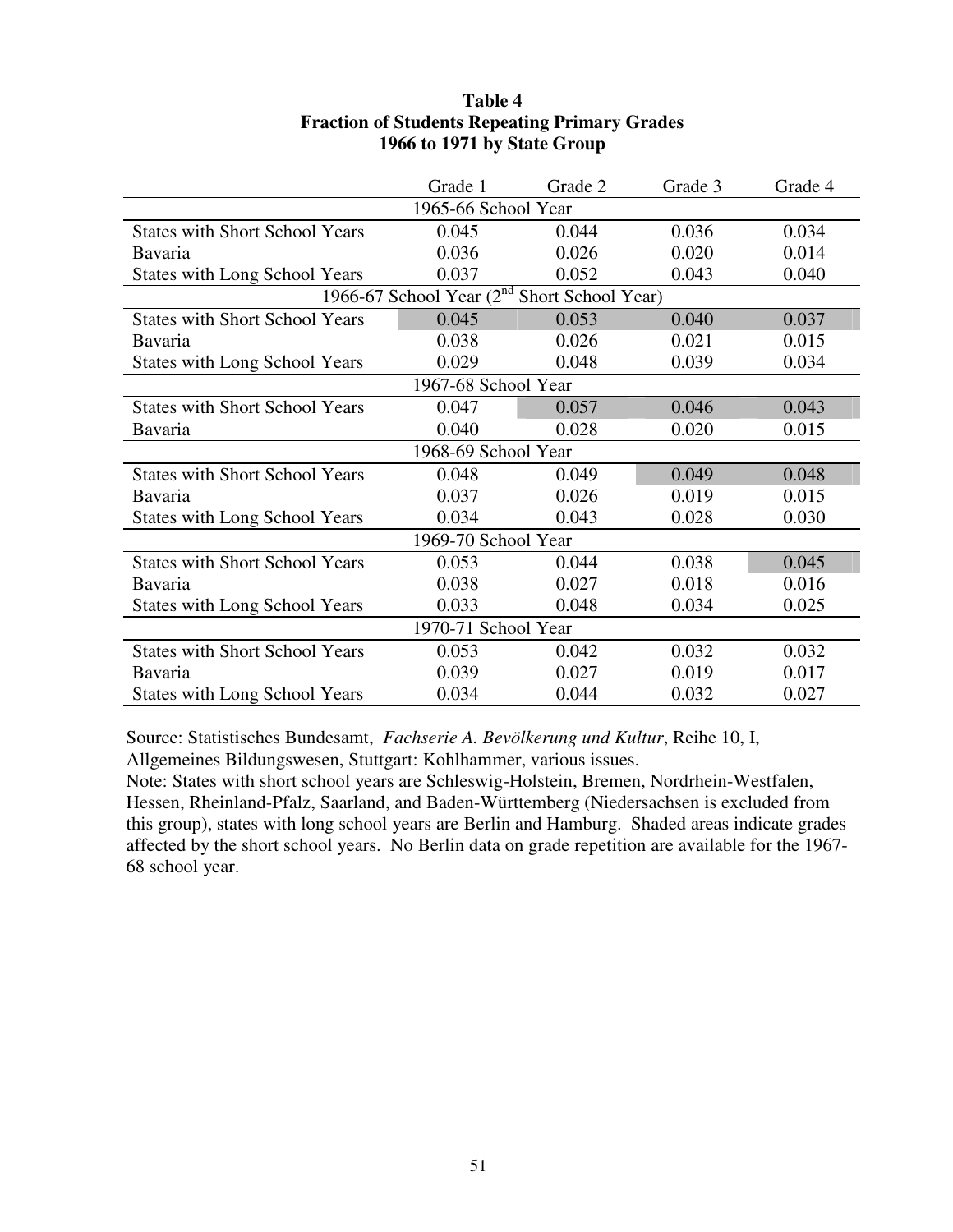| School Year                             | States with<br><b>Short School</b> | <b>Bavaria</b> | Hamburg | Niedersachsen |
|-----------------------------------------|------------------------------------|----------------|---------|---------------|
|                                         | Years                              |                |         |               |
| 1964                                    | 0.198                              | 0.188          | 0.217   | 0.140         |
| 1965                                    | 0.227                              | 0.214          | 0.251   | 0.175         |
| 1966 (start of $1st$ short school year) | 0.237                              | 0.213          | 0.271   | 0.182         |
| 1967                                    | 0.248                              | 0.220          | 0.290   | 0.173         |
| 1968                                    | 0.256                              | 0.220          | 0.395   | 0.183         |
| 1969                                    | 0.273                              | 0.231          | 0.405   | 0.162         |
| 1971                                    | 0.289                              | 0.266          | 0.380   | 0.225         |

### **Table 5 Fraction of Students Entering Gymnasium after Grade 4 1963 to 1971 by State Group**

Source: Statistisches Bundesamt, *Fachserie A. Bevölkerung und Kultur*, Reihe 10, I, Allgemeines Bildungswesen, Stuttgart: Kohlhammer, various issues.

Note: States with short school years are Schleswig-Holstein, Nordrhein-Westfalen, Rheinland-Pfalz, Saarland, and Baden-Württemberg (Bremen, Hessen and Niedersachsen are excluded from this group). Shaded area indicates grades affected by the short school years.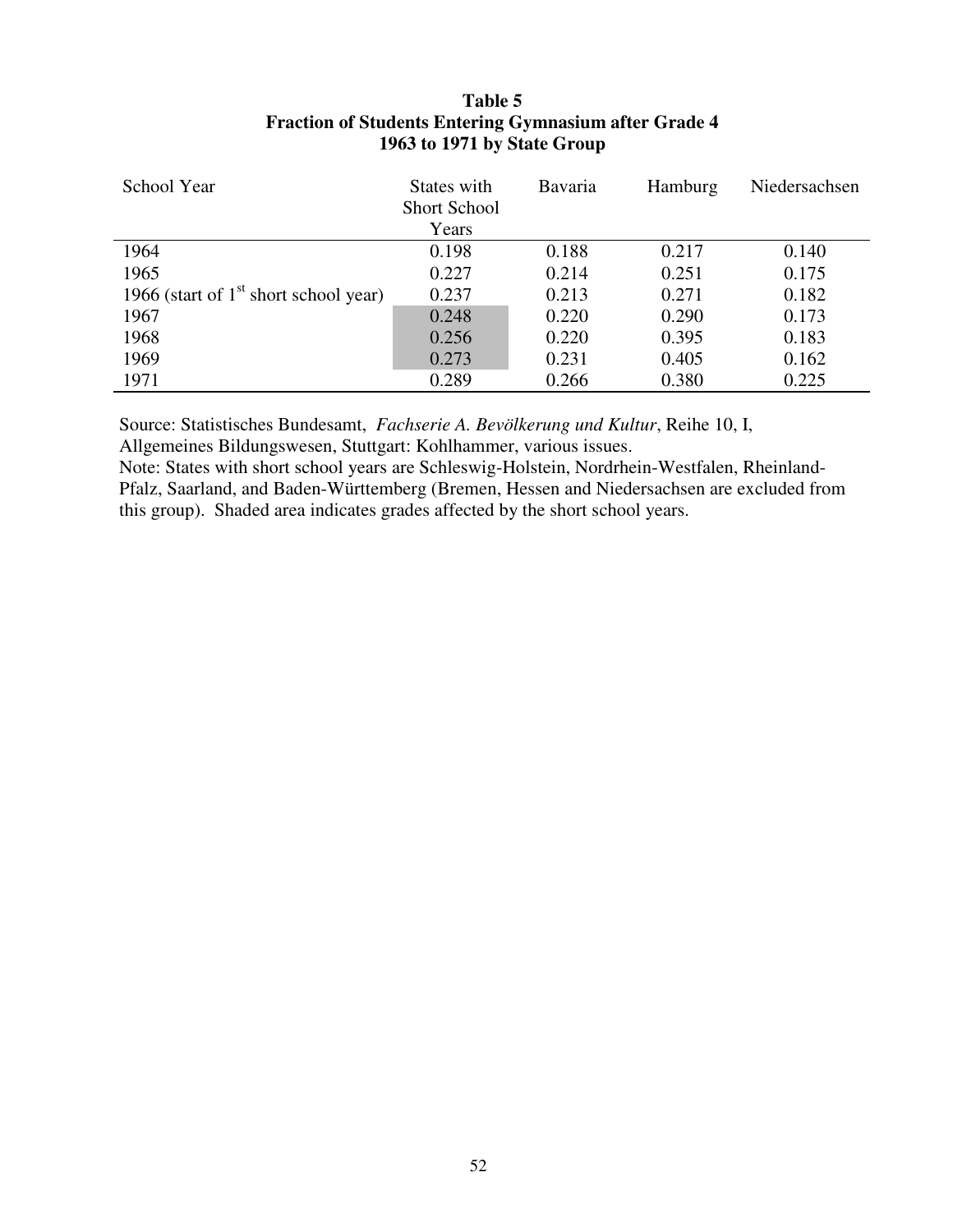#### **Table 6 Regression Estimates of the Effect of the Short School Years on Grade Repetition and Secondary School Track Choice** (Standard Errors in Parentheses)

|                                    | Dependent Variable |                         |          |           |  |  |  |
|------------------------------------|--------------------|-------------------------|----------|-----------|--|--|--|
|                                    |                    | <b>Grade Repetition</b> |          | Entered   |  |  |  |
|                                    |                    |                         |          | Gymnasium |  |  |  |
| Independent Variable/Specification | $\left(1\right)$   | (2)                     | (3)      | (4)       |  |  |  |
| Mean of Dependent Variable         | 0.0389             | 0.0389                  | 0.0372   | 0.237     |  |  |  |
| Affected by Short School Years     | 0.0078             | 0.0067                  | 0.0070   | 0.004     |  |  |  |
| (Niedersachsen is Treatment)       | (0.0018)           | (0.0017)                | (0.0021) | (0.011)   |  |  |  |
| Affected by Short School Years     | 0.0088             | 0.0094                  | 0.0109   | 0.017     |  |  |  |
| (Niedersachsen is Control)         | (0.0017)           | (0.0016)                | (0.0019) | (0.009)   |  |  |  |
| Affected by Short School Years     | 0.0096             | 0.0088                  | 0.0096   | 0.010     |  |  |  |
| (Sample without Niedersachsen)     | (0.0013)           | (0.0011)                | (0.0012) | (0.011)   |  |  |  |
| <b>Year Dummies</b>                |                    |                         |          |           |  |  |  |
| <b>State Dummies</b>               |                    |                         |          |           |  |  |  |
| <b>Grade Dummies</b>               | ✓                  | $\checkmark$            |          |           |  |  |  |
| State*Grade Interactions           |                    |                         |          |           |  |  |  |
| Number of Observations             | 256                | 256                     | 192      | 70        |  |  |  |

Note: States with short school years are Schleswig-Holstein, Bremen, Nordrhein-Westfalen, Hessen, Rheinland-Pfalz, Saarland, and Baden-Württemberg. Niedersachsen is treated differently in different specifications. Data on grade repetition cover grades 1 to 4 and the school years ending 1966 to 1971. Berlin data are missing for the 1967-68 school year. The regressions are weighted by the number of students in each grade, year, and state. Column (3) only includes grades 2 to 4. Data on entering gymnasium cover the years 1964 to1971, Bremen and Berlin are excluded, and there are missing observations for Hessen in 1969 and Hamburg, Niedersachsen, Baden-Württemberg and Bavaria in 1970. The regressions are weighted by the number of fourth graders in the year and state.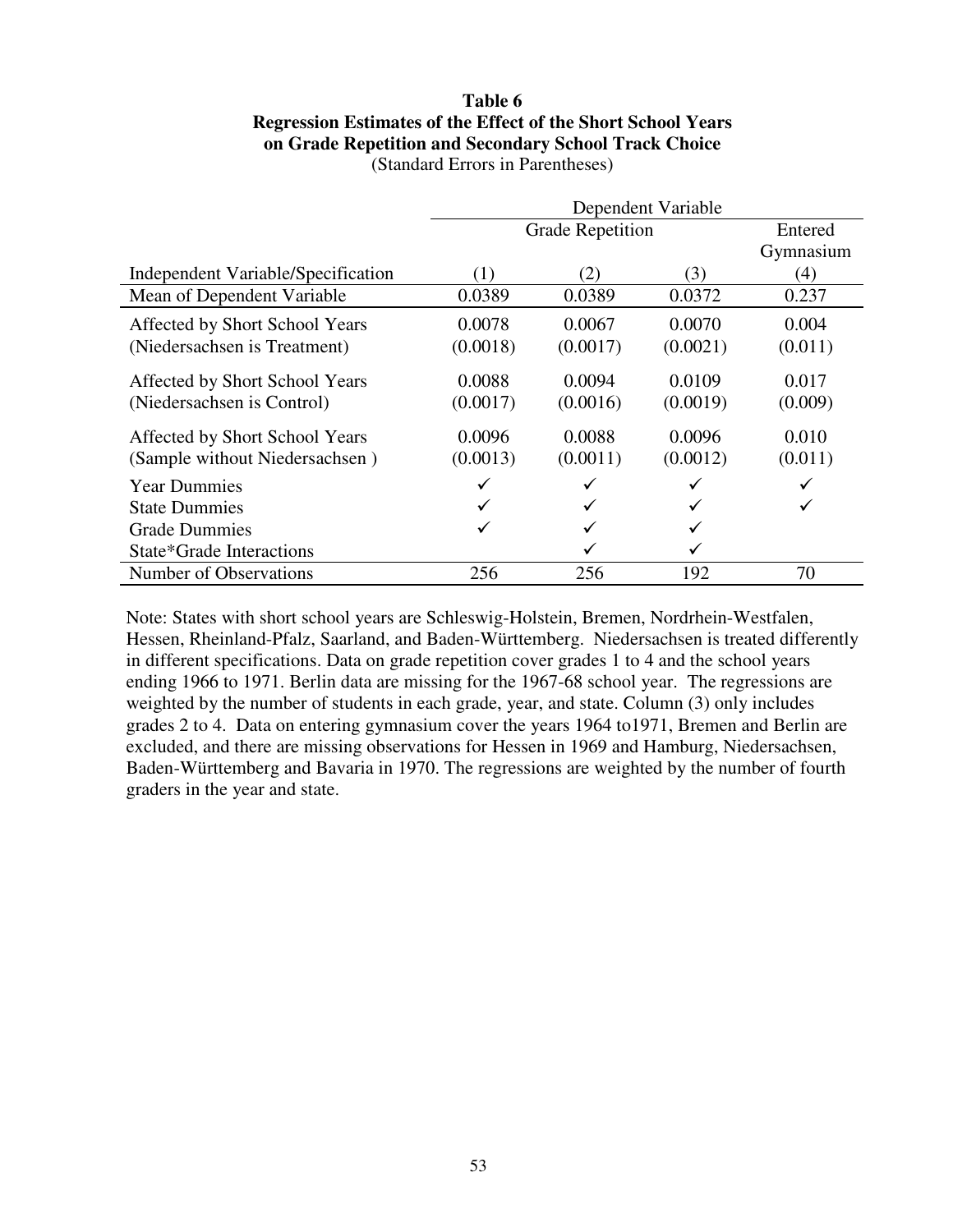### **Table 7 Earnings Regressions Qualification and Career Survey Cohorts Born 1943-64** (Standard Errors in Parentheses)

|                                                                 |                                          |                  |         | Only Men   |  |  |  |
|-----------------------------------------------------------------|------------------------------------------|------------------|---------|------------|--|--|--|
|                                                                 | <b>OLS</b>                               | <b>OLS</b>       | IV      | <b>OLS</b> |  |  |  |
| Independent Variable                                            | (1)                                      | (2)              | (3)     | (4)        |  |  |  |
|                                                                 | Dependent Variable: Log Hourly Wage      |                  |         |            |  |  |  |
| <b>Short School Year</b>                                        | $-0.003$                                 |                  | 0.005   | 0.009      |  |  |  |
| <b>Definition Based on Tracks</b>                               | (0.013)                                  |                  | (0.014) | (0.015)    |  |  |  |
| <b>Short School Year</b>                                        |                                          | 0.004            |         |            |  |  |  |
| Definition Based on Graduation Date                             |                                          | (0.012)          |         |            |  |  |  |
|                                                                 | Dependent Variable: Log Monthly Earnings |                  |         |            |  |  |  |
| <b>Short School Year</b>                                        | $-0.001$                                 |                  | 0.009   | 0.016      |  |  |  |
| <b>Definition Based on Tracks</b>                               | (0.015)                                  |                  | (0.016) | (0.017)    |  |  |  |
| <b>Short School Year</b><br>Definition Based on Graduation Date |                                          | 0.007<br>(0.013) |         |            |  |  |  |
| <b>Secondary School Track Dummies</b>                           |                                          |                  |         |            |  |  |  |
| <b>Year Dummies</b>                                             |                                          |                  |         |            |  |  |  |
| <b>State of Residence Dummies</b>                               |                                          |                  |         |            |  |  |  |
| <b>Year of Birth Dummies</b>                                    |                                          |                  |         |            |  |  |  |
| Age Dummies                                                     |                                          |                  |         |            |  |  |  |
| <b>Female Dummy</b>                                             |                                          |                  |         |            |  |  |  |
| Number of Observations                                          | 45521                                    | 45521            | 45521   | 26990      |  |  |  |

Note: Standard errors are adjusted for clusters at the track \* year of birth \* state level. The short school year measure based on graduation date is used as an instrument for the short school year measure based on tracks in column (3).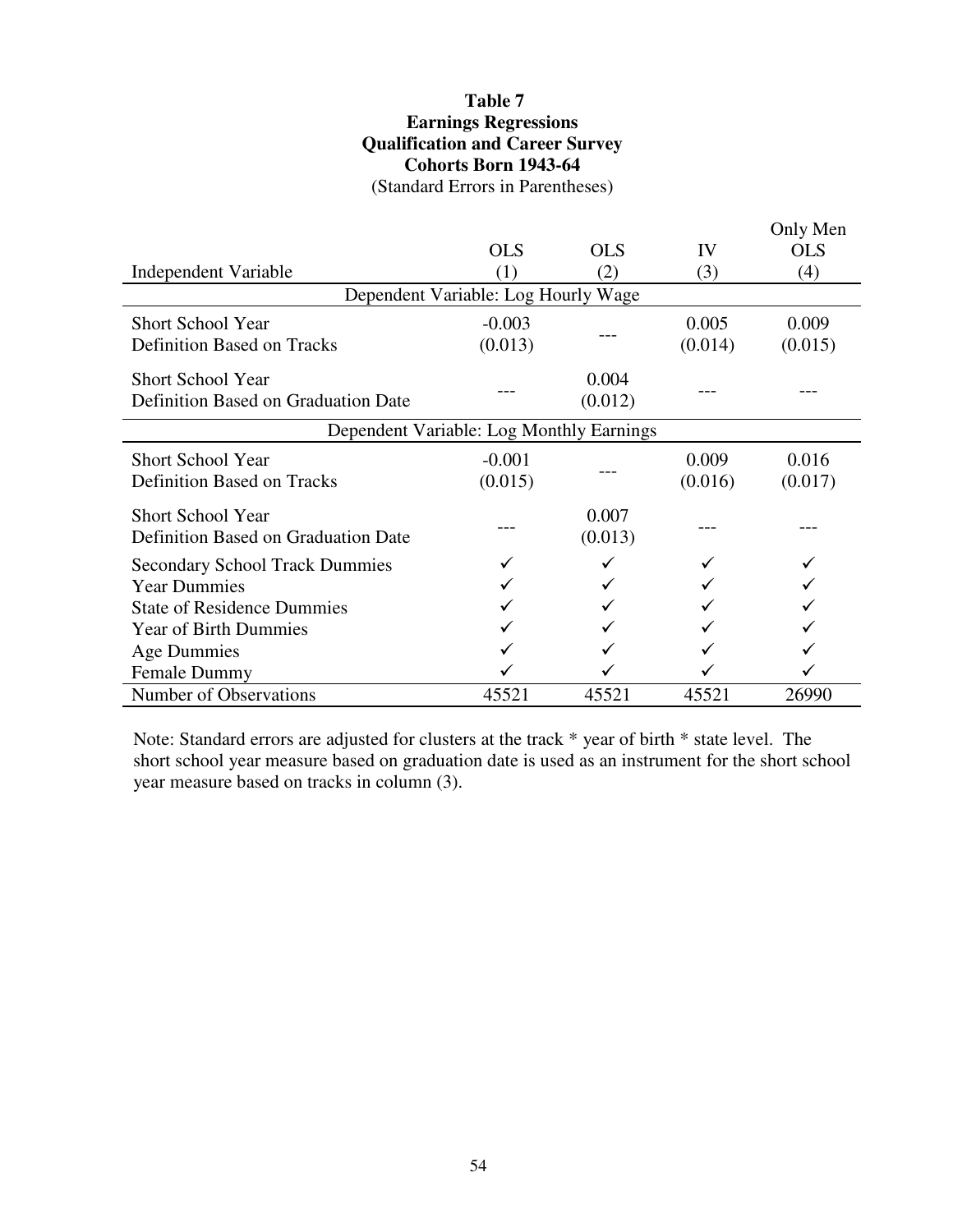### **Table 8 Earnings Regressions Qualification and Career Survey** (Standard Errors in Parentheses)

|                                          | Primary                             |                         |            | Secondary |  |  |  |  |
|------------------------------------------|-------------------------------------|-------------------------|------------|-----------|--|--|--|--|
| Cohorts Affected in                      | School                              |                         | Grades 1-9 | School    |  |  |  |  |
|                                          | 1943-46                             |                         | 1943-46    | 1943-55   |  |  |  |  |
| Cohorts                                  | 1957-64                             |                         | 1952-64    | 1961-64   |  |  |  |  |
| Independent Variable                     | (1)                                 | $\mathbf{2} \mathbf{ }$ | (3)        | (4)       |  |  |  |  |
|                                          | Dependent Variable: Log Hourly Wage |                         |            |           |  |  |  |  |
| <b>Short School Year</b>                 | 0.009                               | $-0.001$                | 0.027      | $-0.009$  |  |  |  |  |
| <b>Definition Based on Tracks</b>        | (0.017)                             | (0.014)                 | (0.048)    | (0.016)   |  |  |  |  |
| Dependent Variable: Log Monthly Earnings |                                     |                         |            |           |  |  |  |  |
| <b>Short School Year</b>                 | $-0.007$                            | $-0.011$                | 0.010      | 0.001     |  |  |  |  |
| <b>Definition Based on Tracks</b>        | (0.020)                             | (0.016)                 | (0.050)    | (0.018)   |  |  |  |  |
| <b>Secondary School Track Dummies</b>    |                                     |                         |            |           |  |  |  |  |
| <b>Year Dummies</b>                      |                                     |                         |            |           |  |  |  |  |
| <b>State of Residence Dummies</b>        |                                     |                         |            |           |  |  |  |  |
| <b>Year of Birth Dummies</b>             |                                     |                         |            |           |  |  |  |  |
| Age Dummies                              |                                     |                         |            |           |  |  |  |  |
| <b>Female Dummy</b>                      |                                     |                         |            |           |  |  |  |  |
| Number of Observations                   | 23632                               | 35113                   | 32040      | 33660     |  |  |  |  |

Note: Standard errors are adjusted for clusters at the track \* year of birth \* state level. Observations from Niedersachsen are omitted from the specification in column (3).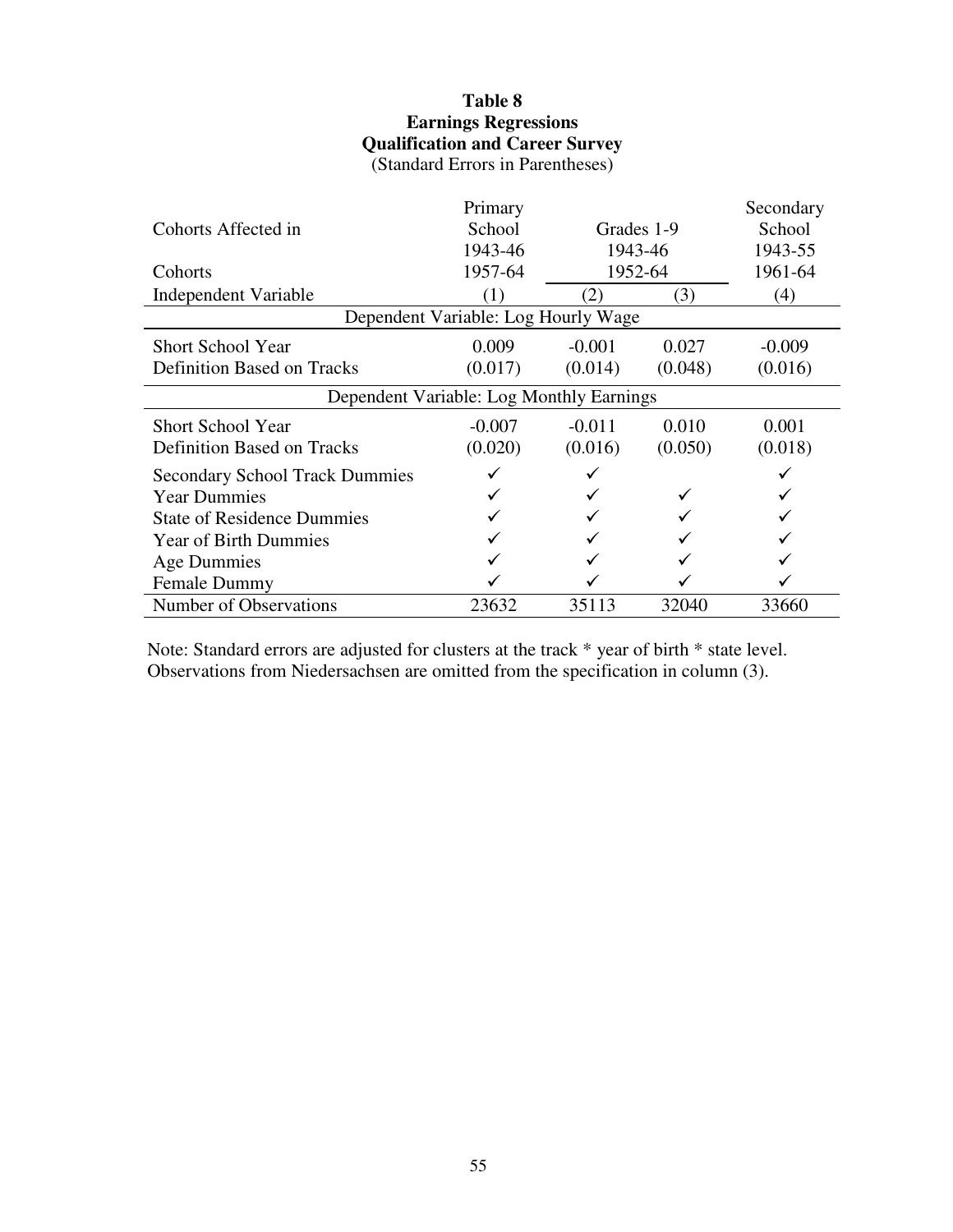### **Table 9 Earnings Regressions ALLBUS 1980-2000 Dependent Variable: Log Monthly Earnings**

Waves All 1991, 1992, 1994, and 2000 Independent Variable  $(1)$   $(2)$   $(3)$   $(4)$ Short School Year Definition Based on State of Residence -0.018  $(0.033)$ -0.005 (0.070) -0.005 (0.071) --- Short School Year Definition Based on State of Birth --- --- --- 0.041 (0.071) Secondary School Track Dummies<br>
Year Dummies<br>
Verwerkende verwende verwerkende verwende verwende verwende verwende verwende verwende verwende verwende verwende verwende verwende verwende verwende verwende verwende verwende Year Dummies  $\checkmark$   $\checkmark$ State of Residence Dummies  $\checkmark$   $\checkmark$ State of Birth Dummies  $\checkmark$ Year of Birth Dummies  $\begin{array}{ccc}\n\checkmark & \checkmark & \checkmark \\
\downarrow & \checkmark & \checkmark\n\end{array}$ Age Dummies Female Dummy  $\checkmark$   $\checkmark$   $\checkmark$ Number of Observations 6215 1649 1649 1649

(Standard Errors in Parentheses)

Note: Samples include employed workers in cohorts born 1943-64. Standard errors are adjusted for clusters at the track \* year of birth \* state level.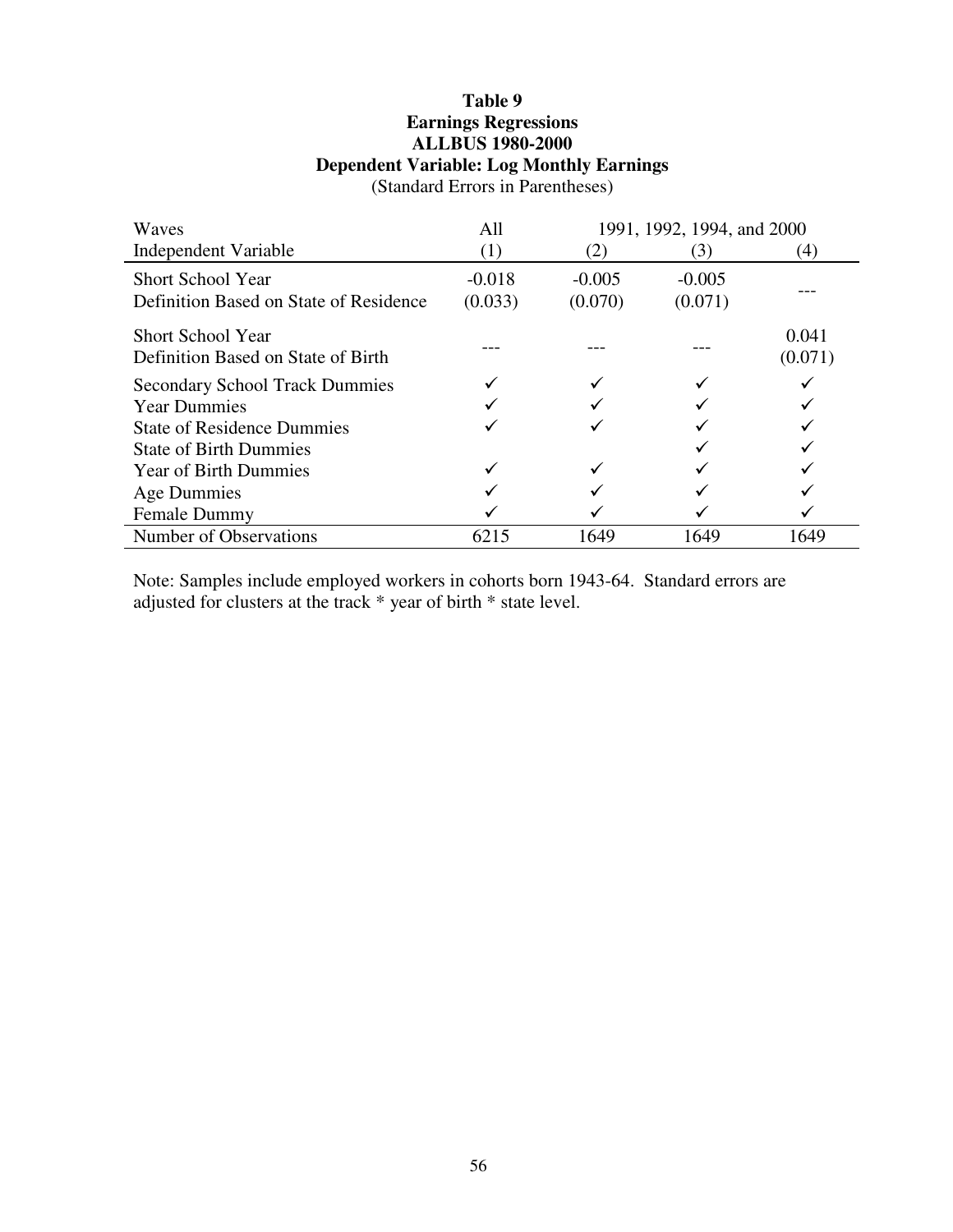### **Table 10 Political Participation and Attitudes, Interest in Music ALLBUS 1980-2000, various years**

(Standard Errors in Parentheses)

| Dependent Variable                                                 | Would not           | Did not          | Little              | Likes            | Member of           |
|--------------------------------------------------------------------|---------------------|------------------|---------------------|------------------|---------------------|
|                                                                    | <b>Vote Next</b>    | Vote Last        | Political           | Extreme          | Choir,              |
|                                                                    | Sunday              | Election         | Interest            | Party            | Orchestra           |
|                                                                    | (1)                 | (2)              | (3)                 | (4)              | (5)                 |
| Mean of Dependent Variable                                         | 0.061               | 0.098            | 0.226               | 0.058            | 0.036               |
| <b>Short School Year</b><br>Definition Based on State of Residence | $-0.002$<br>(0.017) | 0.016<br>(0.030) | $-0.020$<br>(0.030) | 0.044<br>(0.028) | $-0.018$<br>(0.012) |
| <b>Secondary School Track Dummies</b>                              |                     |                  | ✓                   | ✓                |                     |
| <b>Year Dummies</b>                                                |                     |                  |                     |                  |                     |
| <b>State of Residence Dummies</b>                                  |                     |                  | ✓                   |                  |                     |
| <b>Year of Birth Dummies</b>                                       |                     |                  |                     |                  |                     |
| Age Dummies                                                        |                     |                  | ✓                   |                  |                     |
| Female Dummy                                                       |                     |                  |                     |                  |                     |
| Number of Observations                                             | 6057                | 4477             | 5952                | 2029             | 6925                |

Note: Samples include cohorts born 1943-64. Standard errors are adjusted for clusters at the track \* year of birth \* state level.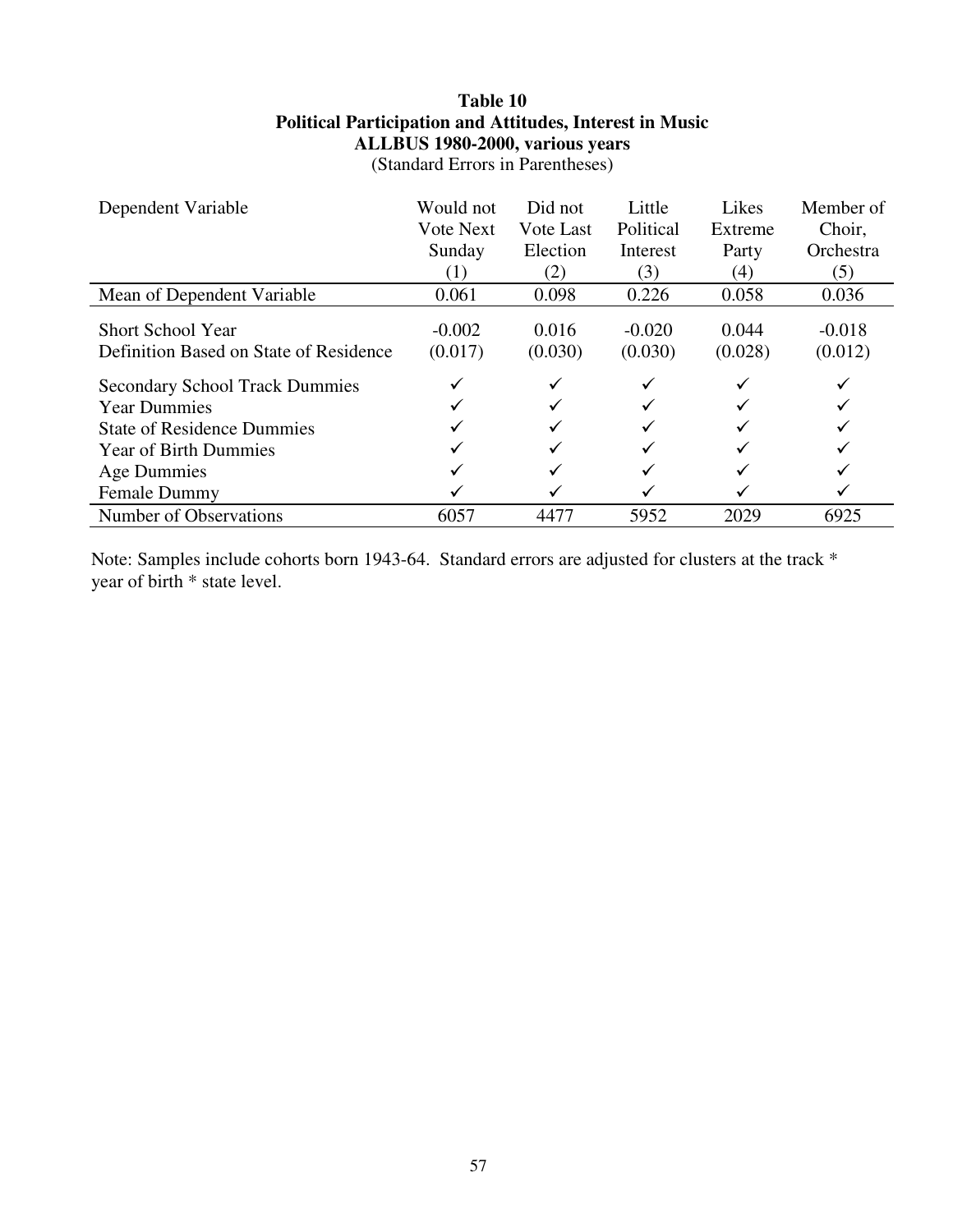

**Figure 1: Teacher Absences**



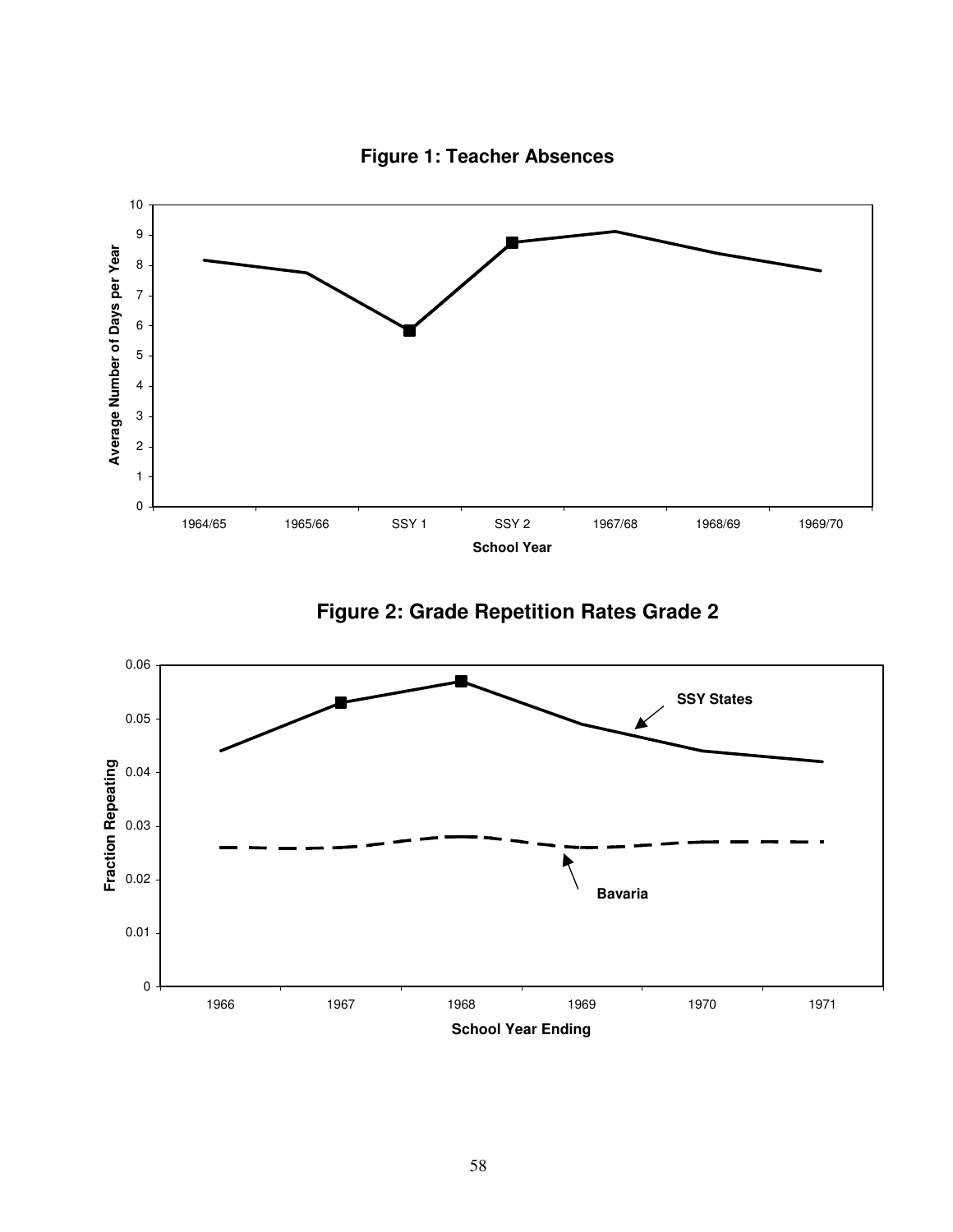

**Figure 3: Grade Repetion Rates Grade 3**



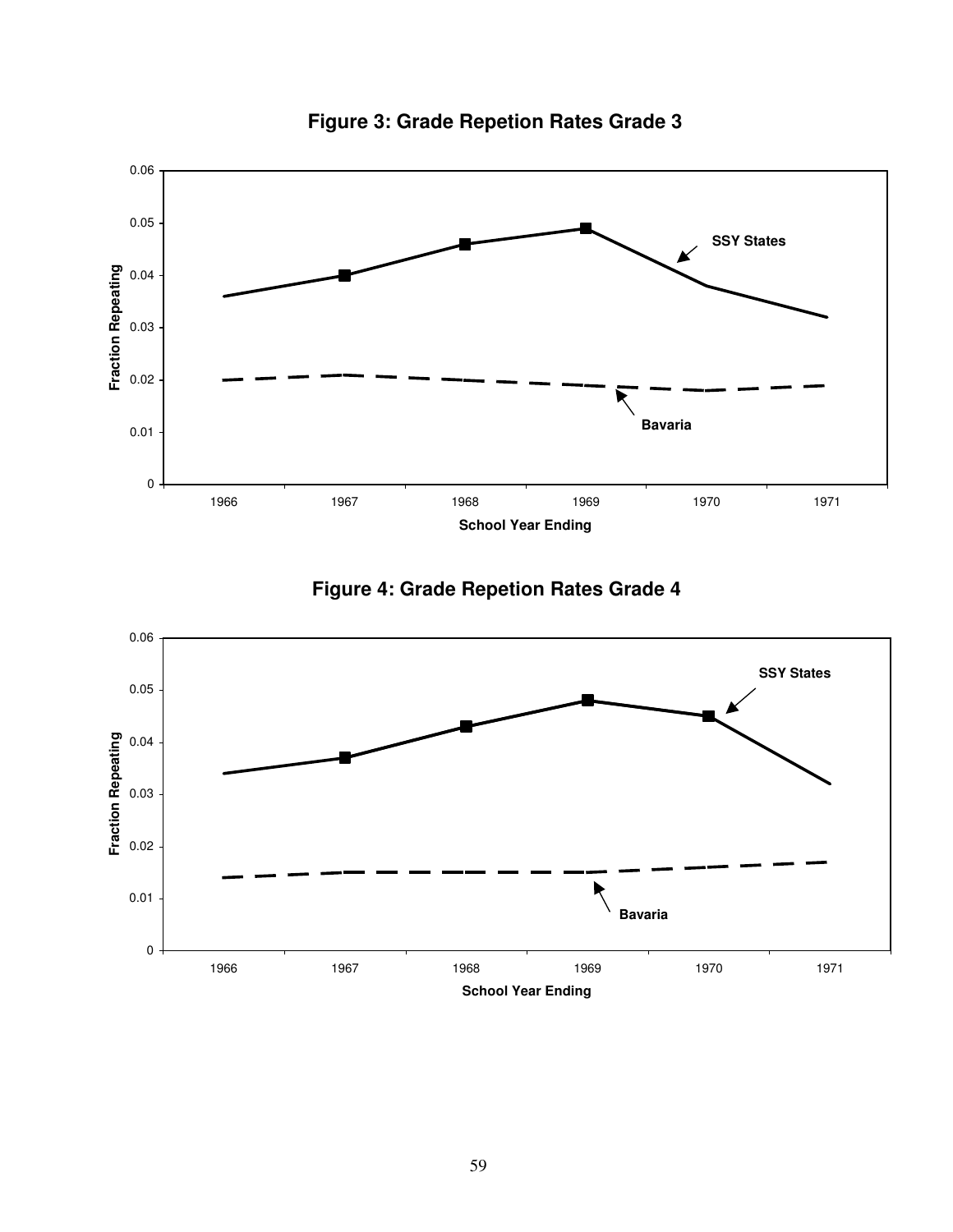

**Figure 5: Earnings Effects of the Short School Years by Grade Qualification and Career Survey**